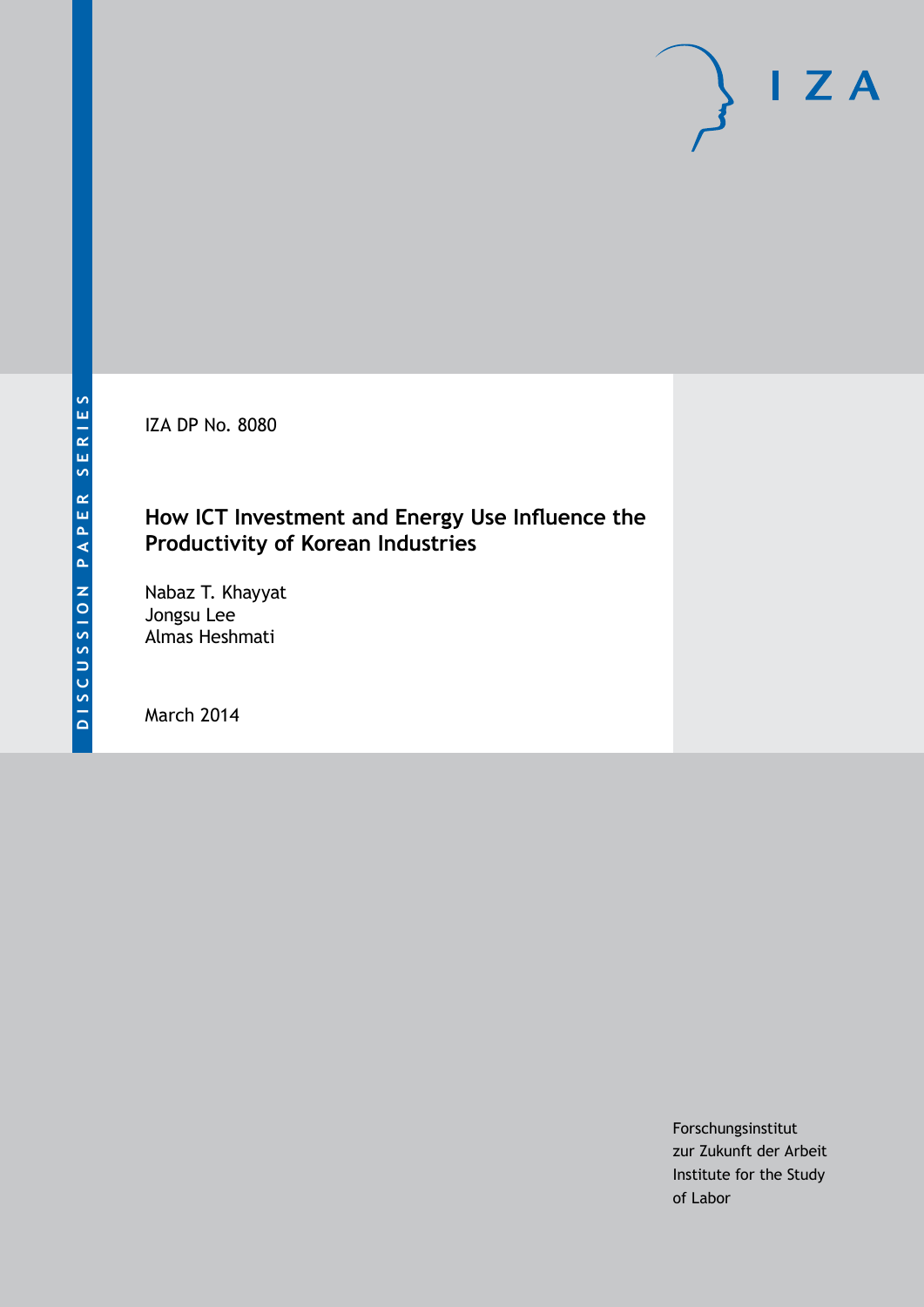# **How ICT Investment and Energy Use Influence the Productivity of Korean Industries**

# **Nabaz T. Khayyat**

*TEMEP, Seoul National University*

## **Jongsu Lee**

*TEMEP, Seoul National University*

# **Almas Heshmati**

*Sogang University and IZA*

## Discussion Paper No. 8080 March 2014

IZA

P.O. Box 7240 53072 Bonn Germany

Phone: +49-228-3894-0 Fax: +49-228-3894-180 E-mail: [iza@iza.org](mailto:iza@iza.org)

Any opinions expressed here are those of the author(s) and not those of IZA. Research published in this series may include views on policy, but the institute itself takes no institutional policy positions. The IZA research network is committed to the IZA Guiding Principles of Research Integrity.

The Institute for the Study of Labor (IZA) in Bonn is a local and virtual international research center and a place of communication between science, politics and business. IZA is an independent nonprofit organization supported by Deutsche Post Foundation. The center is associated with the University of Bonn and offers a stimulating research environment through its international network, workshops and conferences, data service, project support, research visits and doctoral program. IZA engages in (i) original and internationally competitive research in all fields of labor economics, (ii) development of policy concepts, and (iii) dissemination of research results and concepts to the interested public.

IZA Discussion Papers often represent preliminary work and are circulated to encourage discussion. Citation of such a paper should account for its provisional character. A revised version may be available directly from the author.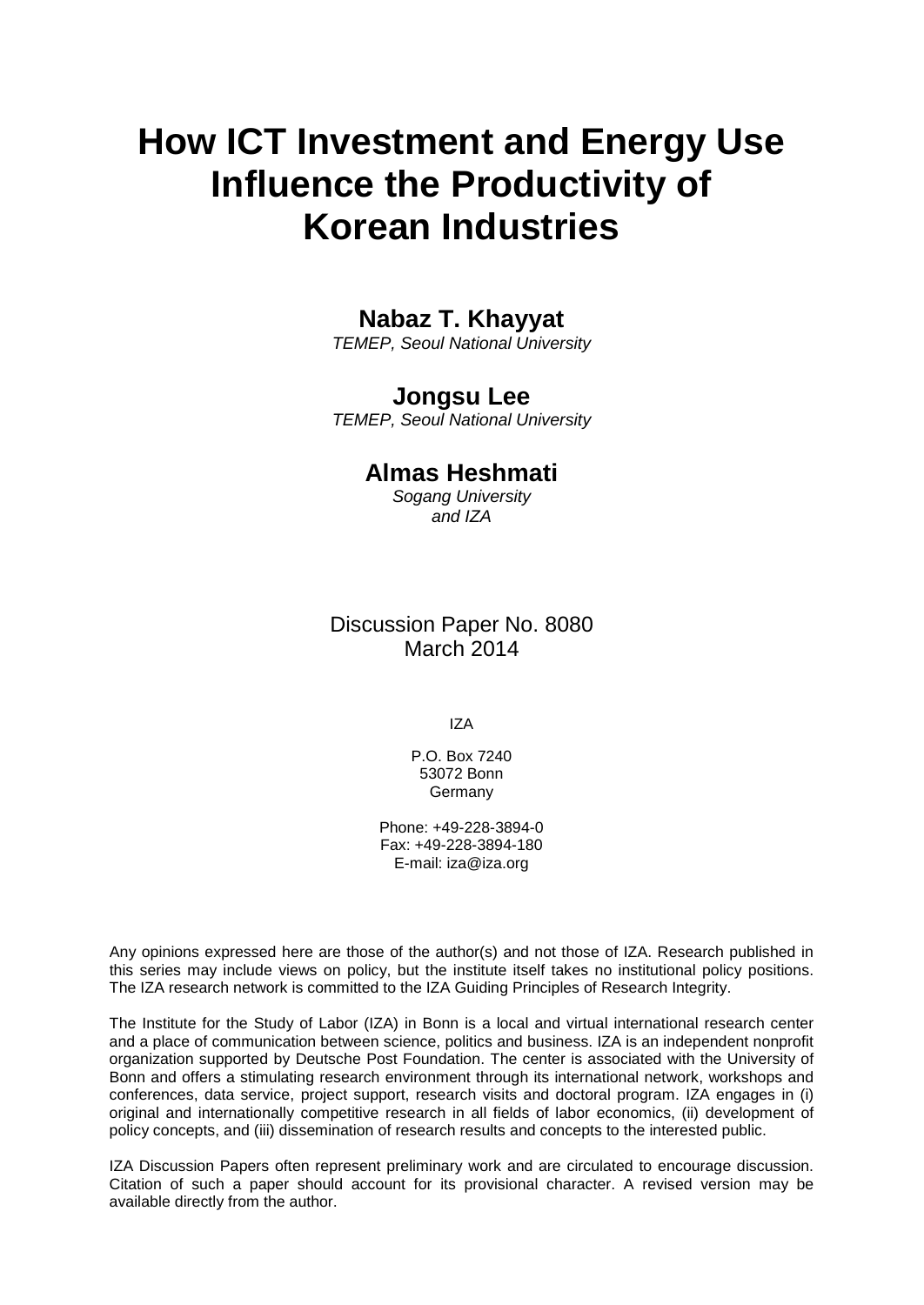IZA Discussion Paper No. 8080 March 2014

# **ABSTRACT**

# **How ICT Investment and Energy Use Influence the Productivity of Korean Industries**

This empirical study examines changes in industrial productivity in Korea between 1980 and 2009, focusing on how investment in information and communication technology (ICT) and energy use, influence productivity levels. A dynamic factor demand model is applied in order to link inter-temporal production decisions by explicitly recognizing that the level of certain factors of production cannot be changed without incurring so-called adjustment costs, defined in terms of forgone output from current production. In particular, we investigate how the ICT– energy relationship affects total factor productivity growth in 30 industrial sectors. Describing industry-specific productivity levels is important for policymakers when the allocation of public investment and support is limited. The results presented herein show that ICT/non-ICT capital investment are substitutes for labor and energy use. We also find a high output growth rate in the sampled sectors, and increasing returns to scale, whose effects on the TFP component are higher than those of technological progress.

JEL Classification: C32, C33, Q41

Keywords: dynamic factor demand, panel data, ICT investment, energy use, productivity

Corresponding author:

Almas Heshmati Department of Economics Sogang University 35 Baekbeom-ro (Sinsu-dong #1) Mapo-gu, Seoul 121-742 South Korea E-mail: [heshmati@sogang.ac.kr](mailto:heshmati@sogang.ac.kr)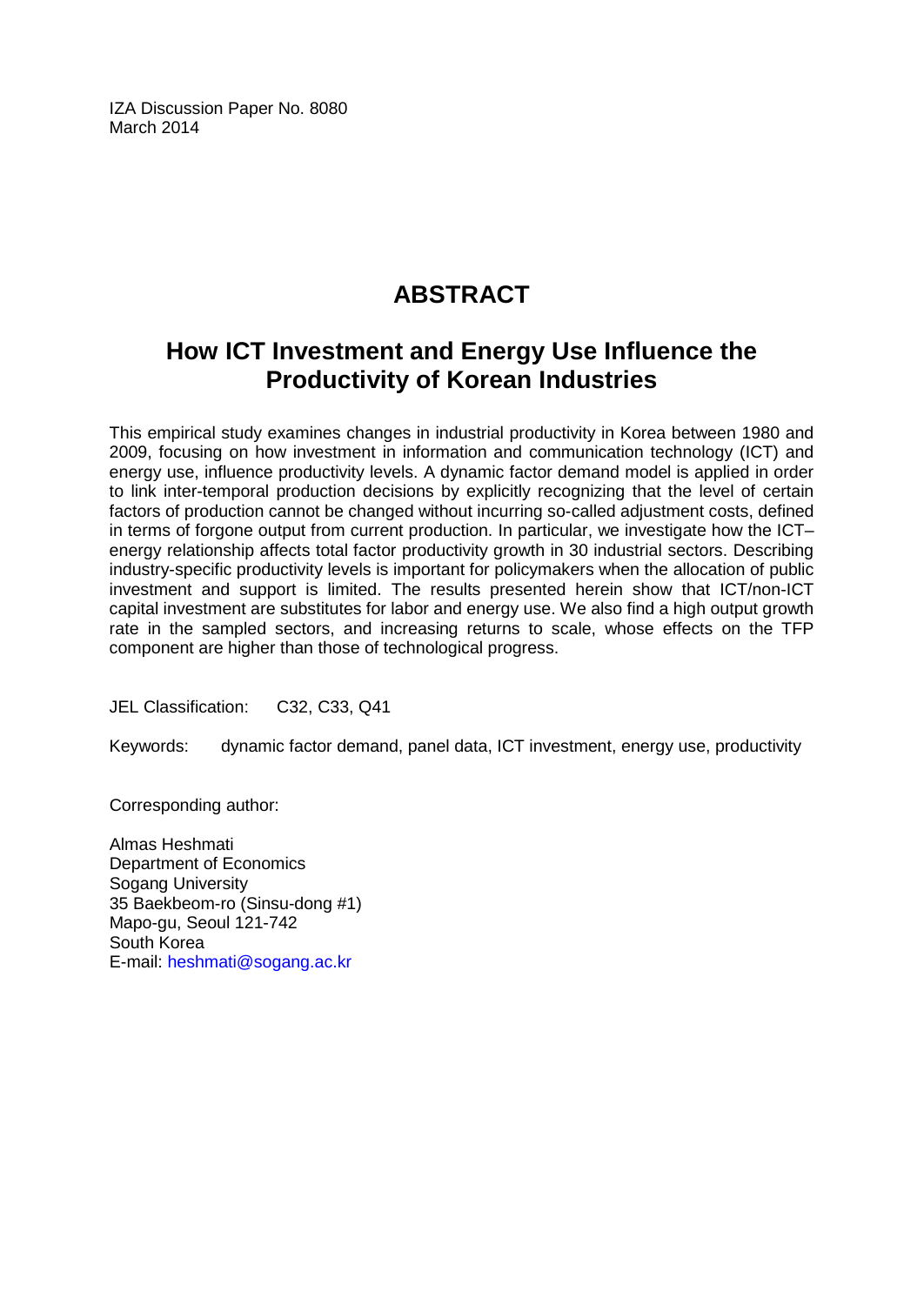## **1. Introduction**

Since [Schumpeter \(1939\)](#page-24-0) emphasized that entrepreneurship is the main engine of economic growth, many researchers have attempted to explain the causal relationship between such growth and technological development. [Solow \(1957\)](#page-24-1) introduced the residual approach to measure the contribution of technological development to productivity growth. He found that approximately 70 percent of productivity increase is attributed to technological change. Hence, technology is considered to be the main driver of economic growth. Indeed, researchers suggest that ideas and innovations serve to grow total factor productivity (TFP) [\(Mokyr, 2005\)](#page-22-0), which in turn raises worldwide income per capita, transforms production processes, and modifies the way in which a business runs [\(Maddison, 2005\)](#page-22-1).

Historical examples of the link between new technologies with growth abound. Since the  $18<sup>th</sup>$ century when general purpose technologies such as steam engines, electricity, automobiles, and telephones were introduced during the Industrial Revolution, living standards have dramatically increased. Similarly, investment in new information and communication technologies (ICT) in the late 1990s radically changed the underlying structure of advanced economies. For example, after an extended and unexpected stagnation during the 1970s and 1980s, the US experienced high levels of output growth associated with a strong and widespread productivity boom owing to ICT improvements.

Korea is a new industrialized economy that has also taken advantage of technological development, thereby serving as an economic model for emerging economies. It enjoyed a high economic growth rate from the post-war period until 1997, at which point per capita GDP was 10,000 USD. The Korean economy quickly recovered from the Asian financial crisis of the late 1990s, the ICT bubble of 2001, and the credit crunch of 2003 [\(Borensztein and Lee, 2000;](#page-21-0) [Oh et](#page-23-0)  [al., 2012\)](#page-23-0). Moreover, it was the first country to recover within a year from the global economic crisis of 2007/08. In addition, through the conclusion of negotiations on a US–South Korea free trade agreement (FTA) and a potential Japan–South Korea FTA in the future, the liberalization of South Korean markets will continue [\(Fukao et al., 2009\)](#page-21-1).

The South Korean government applied a sequence of industrial and technological policy initiatives across different stages of its economic development, in which it assisted in interpreting most of the economic variables estimated under this study. A brief description of the history of policy initiative is provided bellow based on literature survey of [\(Kim, 1997;](#page-22-2) [Oh et al., 2008;](#page-23-1) [Park, 2000\)](#page-23-2):

For the period of the 1980s onward, the policy focused on the growth in foreign direct investment (FDI) concentrating on technology based industries as a source for economic growth. The technology policy was toward encouraging the private sector for innovativeness and R&D, also called for collaboration between the ministries' R&D activities. The period of the 1990s saw continuously supported FDI with concentration in technology as a source of economic growth and enhancing the innovation capabilities in the private sector. Therefore, hi-tech sectors were encouraged to internationalize. This period was characterized by highly advanced technology area, ICT, Bio-technology and R&D collaboration. The globalization era in the 2000s was the last stage of the process of economic growth in South Korea, where the growth was mainly resulting from technology and innovation, and building the national innovation system.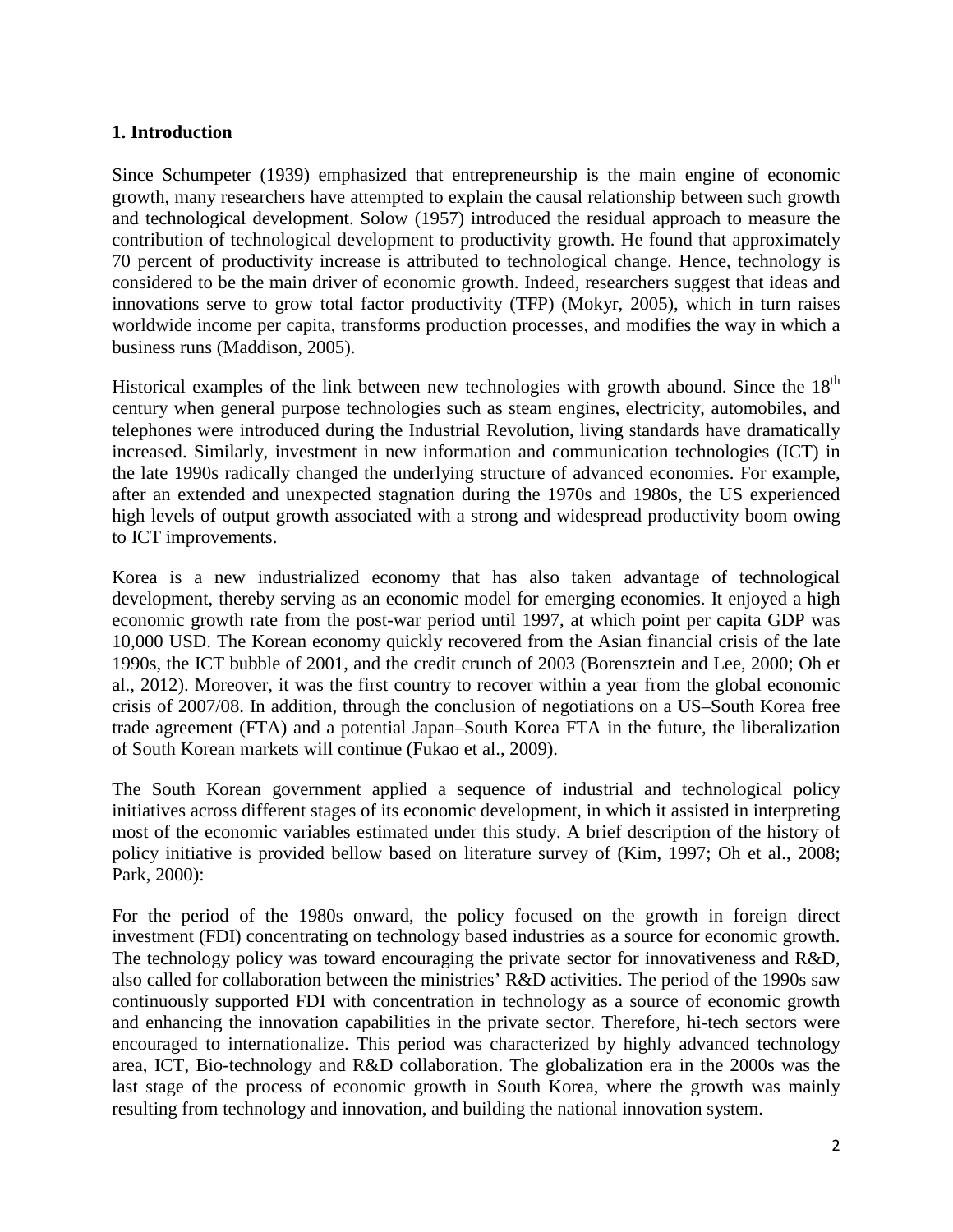This study examines the productivity performance of 30 industrial sectors in Korea during the period 1980–2009, and estimates the impacts of factors that affect TFP growth in order to determine whether they have responded to environmental change effectively. In particular, we investigate how the ICT–energy relationship affects TFP growth. Describing industry-specific productivity levels is important for policymakers when the allocation of public investment and support is limited.

The remainder of this paper is organized as follows. Section 2 explains the traditional measure of TFP by using the Divisia Index (DI) approach and describes its limitations. Section 3 presents the theoretical model and derives the factor demand equations for the empirical analysis. In this section, the traditional measure of TFP growth is decomposed based on the effects of technical change, scale, equilibrium, and adjustment costs. It also provides the measures of capacity utilization (CU) within the TFP framework. Section 4 presents the results of the parameter estimates and Section 5 concludes.

## **2. The DI Approach**

The DI approach to calculating TFP is based on comparing the growth of output with the growth of inputs. To the extent that over a particular time interval, output grows faster than inputs, there is evidence that productivity has increased [\(Tangen, 2002\)](#page-24-2). Firms and industries use different inputs such as labor, physical capital, ICT capital, energy use, and materials. Overall input growth is therefore a weighted average of the growth rates of these individual inputs. In the absence of input and output elasticities, the DI method weights inputs and output based on cost and revenue proportions. For example, if twice as much is spent by a firm on labor as on capital, the input index weights the labor input twice as heavily as the capital input. Therefore, as these cost proportions change over time, so too do the weights used in the DI. Similarly, overall output growth can be computed as a weighted average of the growth in the individual outputs. TFP growth over a specific time interval such as a year is then calculated by subtracting the growth of the input index from the growth of the output index.

The accuracy of the DI method rests on four main assumptions that may not hold in practice: (1) technology displays constant returns to scale (RTS), (2) producers operate at the long-run equilibrium, (3) the market is in perfect competition, and (4) input factors are utilized at a constant rate. Owing to these limitations, a parametric flexible framework is developed for computing TFP that relaxes many of the restrictive assumptions inherent in the DI methodology [\(Nadiri and Prucha, 1986,](#page-22-3) [1990,](#page-23-3) [1996,](#page-23-4) [1999,](#page-23-5) [2001\)](#page-23-6). The present study applies the [Nadiri and](#page-23-3)  Prucha (1990) model in order to provide a rich set of observations on the sampled industrial sectors in Korea. In particular, the analysis presented herein is based on a dynamic factor demand model that links inter-temporal production decisions by explicitly recognizing that certain factors of production cannot be changed without incurring adjustment costs, which are defined in terms of forgone output from current production. While certain (variable) inputs such as labor and materials can be adjusted easily, others such as ICT and non-ICT capital are subject to adjustment costs, and only adjust partially in the first period. These inputs are thus referred to as quasi-fixed, meaning that they are fixed in the short run but variable in the long run.

Further, since output growth is high across industrial sectors in Korea, a priori constant RTS is not imposed; rather, RTS is estimated empirically from the data. Moreover, because the rate of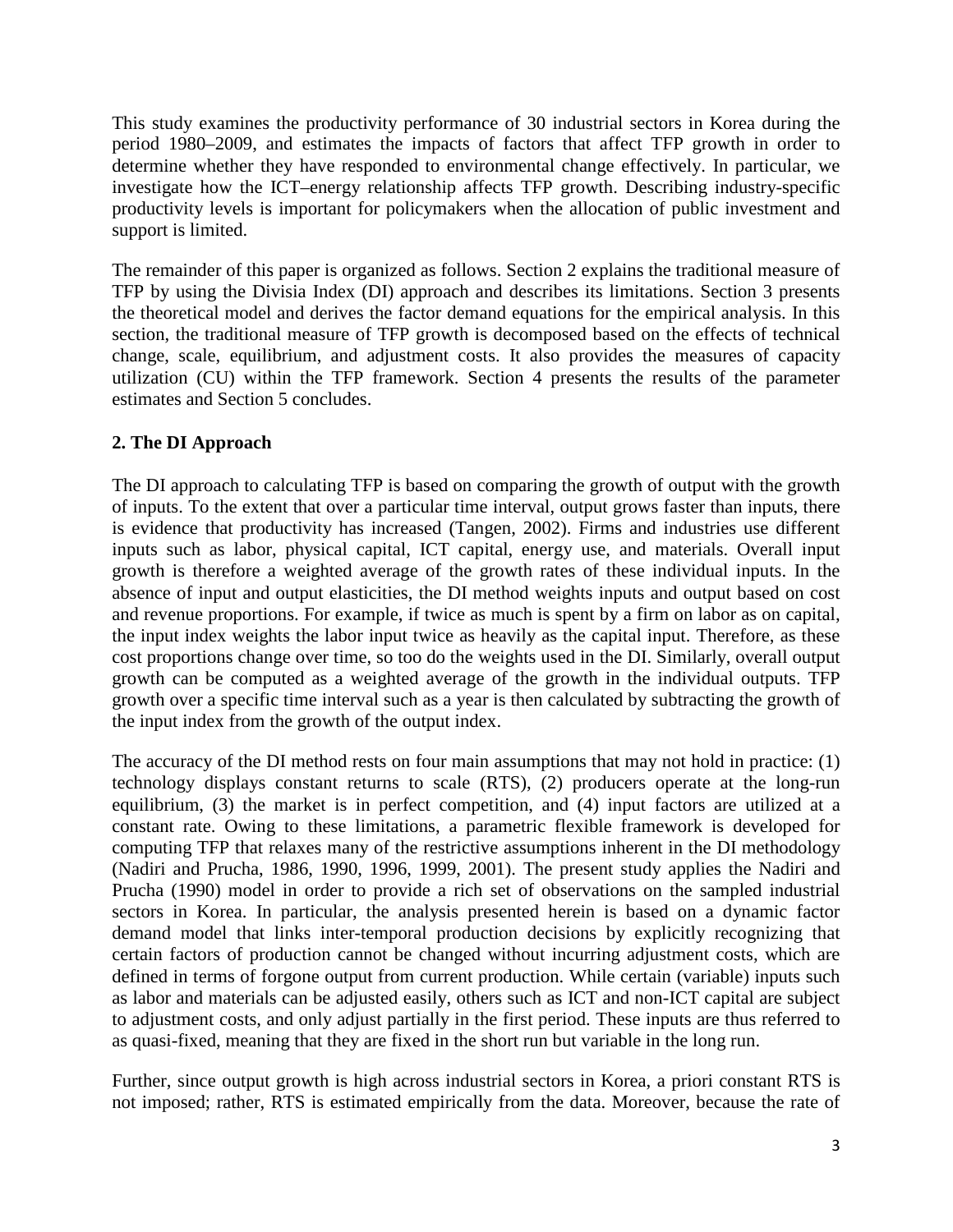ICT capital in the industrial sector is also high, ICT capital is incorporated as one of the inputs herein. In summary, by using structural parameter estimates, this study analyzes the sources of growth in output, TFP, and TFP growth rate.

#### **3. Theoretical Model and Empirical Specification**

#### **3.1 The Dynamic Factor Demand**

Consider a firm or industry that employs *m* variable inputs and *n* quasi-fixed inputs to produce a single output from a technology with internal adjustment costs. In line with the approach taken by [Nadiri and Prucha \(1990\),](#page-23-3) the firm's production process can be described by the following generalized production function:

$$
(1) \qquad Y_{it} = F(V_{it}, X_{it-1}, \Delta X_{it}, T_{it})
$$

Where the subscripts  $(i=1,2,...)$  and  $(t=1,2,...)$  represent industry and time, respectively,  $Y_{it}$ denotes gross output,  $V_{it}$  is a vector of variable inputs,  $X_{it-1}$  is a vector of quasi-fixed inputs,  $\Delta X_{it}$  $= X_{it} - X_{it-1}$  is a vector that represents the internalization of the adjustment costs in the production function (in terms of the foregone output) due to changes in the stock of quasi-fixed inputs, and  $T_{it}$  is an exogenous technology index<sup>1</sup>. A change in the levels of the quasi-fixed factors will result in incurring adjustment costs because of the resource allocation require to change the input stock rather than product level.

The duality principle in production theory indicates that given a production function, under the appropriate regularity conditions, it is possible to derive the corresponding firm's total minimum cost function  $C(w, Y)$  as the solution to the problem of minimizing the cost of producing a specified level of output as follows:

$$
(2) \qquad \mathcal{C}(w,Y)=\{min_{x}xw\colon f(x)\geq Y\}
$$

where x is a vector of input quantities and  $w$  is a vector of input prices<sup>[2](#page-5-0)</sup>. The production structure can then be described equivalently in terms of a restricted cost function. A perfectly competitive factor input market for the industry should be assumed. The acquisition prices for the variable and quasi-fixed inputs are denoted as  $\hat{p}_{i,t}^{V_s}(s = 1, 2, ..., m)$  and  $\hat{q}_{i,t}^{X_d}(d = 1, 2, ..., n)$  respectively. All prices are normalized to the price of the first variable factor—this procedure has been found convenient. These normalized prices are denoted as  $p_{i,t}^{V_j} = \hat{p}_{i,t}^{V_s} / \hat{p}_{i,t}^{V_1}$  and  $q_{i,t}^{X_j} = \hat{q}_{i,t}^{X_d} / \hat{p}_{i,t}^{V_1}$ , (j = 1,2, … , m). The normalized restricted cost function is then defined as follows:

(3) 
$$
G\left(p_{i,t}^{V_j}, X_{i,t-1}, \Delta X_{i,t}, Y_{i,t}, T_{i,t}\right) = \sum_{j=1}^m \hat{p}_{i,t}^{V_j} \hat{V}_{j,i,t}
$$

<span id="page-5-1"></span><sup>&</sup>lt;sup>1</sup> The function *F* is assumed to be twice continuously differentiable, while  $\partial F/\partial v > 0$ ,  $\partial F/\partial x_{t-1} > 0$ , and  $\partial F/\partial \Delta X$  $< 0$ . In addition, *F* is strictly concave in all arguments, except, possibly, for the technology index.

<span id="page-5-0"></span><sup>&</sup>lt;sup>2</sup> The cost function  $C(.)$  should validate the regularity conditions: i.e, to be a concave, non-decreasing, and continuous function of *w,* and positive homogeneous of degree one.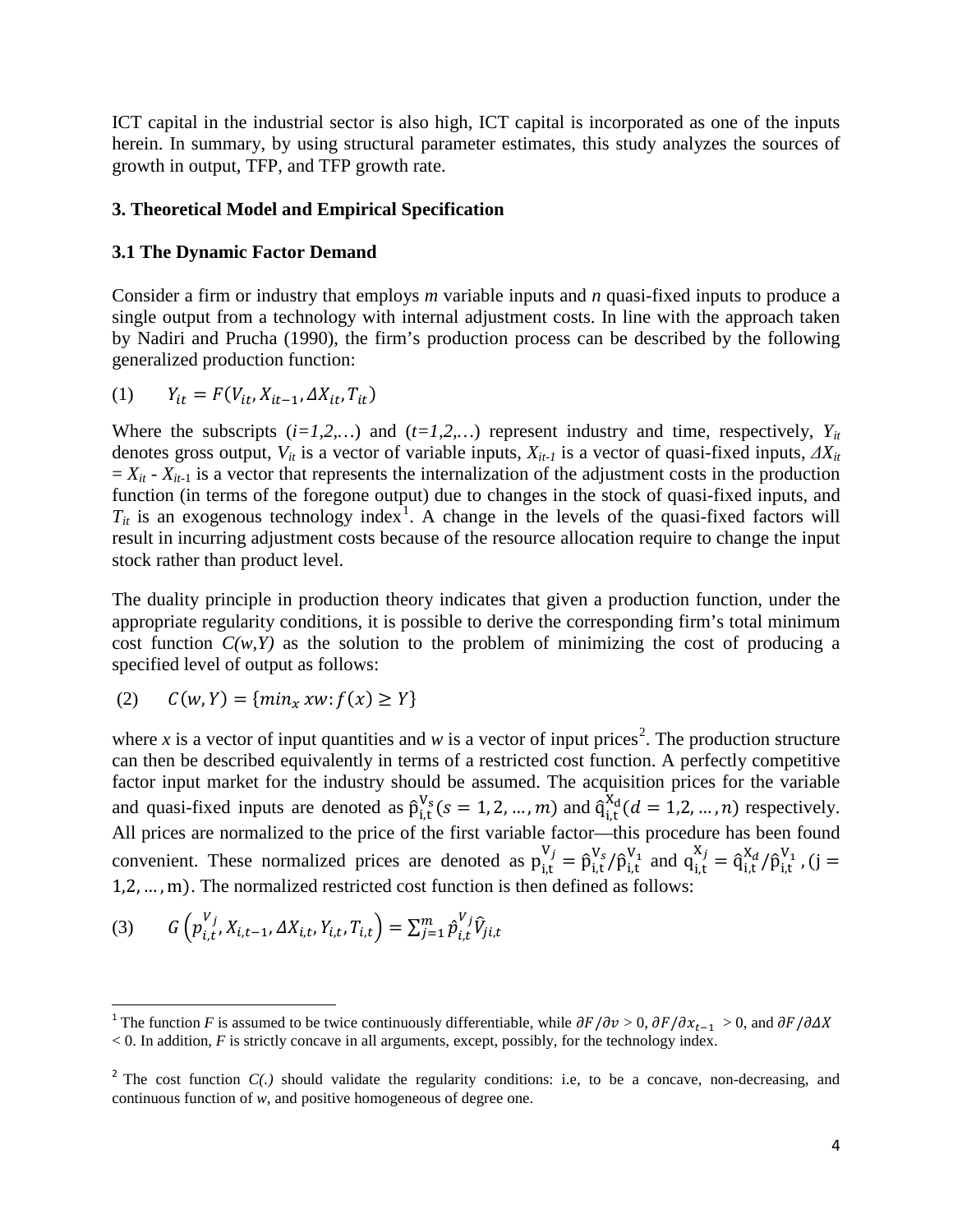where  $\hat{V}_{ji,t}$  denotes the cost-minimizing amounts of variable inputs required to produce the output  $Y_{i,t}$  conditional on  $X_{i,t-1}$  and  $\Delta X_{i,t}$ . The normalized restricted cost function  $G(.)$  assumed to be convex in  $X_{i,t-1}$  and  $\Delta X_{i,t}$ , and concave in  $p_{i,t}^{V_j}$  and  $q_{i,t}^{X_j}$  [\(Lau, 1986\)](#page-22-4). As mentioned by Jehle and Reny (2001), when the firm is constrained in the short run by a fixed amount of specific inputs for its production, it cannot freely select the optimal amount, meaning that short- and long-run costs differ. Under these assumptions, the firm's cost in period *t* is specified as follows:

(4) 
$$
C(X_{i,t}, X_{i,t-1}, \Omega_{i,t}) = G(p_{i,t}^V, X_{i,t-1}, \Delta X_{i,t}, Y_{i,t}, T_{i,t}) + \sum_{h=1}^n q_{i,t}^{X_j} I_{h,t}
$$

Where  $\Omega_{i,t}$  is a vector composed of  $p_{i,t}^{V_j}$ ,  $q_{i,t}^{X_j}$ ,  $Y_{i,t}$  and  $T_{i,t}$ . The real investment of the  $h^{th}$  quasifixed input is defined as follows:

(5) 
$$
I_{ht} = X_{ht} - (1 - \delta_h)X_{ht-1}
$$

where  $\delta_h$  denotes the depreciation rate of the stock of the  $h<sup>th</sup>$  quasi-fixed input.

The dynamic problem facing the firm is assumed to minimize the expected present value of current and future costs given the initial values of quasi-fixed inputs. The firm's optimization problem can be classified according to the planning horizon into finite and infinite planning horizon. For the infinite planning horizon, the firm's objective function in period *t* is defined as follows:

(6) 
$$
\sum_{t=0}^{\infty} C(X_t, X_{t-1}, E\Omega_t) (1+r)^{-t}
$$

where *E* denotes the expectations operator conditional on information available at the beginning of period  $\tau$  and *r* is the real interest rate. The firm in each period  $\tau$  derives an optimal plan for the quasi-fixed inputs for period t,  $t+1,...$ , such that equation (6) is minimized subject to the initial stocks X<sub>t−1</sub>, and then chooses its quasi-fixed inputs in period *t* according to this plan. In each period the firm only implement a portion of its optimal input plan. This process is repeated every period in which a new optimal plan is formulated as new information to the exogenous variables are available, and expectations on those variables are modified accordingly. In the case of a finite but shifting planning horizon, where the stock of quasi-fixed inputs at the end of the horizon are assumed to be determined endogenously subject to the assumption of static expectations, the optimal plans converges rapidly to those of the infinite planning horizon model as the planning horizon extends [\(Nadiri and Prucha, 1990\)](#page-23-3). Accordingly, this study applies the optimal plans for the infinite planning horizon.

The empirical model with the mathematical formulations along with the analysis of the industry's optimization problem is provided in appendix A. The model is specified to employ the optimal levels of the variable inputs materials (M), energy (E), and labor (L) and the quasi-fixed inputs ICT capital (ICT) and non-ICT-capital (K). It is assumed that the variable inputs can be adjusted instantaneously in response to a change in relative input prices. The adjustment of the capital stock in response to changes in relative input prices will be slow.

The demand equations for the quasi-fixed factors are in the form of accelerator model, while the industry's variable inputs are directly derived from the normalized restricted cost function via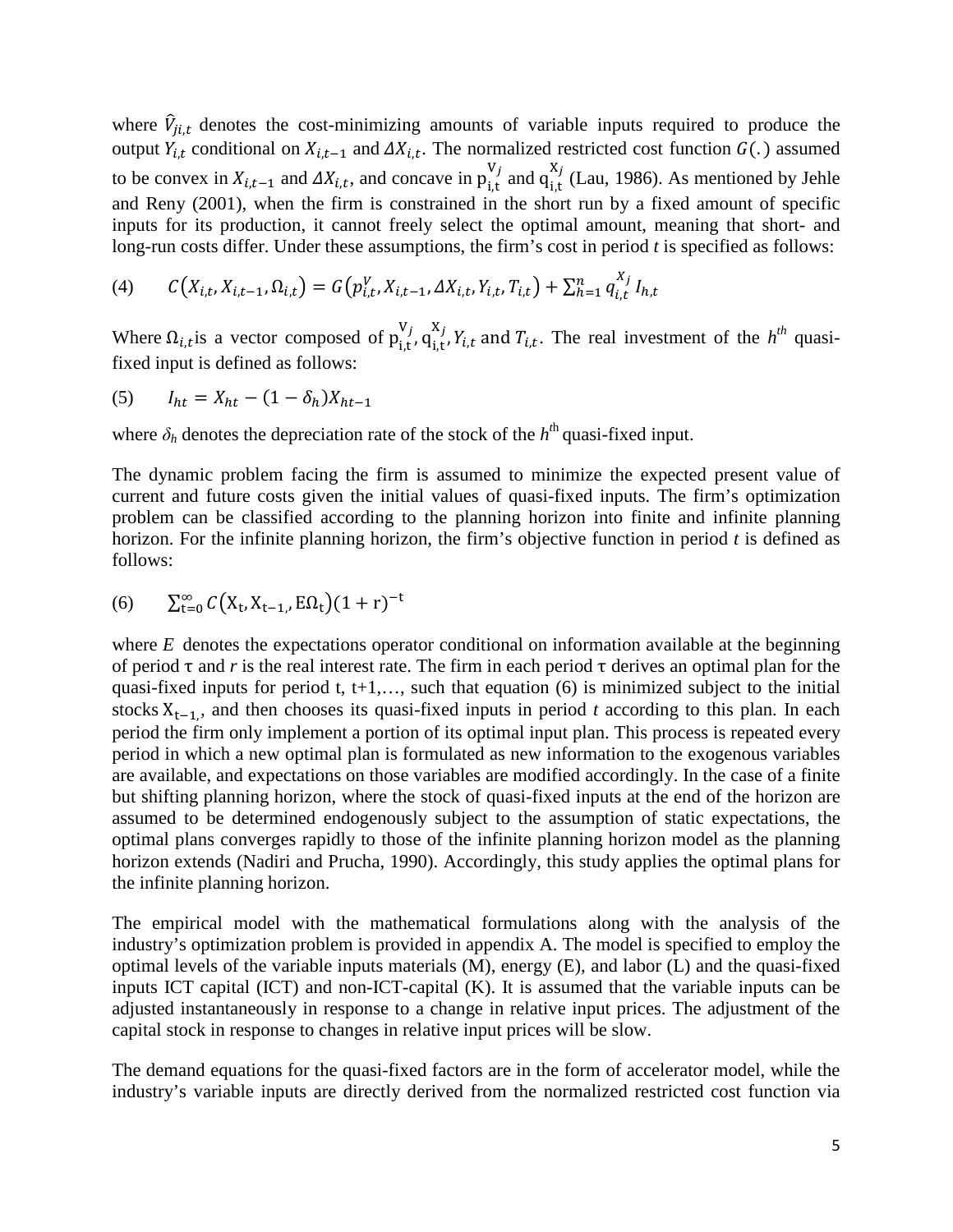shepherd's lemma. Explicit expressions for the resulting demand equations for the inputs are given in equations (A.8) to (A.12).

#### **3.2 Effects of TFP Growth**

As discussed in Section 2, the DI is defined as the weighted sum of the growth rate in outputs minus the weighted sum of the growth rate of the input variables, while the weights are the revenue and cost proportions. The Tornqvist index is a discrete approximation to a continuous DI that averages the measures in two adjacent time periods. This index is attractive to scholars because it enables smooth changes and better captures trends. If the TFP growth rate is measured by using the conventional DI, the corresponding Tornqvist index is defined as:

$$
(7) \qquad \Delta TFP_{it} = \Delta lnh(Y_{it}) - \Delta lnN_{it}
$$

where  $\Delta lnh(Y_{it})$  is output growth and  $\Delta lnN_{it}$  is the growth rate of the cost-weighted index of aggregate inputs. The input growth rate is then defined as:

$$
(8) \qquad \Delta ln N_{it} = \frac{1}{2} \left\{ \left[ \sum_{j} \left( \frac{p_{i,t}^{y^{j}} v_{i,t}^{j}}{c_{i,t}} + \frac{p_{i,t-1}^{y^{j}} v_{i,t-1}^{j}}{c_{i,t-1}} \right) \Delta ln V_{i,t}^{j} \right] + \left[ \sum_{j} \left( \frac{q_{i,t}^{x^{j}} x_{i,t-1}^{j}}{c_{i,t}} + \frac{q_{i,t-1}^{x^{j}} x_{i,t-2}^{j}}{c_{i,t-1}} \right) \Delta ln X_{i,t-1}^{j} \right] \right\}
$$

where  $C_{it} = M_{i,t} + p_{i,t}^L L_{i,t} + p_{i,t}^E E_{i,t} + q_{i,t}^K K_{i,t-1} + q_{i,t}^{ICT} I C T_{i,t-1}$  is total cost *C*, the variable inputs are represented by the vector  $V^j$  and the quasi-fixed inputs by the vector  $X^j$ , while  $p_{i,t}^V$  and  $q_{i,t}^X$  are price of the variable inputs and the long-run rental prices for quasi-fixed inputs, respectively.

The technical change measure of Solow (1957) is often calculated as the difference between the growth rates of aggregated output and the growth rate of aggregated weighted inputs. However, as argued by [Nadiri and Prucha \(2001\),](#page-23-6) TFP growth based on the DI will generate biased estimates of technical change, which may include scale effects and temporarily equilibrium effects, if any one of the sets of the assumptions of the DI has been biased and violated. The empirical results and unrealistic restrictiveness of these assumptions have led researchers to prefer alternative parametric TFP growth measures. Accordingly, TFP growth in this study is decomposed as follows [\(Nadiri and Prucha, 1986,](#page-22-3) [1990,](#page-23-3) [2001\)](#page-23-6):

$$
(9) \qquad \Delta TFP_{i,t} = \Delta TFP_{i,t}^T + \Delta TFP_{i,t}^S + \Delta TFP_{i,t}^E + \Delta TFP_{i,t}^A
$$

Thus, the overall TFP growth rate is decomposed into the effects of the following factors: technical change, scale, equilibrium, and direct adjustment costs.

Based on the Tornqvist notion, the effect of technical change is described as follows:

$$
(10) \quad \Delta TFP_{i,t}^T = \frac{1}{2} [\lambda_x(t) + \lambda_x(t-1)]
$$

where the input-based measure of technical change is obtained from: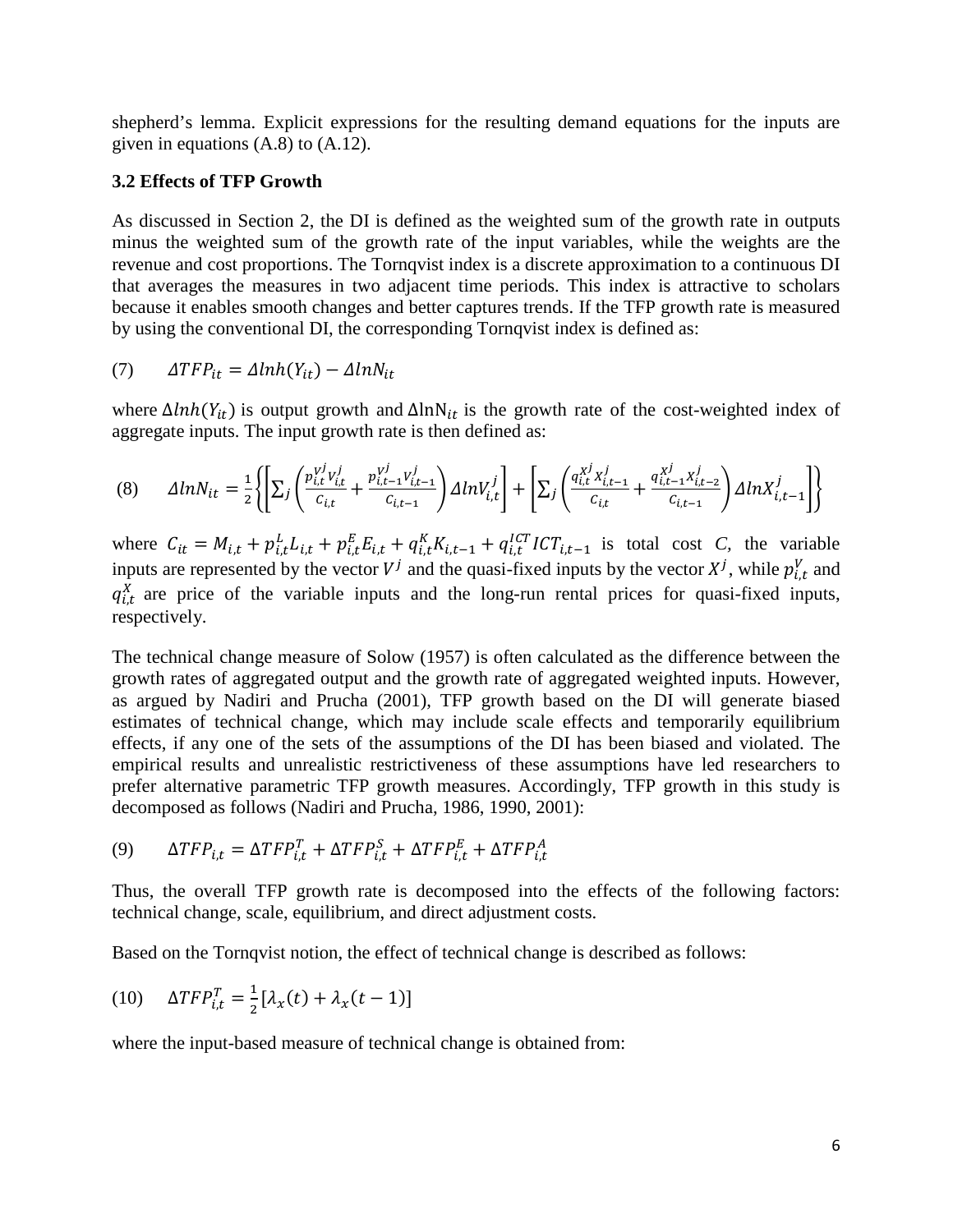$$
(11) \qquad \lambda_x = -\frac{\partial G_{i,t}}{\partial T_{i,t}} / \left[ G_{i,t} - \left[ \sum_j \frac{\partial G_{i,t}}{\partial x_{i,t-1}^j} X_{i,t-1}^j + \sum_j \frac{\partial G_{i,t}}{\partial \Delta x_{i,t}^j} \Delta X_{i,t}^j \right] \right]
$$

This measure of technical change corresponds to the decrease in input use achieved through technical change without decreasing output [\(Caves et al., 1982;](#page-21-2) [Caves et al., 1981\)](#page-21-3).

The output based measure of technical change is obtained from:

$$
(12) \qquad \lambda_Y = -\frac{\partial G_{it}}{\partial T_{i,t}} / \left( \frac{\partial G_{i,t}}{\partial Y_{i,t}} h(Y_{i,t}) \right)
$$

The return to sale is defined as  $\varepsilon = \frac{\lambda_Y}{\lambda_x}$  and the technical change  $TC = (\partial G/\partial t)/C$  (Nadiri and [Prucha, 1990\)](#page-23-3). The output-based measure of technical change is the rate of expansion in output achieved by technical change without changing the input use [\(Caves et al., 1982;](#page-21-2) [Caves et al.,](#page-21-3)  [1981\)](#page-21-3).

The scale effect, or deviation from constant RTS, is specified as follows:

(13) 
$$
\Delta TFP_{i,t}^S = (1 - \varepsilon_{i,t}^{-1})\Delta \ln(h(Y_{i,t}))
$$

The temporary equilibrium effect is specified as follows:

$$
(14) \quad \Delta TFP_{i,t}^{E} = -\frac{1}{2} \sum_{\tau=t,t-1} \left\{ \sum_j \frac{\left( \partial G_{i,\tau} / \partial X_{i,\tau}^j + q_{i,\tau}^{X^j} \right) X_{i,\tau}^j}{\varepsilon_{i,\tau} (\partial G_{i,\tau} / \partial h(Y_{i,\tau})) h(Y_{i,\tau})} \left[ \Delta l n X_{i,\tau}^j - \Delta l n N_{i,t}^{\tau} \right] \right\}
$$

Finally, the direct adjustment cost effect is described as follows:

$$
(15) \quad \Delta TFP_{i,t}^{A} = -\frac{1}{2} \sum_{\tau=t,t-1} \left\{ \sum_{j} \frac{\left(\partial G_{i,\tau}/\partial \Delta X_{i,\tau}^{j}\right) \Delta X_{i,\tau}^{j}}{\varepsilon_{i,\tau}(\partial G_{i,\tau}/\partial h(Y_{i,\tau})) h(Y_{i,\tau})} \left[\Delta ln \Delta X_{i,\tau}^{j} - \Delta ln N_{i,t}^{\tau}\right] \right\}
$$

The detailed decomposition of the TFP is provided in Appendix B based on the Lemma developed by [Nadiri and Prucha \(1990\).](#page-23-3)

#### **3.3 Measure of CU**

The marginal value products of the quasi-fixed factors represented by shadow prices differ from their rental prices because of the presence of adjustment costs. Such differences ensure the existence of market disequilibrium effects. If the adjustment to the long-run equilibrium is instantaneous, the rental prices would be equal to the shadow prices, and the effect of the temporary equilibrium on the change in TFP would be zero. However, if the shadow prices are greater than the rental prices, the existing stocks of the quasi-fixed inputs are over-utilized, which implies that CU is greater than one. Any attempt to reach full CU raises TFP, with higher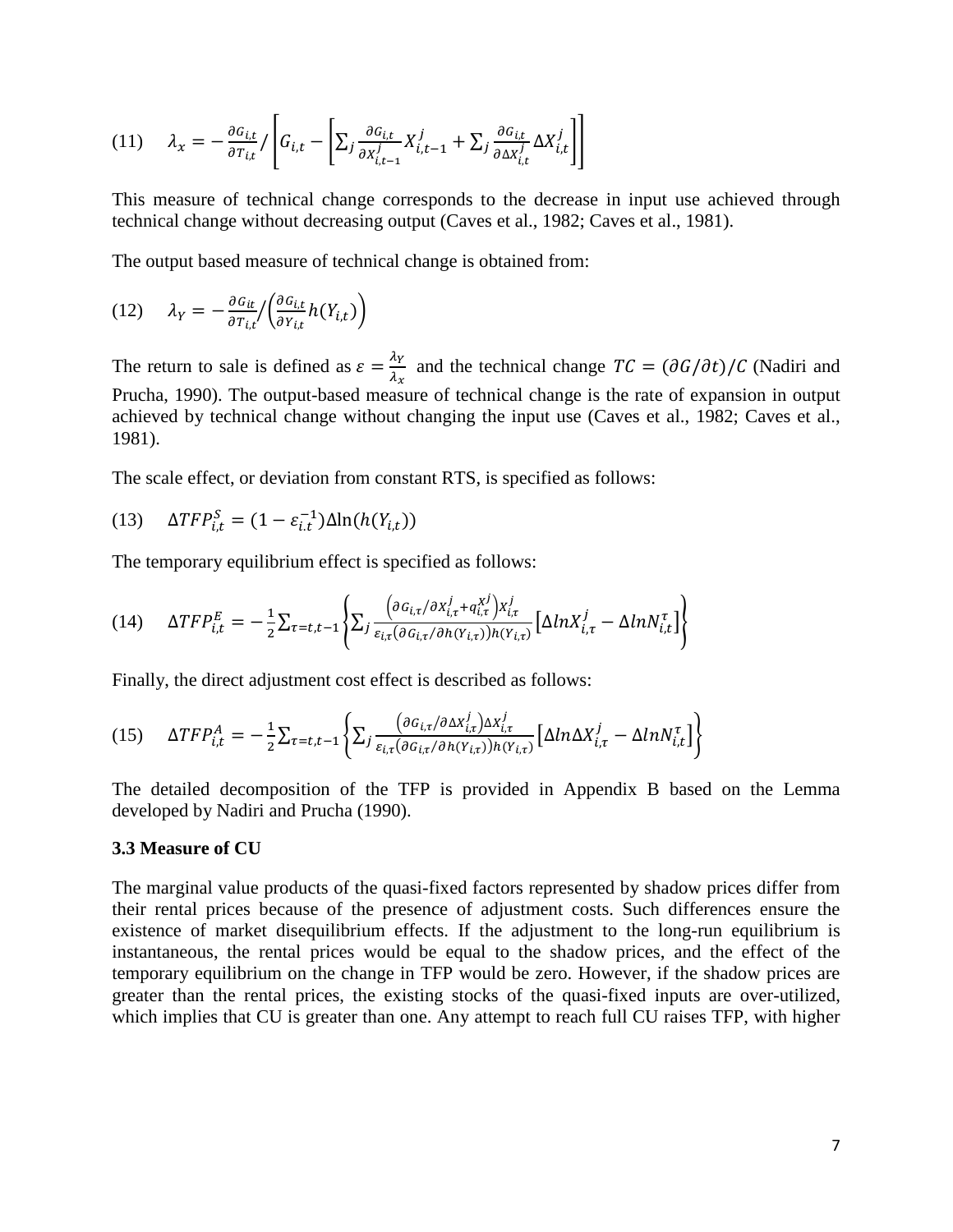investment rates positively related to TFP and vice versa. How the direct adjustment cost affects the TFP change is thus uncertain<sup>[3](#page-5-1)</sup>.

The temporary short-run equilibrium may occur in two ways: (i) when unexpected demand shocks lead to capacity under/over-utilization or (ii) when sudden changes in factor prices result in increase/decrease in short-run relative factor usage, which is unsuitable in the long run [\(Berndt](#page-21-4)  [and Fuss, 1986\)](#page-21-4). One of the most common examples of the temporary equilibrium is the existence of excess capacity, say because of a reduction in output demand. Accordingly, it is necessary to measure CU as well as TFP in the presence of variation in the former.

Following [Nadiri and Prucha \(1996\),](#page-23-4) the CU measure can be defined based on the ratio of shadow cost to total cost. This measure is called the shadow valuation measure of CU. The total cost normalized by the price of materials input is defined as follows:

(16)

 $C_{i,t} = M_{i,t} + p_{i,t}^L L_{i,t} + p_{i,t}^E E_{i,t} + c_{i,t}^K K_{i,t-1} + c_{i,t}^{ICT} ICT_{i,t-1} =$  $G(\mathbf{p}_{i,t}^L, \mathbf{p}_{i,t}^E, \mathbf{q}_{i,t}^K, \mathbf{q}_{i,t}^{lCT}, h(Y_{i,t}), K_{i,t-1}, ICT_{i,t-1}, \Delta K_{i,t}, \Delta ICT_{i,t}, T_{i,t}) + (1 + r_{i,t})\mathbf{q}_{i,t}^K K_{i,t-1} +$  $\mathbf{c}_{i,t}^{ICT} ICT_{i,t-1}$ 

where  $G(.)$  is the normalized restricted variable cost function defined in equation (3), while  $c_{i,t}^{ICT} = q_{i,t}^{ICT}(r_{i,t} + \delta_{i,t}^{ICT})$  and  $c_{i,t}^{K} = q_{i,t}^{K}(r_{i,t} + \delta_{i,t}^{K})$  are the rental prices of ICT and non-ICT capital, respectively. Shadow cost  $C^s$  is shown in equation (B.2) in appendix B. The CU measure can then be defined as the ratio of shadow cost to total cost:

## $(17)$  CU=  $C<sup>s</sup>/C$

The CU measure above implies a deviation from unity because of the quasi-fixed effect of capital on the short-run temporary equilibrium.

#### **4. Estimation and Empirical Results**

#### **4.1 Data and Estimation Procedures**

In this study, the production structure and factor demand outlined above are estimated for a panel dataset of 30 industrial sectors in Korea for 1980–2009. We also analyze the data by three subsample periods, namely 1980–1989, 1990–1999, and  $2000-2009<sup>4</sup>$  $2000-2009<sup>4</sup>$  $2000-2009<sup>4</sup>$ . A detailed description of the data used in this study and the constructed variables are reported in Table C.1 in Appendix C. Details of the industries and their characteristics are described in Table C.2. The estimation results reported in Table C.3 are based on an infinite planning horizon and static expectations for output and factor prices. The system equations include dummy variables in order to capture

<sup>&</sup>lt;sup>3</sup> It should be noted that when a firm invests in capital, they may need to divert resources toward installing new capital rather than producing marketable output, which means that in periods of rapid investment growth, firms could be producing two types of products: the final product sold in the market and the services used within the firm to install capital. Marketable output may therefore be lower in periods of high investment growth, and this would

<span id="page-9-1"></span><span id="page-9-0"></span>cause a downward bias in the estimates of measured productivity growth. <sup>4</sup> The aim is to reflect the possible structural changes in the Korean economy due to the implementation of economic development plans as described in section 1.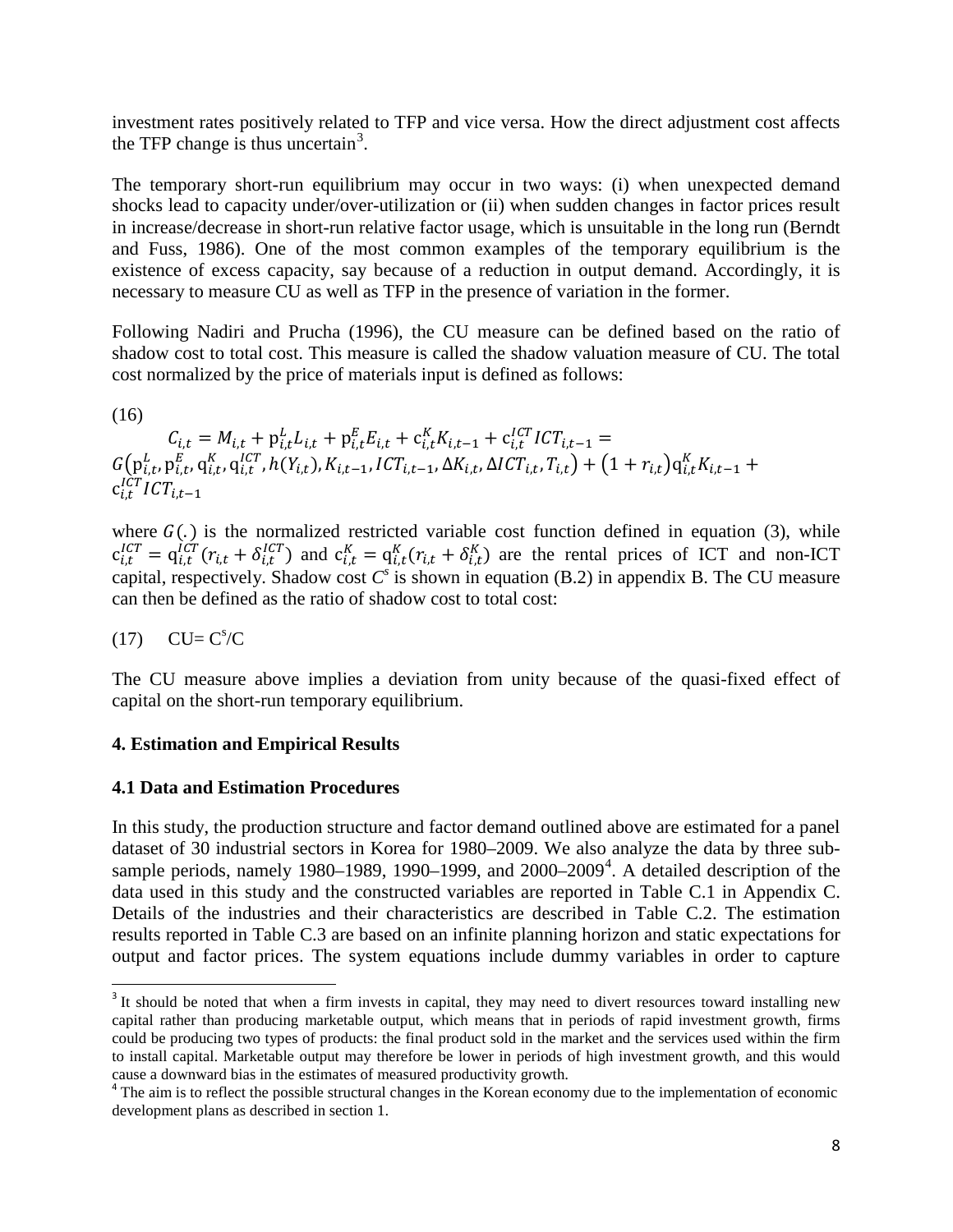industry-specific effects because the presence of heterogeneity across sectors cannot be explained by the production structure alone<sup>[5](#page-9-1)</sup>. The Durbin–Watson and White tests show serial correlation and heteroskedasticity in the residuals. The variance-covariance estimator used for the FIML method is from the generalized least squares estimator. Therefore, the generalized least squares approximation to the Hessian is used in the minimization procedure based on the recommendation in [Nadiri and Prucha \(1990\).](#page-23-3)

The parameter estimates satisfy the conditions of the convexity of the normalized restricted cost function in ICT and non-ICT capital, and the concavity in variable input prices. Further, the parameter estimates  $a_{KK}$ ,  $a_{KK}$ ,  $a_{ICTICT}$ , and  $a_{ICTICT}$  are positive, while  $a_{ll}$  and  $a_{ee}$  are negative. The hypothesis of the absence of adjustment costs for the quasi-fixed inputs *K* and *ICT*,  $a_{\dot{K}\dot{K}} = 0$ and  $a_{\text{ICTICT}} = 0$  is thus rejected. Hence, we deem the static equilibrium model to be unsuitable for describing the technology and structure of the factor demand of Korean industries.

The demand for variable inputs depends negatively on their own normalized prices. The negative signs of the quasi-fixed inputs of ICT and non-ICT capital in the labor and energy demand functions indicate that ICT and non-ICT capital are substitutes for labor and energy use. Significant coefficients for the industry dummy variables imply significant differences in the cost structure across industries. RTS can be calculated based on the estimated parameters  $\Omega_0$  and  $\Omega_1$ . The parameter estimates per se are difficult to interpret. Consequently in the following, estimates for various implied characteristics for the estimated factor demand systems are presented.

#### **4.2 Adjustment Costs**

The optimal paths for the quasi-fixed inputs of ICT and non-ICT capital are described by the flexible accelerator coefficients in equations (A.7.3) and (A.7.4). In each period, a proportion of the difference between the initial stocks of these two quasi-fixed capitals and the respective longrun optimal values adjusted is similar. The partial adjustment is caused by the cost of investment in capital. However, the long-run optimal values change over time in response both to changes in those variables exogenous to the firm's input decisions, and to changing market conditions. These coefficients are essential for determining the investment patterns of the quasi-fixed factors. Omitting these terms would lead to misspecification of investment patterns and inconsistency in the estimates of the other technology parameters [\(Nadiri and Prucha, 1990\)](#page-23-3).

The estimated adjustment coefficients for ICT and non-ICT capital,  $m_{kk}$  and  $m_{ICTICT}$  are reported in Table 1. Note that when the value of the adjustment coefficient is close to zero (unity), it implies that the stock of the quasi-fixed input moves slowly (quickly) toward the optimal value.

|                | $m_{kk}$ | $m_{\text{ICTICT}}$ |
|----------------|----------|---------------------|
| Mean           | 0.181    | 0.244               |
| <b>Std Dev</b> | 0.007    | 0.0071              |

*The Coefficients of the Adjustment Speed*

Table 1

<span id="page-10-0"></span><sup>5</sup> Fixed effect approach is applied for panel data. The coefficients of dummy variable are not reported to save space.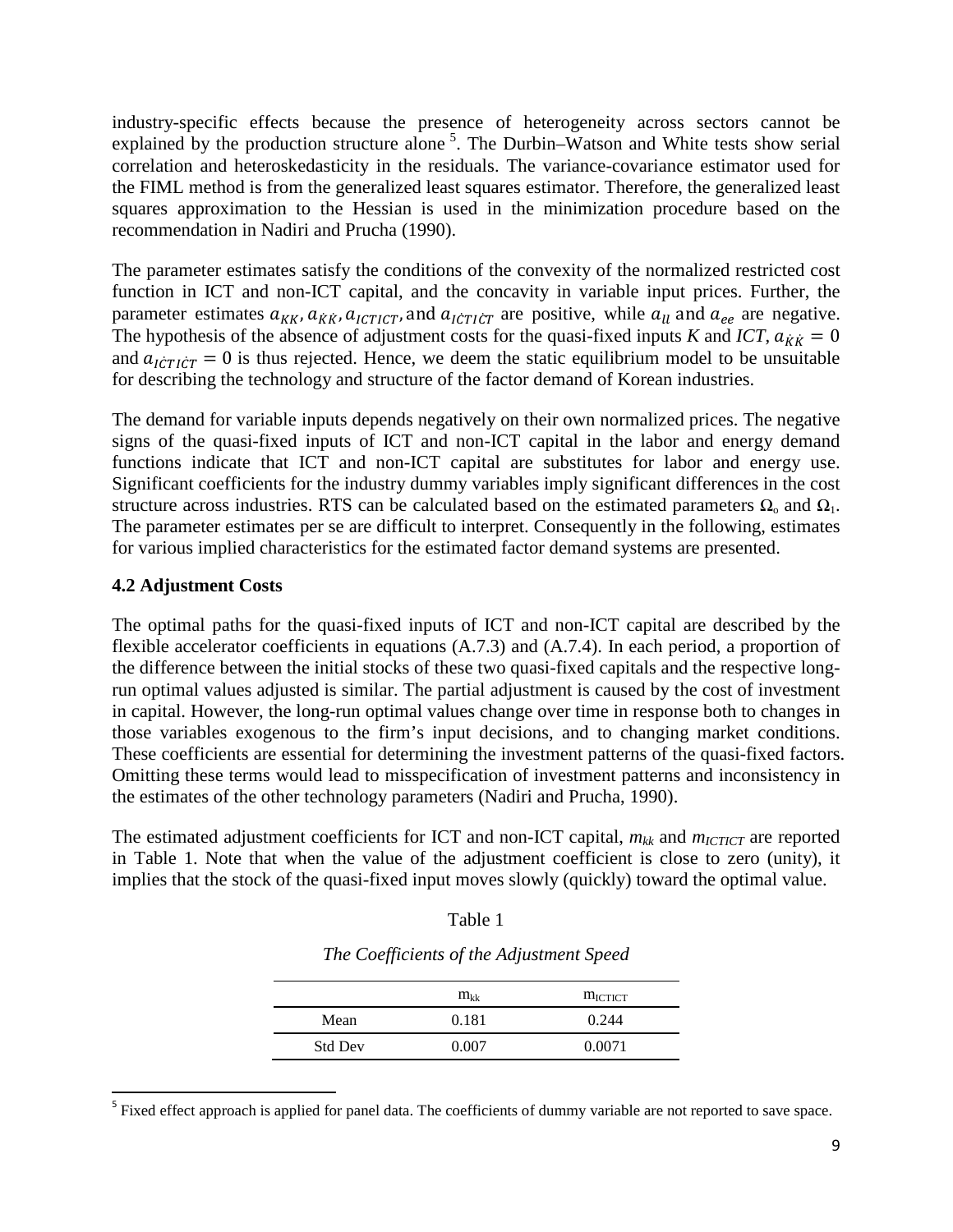| Minimum | 0.167 | 0.231 |
|---------|-------|-------|
| Maximum | 0.193 | 0.256 |

We see that ICT capital adjusts faster than non-ICT capital. It closes approximately one-quarter of the gap between the initial and desired stock in the first period, while non-ICT capital only closes approximately one-fifth of this gap. The fast adjustment of ICT capital concurs with the findings of [Kim and Park \(2009\)](#page-22-6), who argued that technological flows across industries that use ICT have positive relationships with time. In addition, the fast trend in the speed of ICT adjustment is due to technological diffusion, which has been shown to strengthen technology linkages across industries since the 1990s. Moreover, high investment in ICT is partly due to the rapid decline in ICT capital prices, which allowed for substituting between different types of capital goods. Investment in ICT capital might be driven by the perceived benefits that industries expect from ICT such as higher efficiency [\(López-Pueyo and Mancebón, 2010;](#page-22-7) [Pilat and Lee,](#page-23-7)  [2001\)](#page-23-7).

To indicate the disequilibrium in the factor inputs from a long-run point of view, the percentage difference of the actual values from the long-run optimal values for the respective inputs are presented in Table 2. The long-run optimal values for ICT capital *ICT\** and non-ICT capital *K\** are defined in equations (A.7.5) and (A.7.6), respectively, while those for the variable inputs (i.e., labor, energy use, and materials) are obtained by substituting *ICT\** and *K\** into equations (A.10), (A.11), and (A.12), respectively. The percentage deviations are calculated as  $(100 * \frac{x_{i,t} - x_{i,t}^*}{x_{i,t}^*})$  $\frac{1}{x_{i,t}^*}$ ) where  $X_{i,t}$  and  $X_{i,t}^*$  represent the estimated and optimal inputs factors, respectively.

| Years     | Capital | <b>ICT</b> | Labor    | Materials | Energy   |
|-----------|---------|------------|----------|-----------|----------|
| 1981-1989 | 0.060   | $-0.465$   | $-0.360$ | $-0.190$  | $-0.085$ |
| 1990-1999 | 0.007   | $-0.533$   | 0.964    | $-0.048$  | $-0.023$ |
| 2000-2009 | 0.051   | $-0.039$   | 1.971    | 0.087     | 0.112    |

Table 2 *Average Percentage Deviation of Actual Value from the long run optimal values by Sub-period*

Non-ICT capital exceeds the long-run optimal value, whereas the reverse is true for ICT capital. At the beginning of the sample period, labor was less than optimal but then it dramatically increased to exceed the optimal value. Energy was overused during the third sub-period. Further, the gap between actual energy use and the long-run optimal value widened during this sub-period, indicating more energy use in the sampled Korean industries during the 2000s. By contrast, there was a substantial decline in the gap in ICT capital during the third sub-period. The negative values indicate that investment in ICT capital in Korean industries is suboptimal. Moreover, there is also the opportunity to invest more in ICT in order to bridge the gap between its actual and long-run optimal values.

## **4.3 RTS**

For all the sampled industrial sectors, we find significant scale effects (average RTS  $= 1.5$ ), suggesting substantial differences in productivity growth. Our finding that the production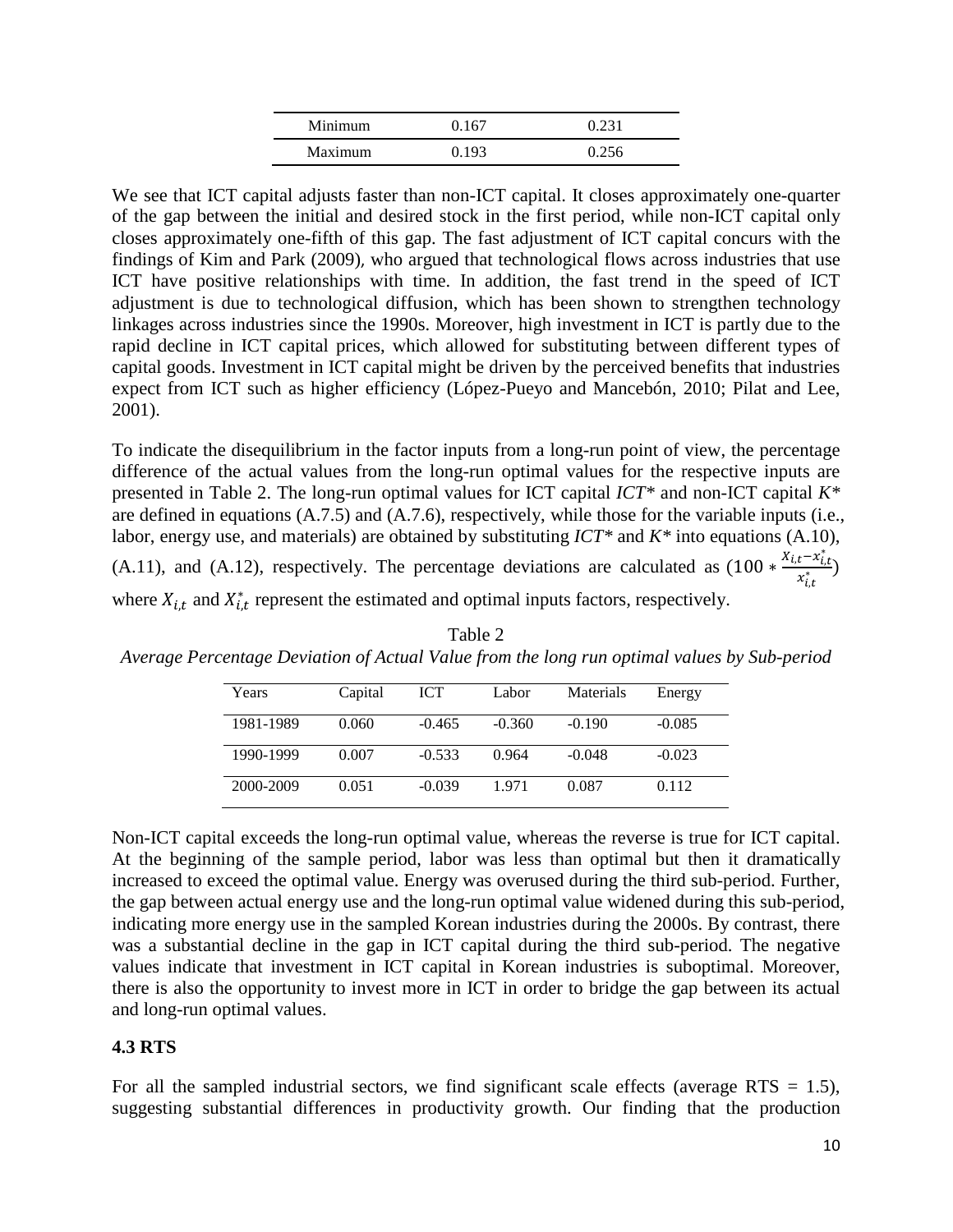structures of the sampled sectors are characterized by increasing RTS is in line with those of some previous studies. For example, [Kwack and Sun \(2005\)](#page-22-8) and [Park and Kwon \(1995\)](#page-23-8) found similar results with regard to the existence of scale economies and increasing RTS in Korea. On the contrary, [Kim and Han \(2001\)](#page-22-9) and [Oh et al. \(2008\),](#page-23-1) although based on different datasets and periods, found constant and even decreasing RTS in Korean manufacturing industries. Table 3 highlights the slight decreasing trend in RTS over time (see also [Figure 1\)](#page-12-0), implying that Korean firms are moving toward an efficient size and technical optimal scale by downsizing [\(Oh et al.,](#page-23-0)  [2012\)](#page-23-0).

| anje |  |
|------|--|
|------|--|

| Years               | TC.  | <b>RTS</b> |
|---------------------|------|------------|
| 1981-1989           | 0.69 | 1.52       |
| 1990-1999           | 0.38 | 1.51       |
| 2000-2009           | 1.10 | 1.49       |
| <b>Whole Sample</b> | 0.72 | 1.50       |

*RTS and Technical Change by Sub-period*



Figure 1: *RTS by Year*

<span id="page-12-0"></span>The average RTS by industry are plotted in [Figure 2.](#page-13-0) It shows that the electrical & optical equipment, post & telecommunications, and transport equipment sectors (i.e., high-tech and export-based industries) have the highest RTS values. According to [Edwards \(1992\)](#page-21-5), many empirical studies have shown that trade liberalization has played a significant role in the rapid growth of East Asian countries, especially South Korea. Subsequently, two streams of the literature have sought explain the link between trade liberalization and economic growth. The first group is the trade literature, which bases this relation on economies of scale [\(Ethier, 1982;](#page-21-6) [Krugman, 1994\)](#page-22-10) and the advantageous competitiveness environment for trade [\(Krueger and](#page-22-11)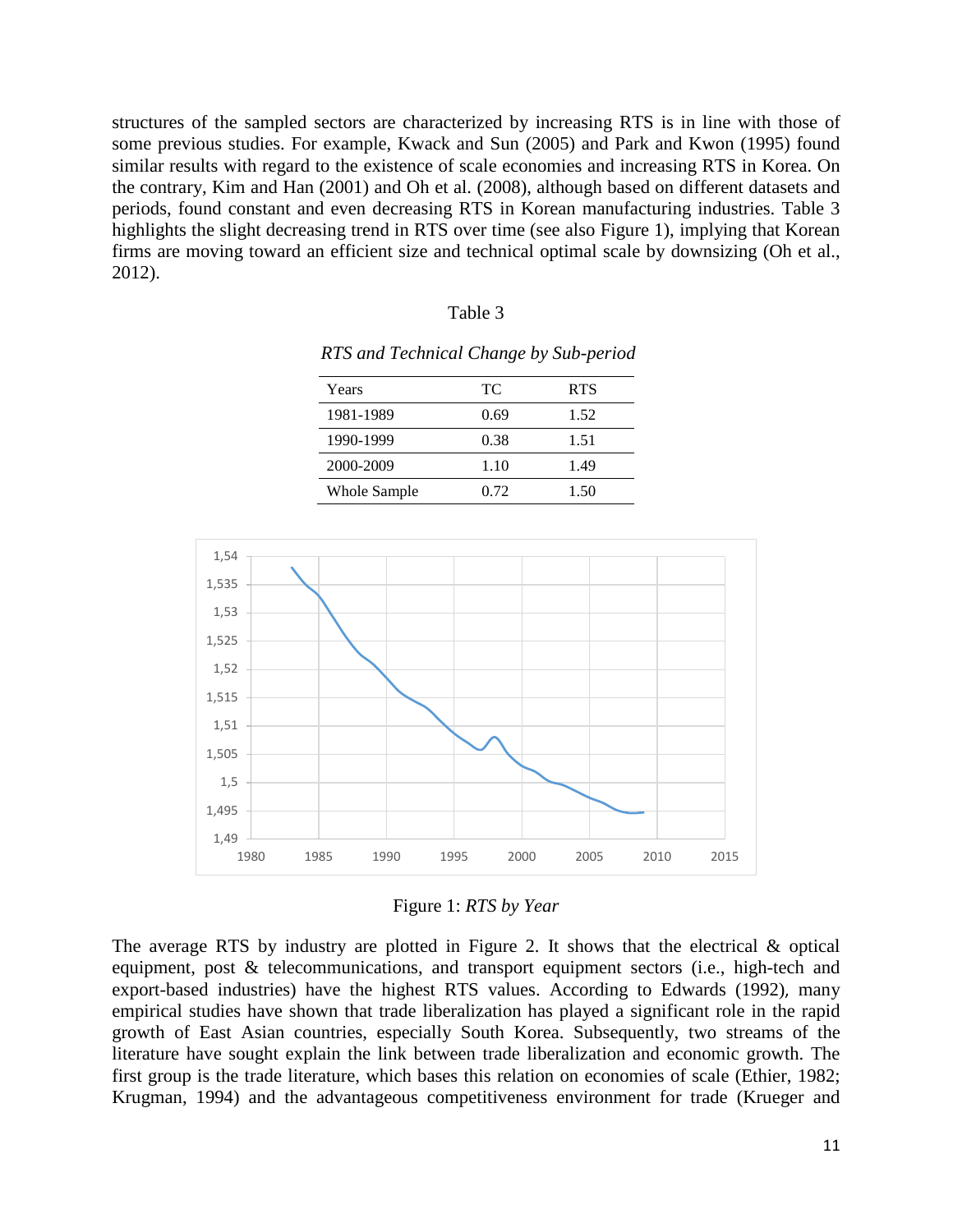Tuncer (1982). The theoretical models related to the former, for instance, emphasize that trade allows for the further utilization of scale economies that are limited by the size of the domestic market. The second research strand is related to endogenous growth theory, which suggests that economies of scale, human capital accumulation, and technological progress are all forces that make trade liberalization a driver of economic growth [\(Hwang, 2003\)](#page-22-12).



**Figure 2:** *RTS by Industry*

## <span id="page-13-0"></span>**4.4 Technical Change**

According to the technical change measure, the average rate is estimated to be -0.69 percent, suggesting that technological progress has led, on average, to approximately 0.7 percent reduction in total cost per year (decreasing from -0.7 percent in 1980–1989 to -1.0 percent in 2000–2009). Similarly, [Kwack and Sun \(2005\)](#page-22-8) estimated the average reduction of technical change to be 2 percent of total cost for 1969–2000, implying the existence of Schumpeterian as well as neutral technical change. The pure technical change represented by a simple time trend in our model suggests a reduction of 0.2 percent of total cost  $(a<sub>t</sub>=-0.002)$ . The overall mean rate of technical change also decreases during the study period (see Table 1); however, no uniform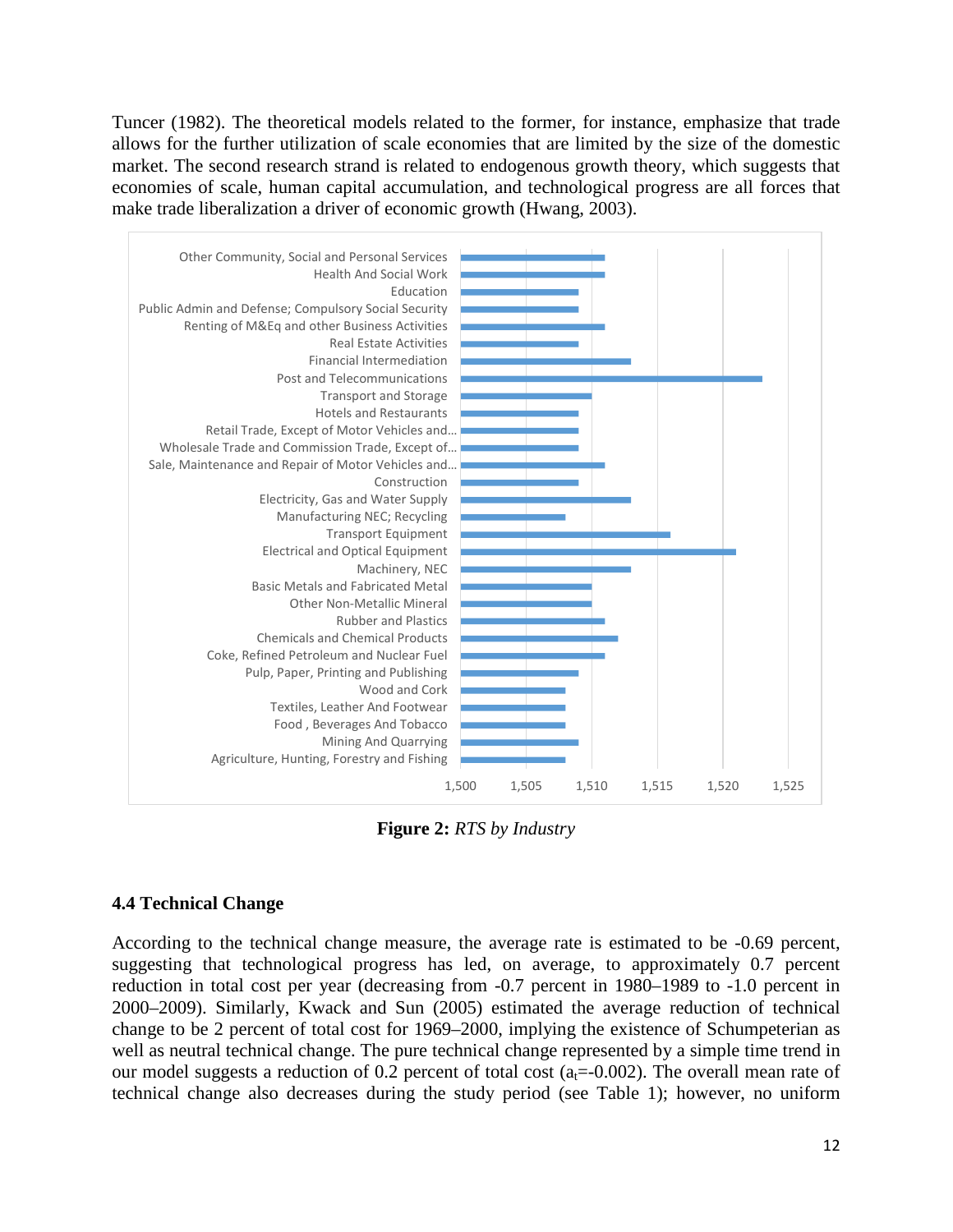pattern can be detected. The rate of technical change rapidly increased in 1990–1999 in the aftermath of the Asian financial crisis but dropped again between 2000 and 2009.

The extent of technology change varies by industry <sup>[6](#page-10-0)</sup>. For example, of the 10 industries that have the highest rate of technical change (see [Figure 3\)](#page-14-0), only two are classified as low-tech, only three are domestic market-oriented, and only one has low R&D expenditure. This finding implies that high-tech industries, export-based industries, and industries that show higher R&D are technically more efficient in general. In other words, technological growth usually comes from R&D expenditure.



**Figure 3:** *Average Rate of Technical Change by Industry*

<span id="page-14-1"></span><span id="page-14-0"></span> $6$  The technical change is negative on the cost function. We changed the sign to positive for illustration.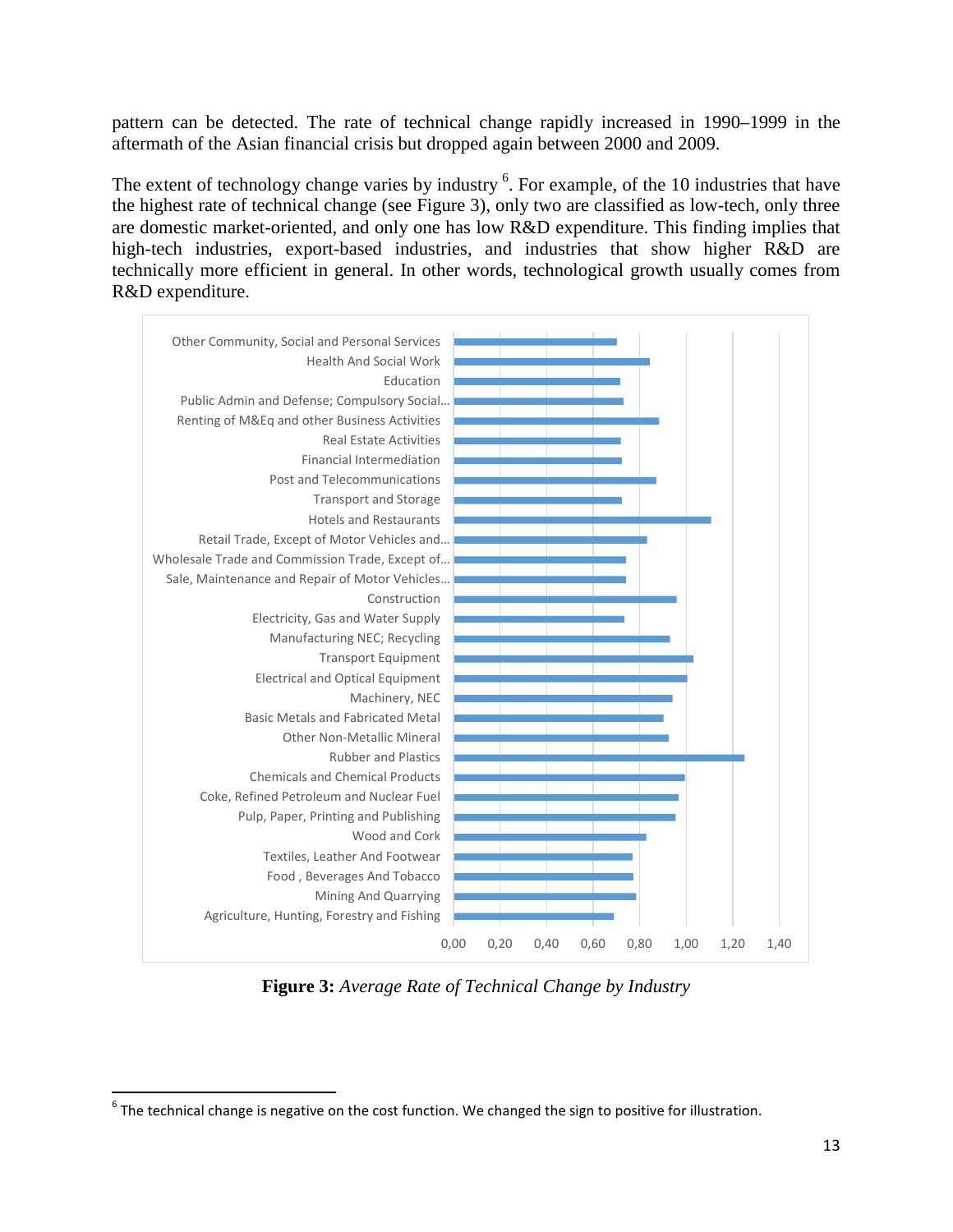#### **4.5 Price and Output Elasticity**

The own- and cross-price elasticities of the inputs for 1995 for the sampled industrial sectors are reported in Table C.4 in Appendix C. These elasticities are calculated for the short- and long-run for each input. All the own-price elasticities have the expected negative sign. The own-price elasticity of ICT capital is largest among all inputs, followed by non-ICT capital, labor, energy use, and materials. However, although the cross-price elasticities are smaller compared with the own-price elasticities, some are nevertheless sizable (e.g., the elasticities of ICT capital with respect to the wage rate, energy price, and materials price). Furthermore, the own-price elasticities of all inputs except for ICT capital are inelastic (less than unity). There are also differences between the short- and long-run own-price elasticities of all the variable inputs, suggesting slow adjustment to long-run steady-state levels.

Because ICT and non-ICT capital are treated as quasi-fixed factors, there is no adjustment in the short run (i.e., their short-run elasticities are zero). In the long run, the own-price elasticity of non-ICT capital (ICT capital) demand is inelastic (elastic); therefore, ICT capital has a substitution relationship with energy use and labor. These results agree with the finding of [Park](#page-23-9)  and Park (2003), who argued that Korean industries increasingly deploy ICT in order to reduce the use of labor, and thus that skills-biased technological change is emerging. In other words, the use of ICT, although replacing low-skilled labor, is creating high-skilled complex jobs. Many studies in the fields of manufacturing and technical processes have also indicated that investing more in ICT capital substantially reduces energy use [\(Cho et al., 2007;](#page-21-7) [Erdmann and Hilty, 2010;](#page-21-8) [Røpke and Christensen, 2012\)](#page-24-3). Finally, the elasticity of ICT with respect to energy use is larger than that of energy use with respect to wage rate, implying that ICT has stronger substitutability with energy use.

The long-run elasticities of the inputs exceed their short-run values and thus they reflect sizable economies of scale. The patterns of the output elasticities indicate that labor and materials respond strongly to short-run changes in output, because labor, energy use, and materials overshoot their long-run equilibrium values in the short run in order to compensate for the sluggish adjustment of the quasi-fixed factors. In brief, they slowly adjust toward their long-run equilibrium values as ICT and non-ICT capital adjusts. Indeed, the positive output elasticity of energy use suggests that economic growth leads to higher energy use. Therefore, although economic growth may improve productivity per unit of energy use, it increases total energy use and CO2 emissions.

## **4.6 TFP Growth**

Based on equations (9)–(15), the growth rate of TFP ( $\triangle$ TFP) is divided into the three sub-periods (see Table 4). The results indicate that the scale effect is by far the most important contributor to TFP growth. During the 1980s, the Korean government directed the country's limited national resources toward promoting the heavy and chemicals manufacturing sectors. One of the policy objectives was to enable firms to grow large enough to utilize scale economies and compete in foreign markets [\(Kim and Han, 2001\)](#page-22-9). While many studies have showed technological progress to be a key contributor to TFP growth [\(see the literature survey by Kim and Han, 2001\)](#page-22-9), we found a small technical change factor (less than 1.0 percent). Similarly, the effects of adjustment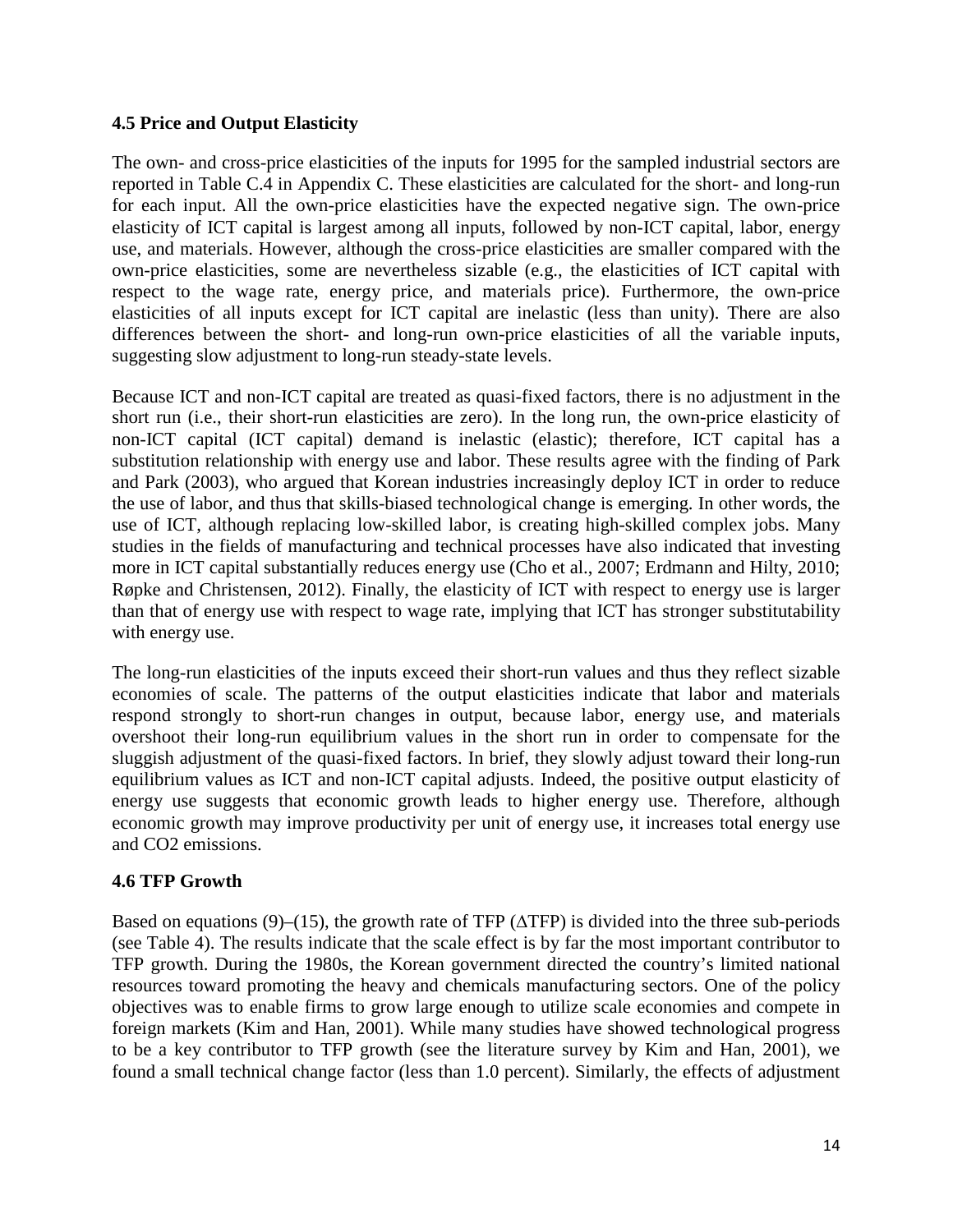costs and the temporary equilibrium are also negligible, implying a slightly inefficient allocation of production inputs with a resulting decline in TFP.

| able |  |
|------|--|
|------|--|

| Years     | <b>TFPT</b> | <b>TFPS</b> | <b>TFPE</b> | <b>TFPA</b> | <b>TFP</b><br>$(Divisia^7)$ | Unexplained<br>estimation<br>residual |
|-----------|-------------|-------------|-------------|-------------|-----------------------------|---------------------------------------|
| 1981-1989 | 0.67        | 2.20        | $-0.010$    | $-0.001$    | 6.00                        | 3.12                                  |
| 1990-1999 | 0.83        | 2.32        | 0.010       | $-0.080$    | 6.29                        | 3.21                                  |
| 2000-2009 | 0.99        | 2.92        | 0.003       | $-0.026$    | 8.35                        | 4.47                                  |

*Decomposition of Traditional Measure of Average TFP Growth (in percentage)*

The contributions of the inputs, technical change, and adjustment costs to output growth are reported in Table 5 (the decomposition is based on the approximation in equation (B.2) in Appendix B). We find that the average growth rate of output is approximately 7.3 percent per year over the entire sample period, whereas the effect of technical change on output is only 0.7 percent on average. Moreover, the various inputs influence output growth to different degrees. The highest rate of contribution is that of energy use followed by labor and materials. Further, non-ICT capital has a greater effect than ICT capital, which, given the proportion of ICT capital in total capital, is reasonable. These results are also consistent with the similar study carried out by [Pyo et al. \(2007\)](#page-23-10), who reported an average output growth rate of 9 percent.

#### Table 5

|           | Output<br>Growth | Labor  | Material | Energy | Capital | <b>ICT</b> | <b>Adjustment Cost</b> |            |      |
|-----------|------------------|--------|----------|--------|---------|------------|------------------------|------------|------|
| Years     |                  | Effect | Effect   | Effect | Effect  | Effect     | Capital                | <b>ICT</b> | TС.  |
| 1981-1989 | 6.35             | 0.51   | 2.58     | 2.69   | 0.05    | 0.05       | $-0.04$                | $-0.02$    | 0.69 |
| 1990-1999 | 6.86             | 0.67   | 0.75     | 3.03   | 2.4     | 0.03       | $-0.13$                | $-0.16$    | 0.38 |
| 2000-2009 | 8.78             | 0.85   | 3.47     | 3.07   | 0.05    | 0.18       | $-0.19$                | $-0.11$    | 1.00 |

*Decomposition of Output Growth (Average annual rate of growth in percentage)*

#### **4.7 CU Index**

The CU index for the three sub-periods is reported in Table 6. The results of this measure indicate optimistic investment for the final two sub-periods (the excess of unity indicates capacity over-utilization; (See [Berndt and Morrison, 1981;](#page-21-9) [Morrison, 1986 for details about CU](#page-22-13)  [measures\)](#page-22-13). Moreover, the CU increases by approximately 8 and 13 percent for the 1990–1999 and 2000–2009 sub-periods, respectively, reflect the corresponding increase in output.

<span id="page-16-0"></span> $<sup>7</sup>$  The divisia measure is explicitly taken from the dataset for the sake of comparison with the estimated components.</sup>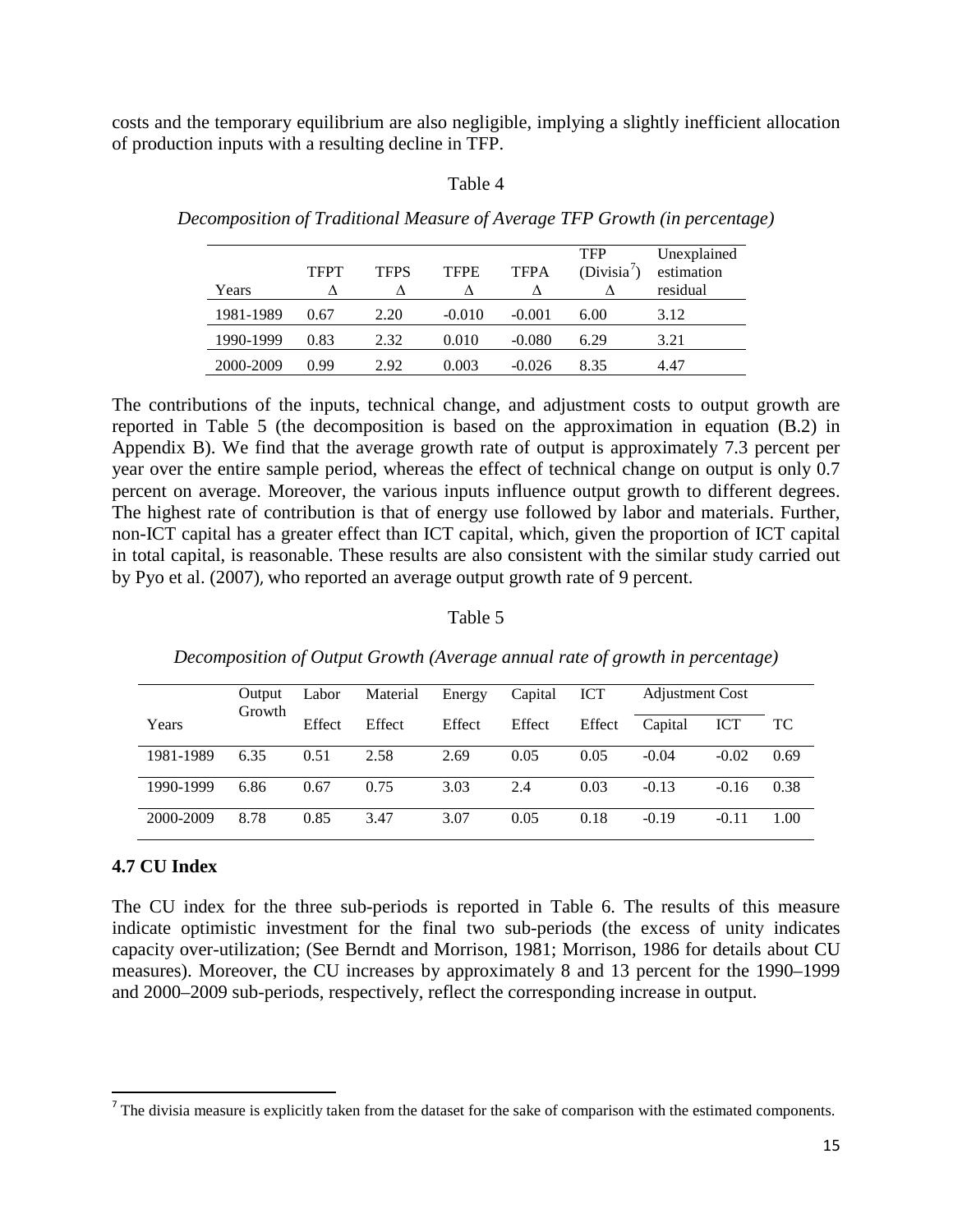| Year      | CU index |
|-----------|----------|
| 1980-1989 | 0.965    |
| 1990-1999 | 1.045    |
| 2000-2009 | 1.196    |

Table 6 *Measure of CU for the Korean Industrial Sectors*

The CU measure including non-static expectations tends to be less than unity whenever an industry is investing extra in anticipation of, for example, output increases that are not justified by the current economic conditions. This result indicates that production sits to the right of the minimum point of the short-run average total cost curve, thereby inducing cost-reducing net investment for the final two sub-periods and cost-increasing net investment during 1980–1989. Nevertheless, the CU rate is increasing over time for the whole sample period (see [Figure 4\)](#page-17-0).



**Figure 4:** *CU Measure Trend and Output Growth over Time*

#### <span id="page-17-0"></span>**5. Discussion and Conclusion**

This study modeled the production structure and behavior of the factor inputs that affect production. In addition, it derived the sources of TFP growth by using a dynamic factor demand model for 30 Korean industrial sectors during the period 1980–2009. The sampled industries have experienced a high rate of output growth and demonstrated weak technological progress, as measured by the exogenous time trend that represents technical change or a shift in production/cost functions over time. The model used herein also allowed for scale effects and for quasi-fixed of two input factors, namely ICT and non-ICT capital. By including ICT capital, the model was thus able to capture the technological characteristics of the sample industries.

The main results of this study can be summarized into the following six points. First, the production structures of the sampled sectors are characterized by increasing RTS. The responses of the factors of production to a change in factor price and output in both the short- and the longrun are similar. Likewise, in both the short-and the long-run, ICT has a substitution relationship with energy use, substitutes labor, but complements materials. Further, energy use has a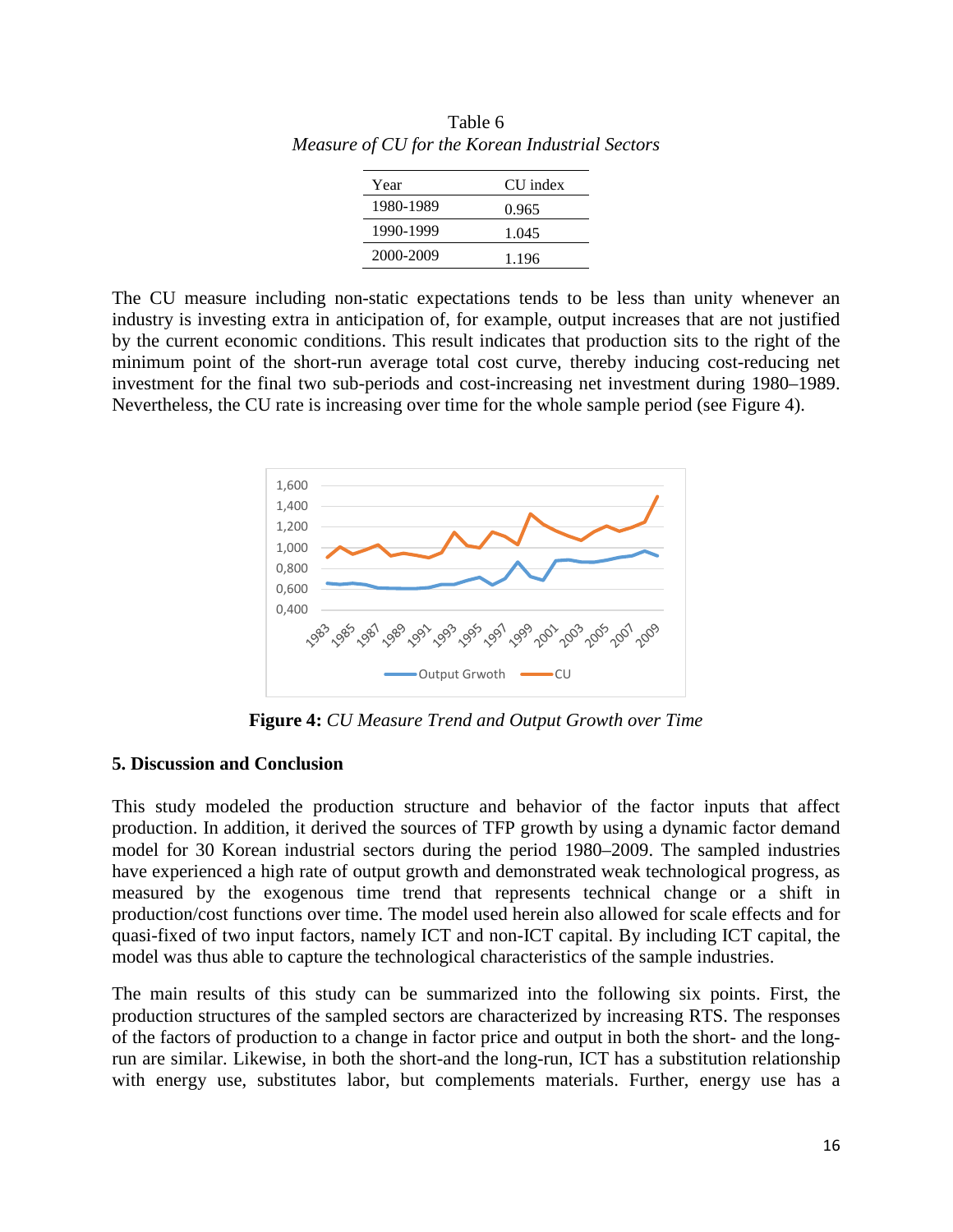substitution relation with materials and labor, whereas labor complements both ICT and non-ICT capital.

Second, the stock of ICT capital adjusts faster than that of non-ICT capital, implying that Korean industries are capital-intensive; hence, relaxing the assumption of constant RTS in our methodology was appropriate. The ratio of actual to optimal energy use was negative for the first two sub-periods of the dataset but overused in the third sub-period. According to Table 7, which provides an energy intensity indicator, there was a steady decline in the energy intensity of Korean industries of an average rate of 85 percent from the first sub-period to the second, but energy intensity slightly increased in the third sub-period. However, despite this decline in energy intensity, this measure is expected to remain above those of all other IEA countries [\(IEA,](#page-22-14)  [2012\)](#page-22-14).

#### Table 7

|                         | Average Annual Growth rate |           |           |  |
|-------------------------|----------------------------|-----------|-----------|--|
|                         | 1981-1989                  | 1990-1999 | 2000-2009 |  |
| <b>Energy Intensity</b> | 1.74                       | 0.94      | O 99      |  |
| Value Added             | 2.73                       | 1.95      | 0.74      |  |

*Growth in value added and change in energy intensity at the aggregate economy level*

In addition, Korea's target of a 30 percent emissions reduction by 2030 has led the government to pursue a series of aggressive energy efficiency policies [\(IEA, 2012\)](#page-22-14). Indeed, the Korean government is continually transforming its economy from one based on large heavy industry that is energy-intensive and low value added to one based on high-tech industries that consume less energy and are high value added [\(Eichengreen et al., 2012\)](#page-21-10). However, while the energy trends for the first two sub-periods concur with this shift in industrial focus, energy use increased by 11 percent from the optimal level in the third sub-period (see Table 2 and Figure 5). Thus, the substitution relation between ICT capital and energy use (as found in this study) may help overcome this issue. In short, there is room for more investment in ICT in order to lower energy intensity in Korea's industrial sectors consistent with its environmental goals.



*Figure 5: Average Industry Energy Intensity by Year*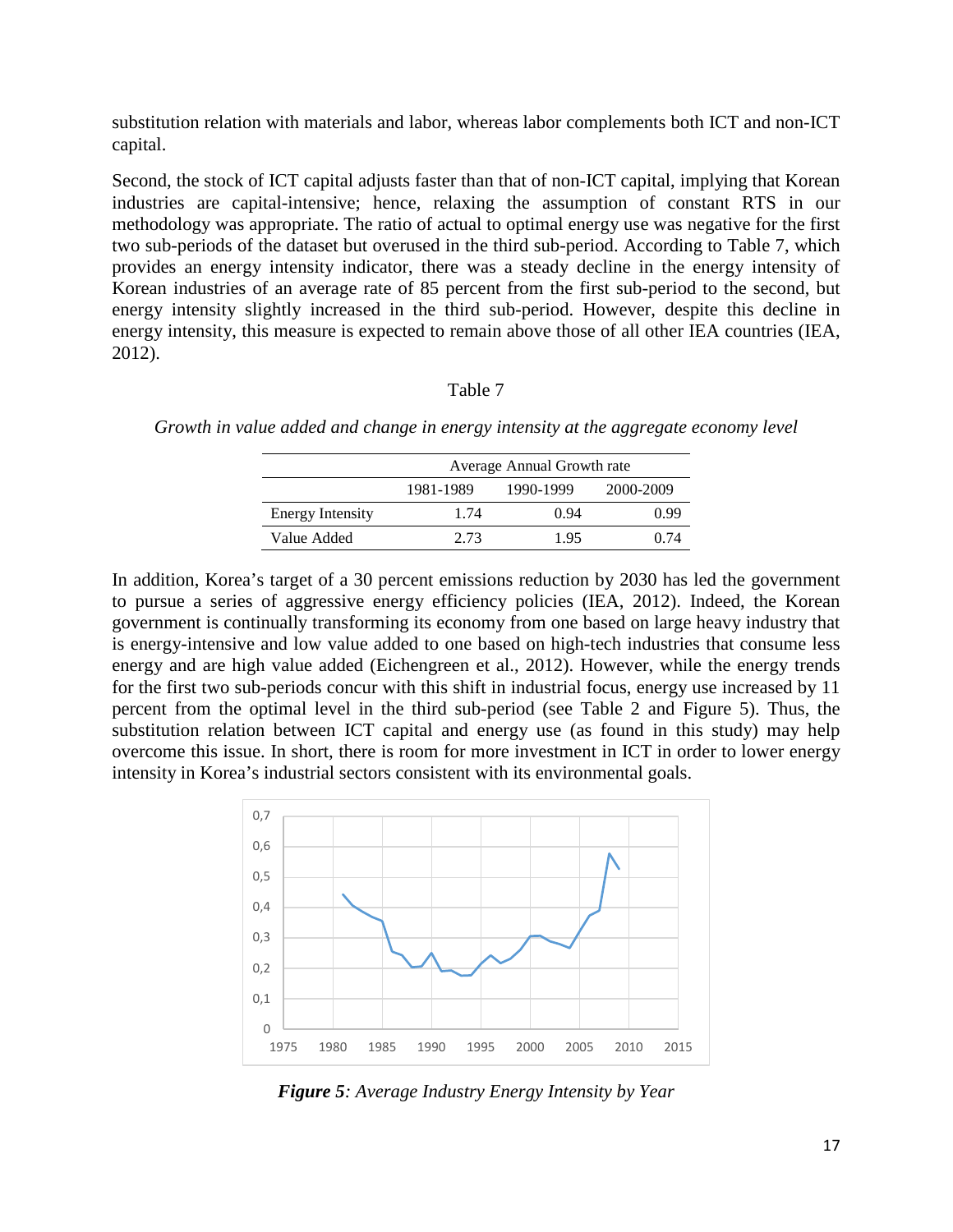Third, TFP growth in Korean industry is positively affected by economies of scale above all other influencing factors. By contrast, technical change has a small positive effect on TFP growth. A possible explanation for this finding is that Korean industries have reached a level of technological sophistication from where it is difficult to make substantial additional progress; hence, they settle for taking advantage of the available scale effects.

Since the 1980s, policymakers have focused on growing foreign direct investment by concentrating on technology-based industries. Such a technology-led policy has encouraged the private sector to invest in innovativeness and R&D as well as called for collaboration between ministries' R&D activities [\(Park, 2000\)](#page-23-2). In the 1990s, the Korean government continuously supported foreign direct investment in technology sectors and enhanced innovation capabilities in the private sector. The globalization era in the 2000s was then the last stage of the process of economic growth in Korea, where growth was mainly driven by technological progress and innovation. During that period, R&D investment sharply increased [\(Park, 2000\)](#page-23-2) and high-tech sectors were encouraged to internationalize their technological development needs. Many scholars have emphasized the relationship between R&D expenditure and ICT investment and the role of both drivers in productivity growth (See for example: [Hall et al., 2012;](#page-21-11) [Polder et al.,](#page-23-11)  [2009;](#page-23-11) [van Ark et al., 2003\)](#page-24-4). Figure 6 illustrates the high correlation between R&D expenditure and ICT capital (0.949 and 0.951 for one and two lags, respectively), which indicates that more investment in ICT results from greater R&D spending.



**Figure 6***: Correlation between ICT capital and R&D investment*

Fourth, the temporary equilibrium effect is another source of TFP growth. A positive temporary equilibrium effect indicates that, on average, the rental prices of quasi-fixed inputs are less than the shadow prices, implying that quasi-fixed inputs are over-utilized. Increasing investment in ICT capital can therefore enhance the competitiveness of Korean industries at the global level and hence their productivity. The scale effects experienced by Korean industries suggest that their growth strategy should no longer focus on expansion in terms of firm size. An individual industry may still improve efficiency by catching up to the best practice frontier of the industry globally. When this possibility is exhausted, however, TFP change may stop.

Fifth, the unexplained residual source of TFP (average 3.6 percent) may come from the assumption of perfect goods and factor markets and possible errors in the measurement of inputs. [Kwack and Sun \(2005\)](#page-22-8) and [Berthélemy and Chauvin \(2000\)](#page-21-12) found that the unexplained residuals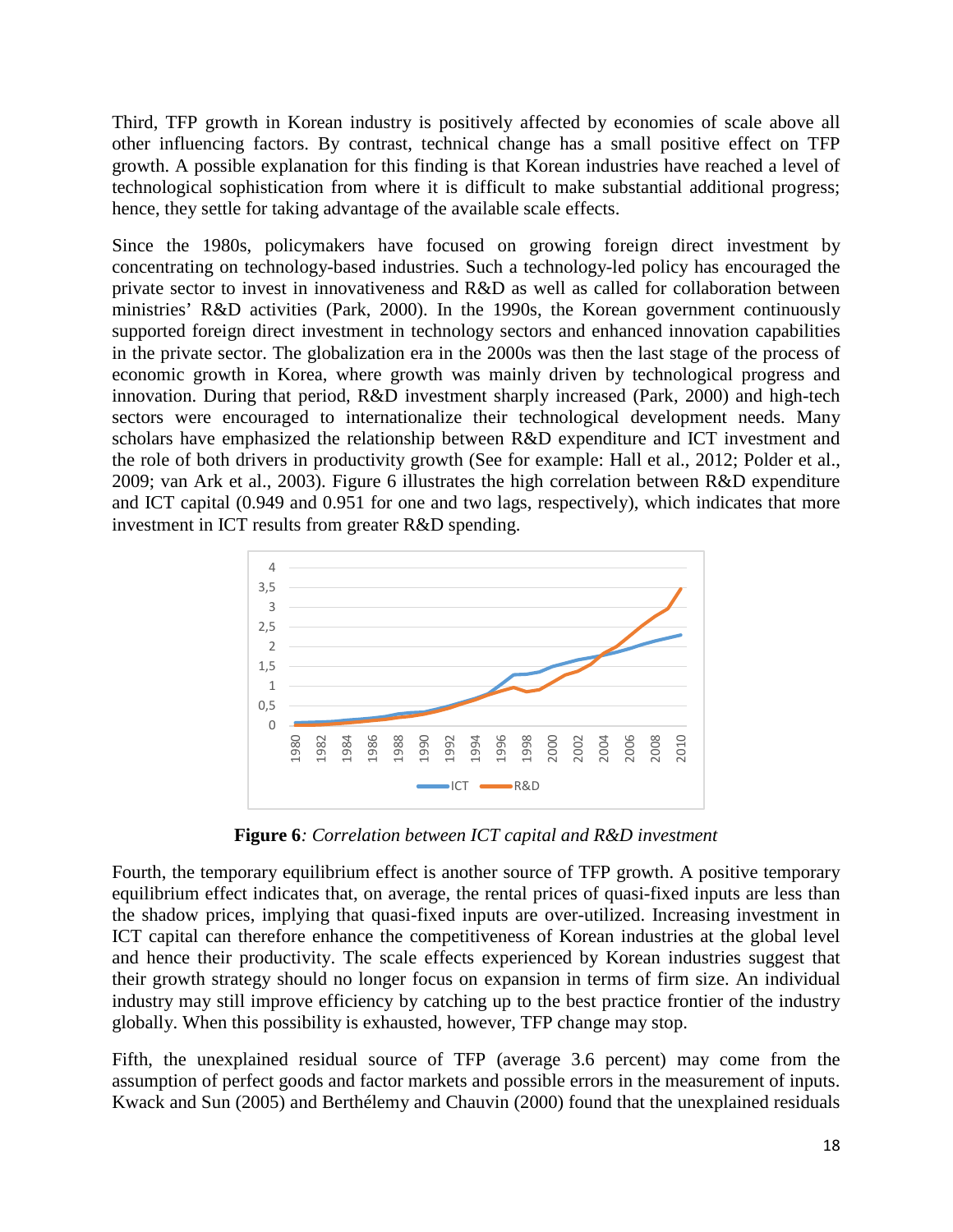of TFP account for 1.3 percent and 1.2 percent, respectively. Further, [Huggett and Ospina \(2001\)](#page-22-15) showed that the purchases of new technology equipment initially reduce TFP growth. The unexplained residuals may then be attributed to the under-utilization of certain imported capital goods, especially high-tech equipment, owing to their technological sophistication being beyond Korean technological capability in short run. Further, overinvestment and idle imported capital equipment raise the cost of capital as well as their contribution to output, diminishing productivity and negatively affecting TFP growth [\(Kwack and Sun, 2005\)](#page-22-8). Hence, in order to analyze the unexplained proportion of TFP, new models that incorporate other factors explaining the decomposition of TFP should be developed.

Sixth, Korea's successful export-oriented industrial policy suggests that sector-level energy efficiency is high compared with other developed countries [\(IEA, 2012\)](#page-22-14). However, there is room for further improvement, such as greater clarity on sector-specific targets, clear complementary plans and time schedules, and greater coordination and cooperation among government ministries and agencies. As recommended by [IEA \(2012\),](#page-22-14) Korea may also be capable of strengthening its efforts to improve data collection and analysis for monitoring and evaluating the results of the impact of energy efficiency policies across all sectors of its economy. Industries characterized by energy-intensive technology and electricity-generating plants are considered to have significant potential for waste heat recovery and combined heat and power operations. For example, the recent implementation of the district heating system by the Korean government to supply 1.8 million households has already started to improve energy efficiency at the domestic level. However, Korea should explore further opportunities in this sector such as using the recovery of waste heat in district cooling systems to displace electricity usage during summer peaks in the electricity system. Policies for reducing energy use and restraining demand may further enhance energy policy and achieve a higher rate of energy independence, a key factor in Korea's green growth strategy.

Therefore, by allowing non-constant RTS, incorporating ICT capital as an exogenous factor, and including dynamic factor demand aspects, the presented model provided a rich framework for productivity growth and analysis compared with conventional approaches. However, a number of issues may remain unanswered. The approach used in this study is rooted in individual firm optimization that is estimated based on data from industry aggregates. The model assumes that firms in an industry are the same (i.e., they have identical demand curves and the same cost curves). While it is common to study industries from the point of view of a representative firm, it should be noted that the cost function used in this study is assumed to be that of a representative firm in the industry. In this vein, future research could aim to account for the efficiency of using these input factors.

Moreover, the model lends itself to modifications in future research. For example, studies that use more adaptive and flexible functional forms under rational expectations may provide more insights into how ICT capital influences TFP growth. Finally, incorporating important intangible input factors into the model and relaxing the separability assumption between the quasi-fixed factors may also allow us to understand the interaction between these factors and examine more in depth how intangible factors affect TFP growth.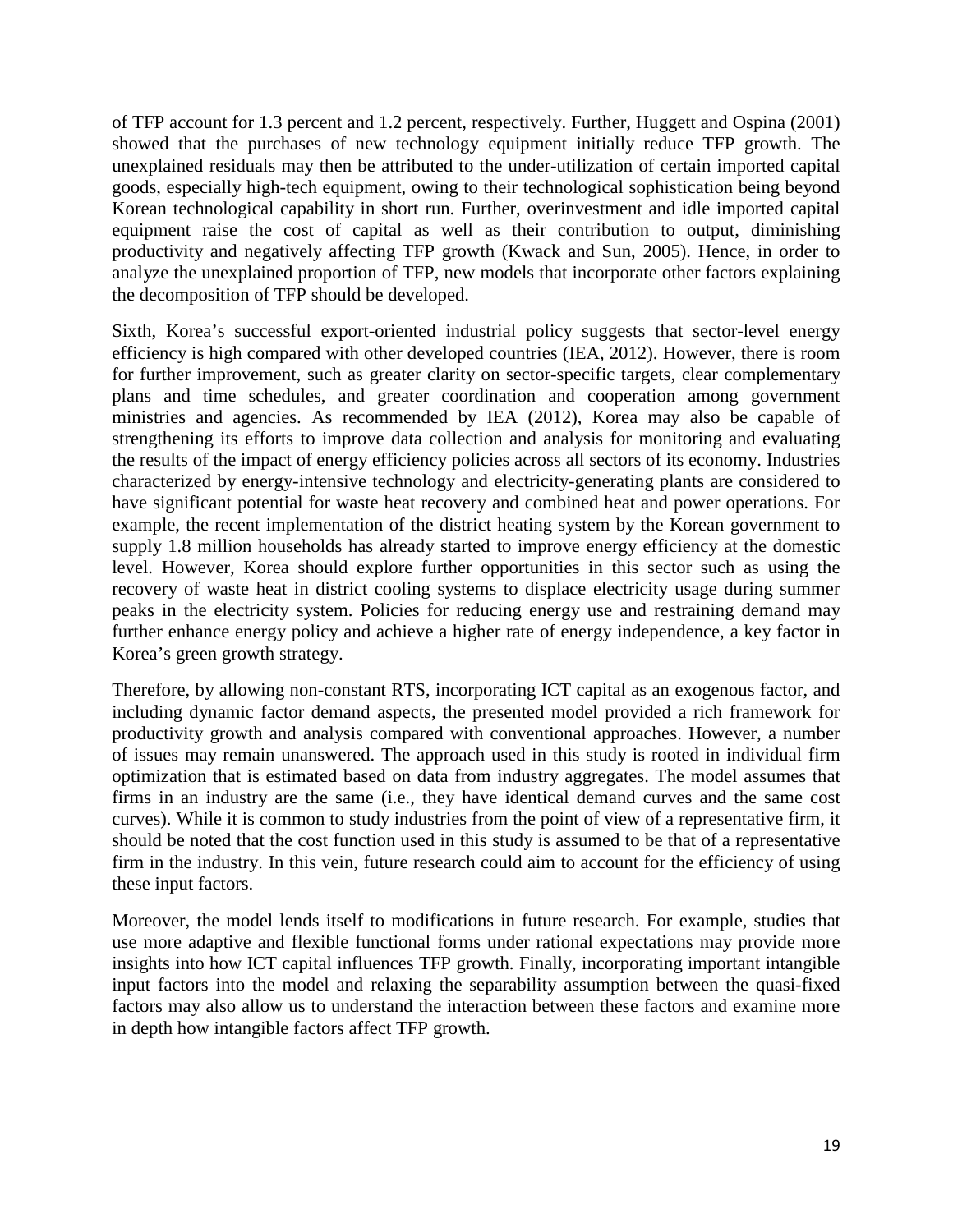- <span id="page-21-4"></span>Berndt ER, Fuss MA. Productivity measurement with adjustments for variations in capacity utilization and other forms of temporary equilibrium. Journal of Econometrics 1986;33; 7-29.
- <span id="page-21-9"></span>Berndt ER, Morrison CJ. Capacity utilization measures: Underlying economic theory and an alternative approach. The American Economic Review 1981;71; 48-52.
- <span id="page-21-12"></span>Berthélemy JC, Chauvin S. Structural Changes in Asia and Growth Prospects After the Crisis. CEPII, Centre d'Etudes Prospectives et d'Informations Internationales: Paris: France; 2000.
- <span id="page-21-0"></span>Borensztein A, Lee J-W, 2000. Financial crisis and credit crunch in Korea: Evidence from firm level data (Working Paper No. WP/00/25)
- <span id="page-21-2"></span>Caves DW, Christensen LR, Diewert WE. Multilateral comparisons of output, input, and productivity using superlative index numbers. The Economic Journal 1982;92; 73-86.
- <span id="page-21-3"></span>Caves DW, Christensen LR, Swanson JA. Productivity growth, scale economies, and capacity utilization in U.S. railroads, 1955-74. The American Economic Review 1981;71; 994-1002.
- <span id="page-21-7"></span>Cho Y, Lee J, Kim T-Y. The impact of ICT investment and energy price on industrial electricity demand: Dynamic growth model approach. Energy Policy 2007;35; 4730-4738.
- <span id="page-21-13"></span>Denny M, Fuss MA, Waverman L, 1981. Substitution Possibilities for Energy: Evidence from US and Canadian Manufacturing Industries, In: E.R. Berndt, Field BC (Eds), Modeling and Measuring Natural Resource Substitution. MIT Press; 1981. pp. 230-288.
- <span id="page-21-5"></span>Edwards S. Trade orientation, distortions and growth in developing countries. Journal of Development Economics 1992;39; 31-57.
- <span id="page-21-10"></span>Eichengreen B, Dwight HP, Kwanho S. From Miracle to Maturity: The Growth of the Korean Economy. Harvard University Asia Center; 2012.
- <span id="page-21-8"></span>Erdmann L, Hilty LM. Exploring the Macroeconomic Impacts of Information and Communication Technologies on Greenhouse Gas Emissions. Journal of Industrial Ecology 2010;14; 826-843.
- <span id="page-21-6"></span>Ethier WJ. National and international returns to scale in the modern theory of international trade. The American Economic Review 1982;72; 389-405.
- <span id="page-21-1"></span>Fukao K, Miyagawa T, Pyo HK, 2009. Estimates of multifactor productivity, ICT contributions and resource reallocation effects in Japan and Korea, RIETI Discussion Paper Series 09-E-021.
- <span id="page-21-11"></span>Hall BH, Lotti F, Mairesse J. Evidence on the impact of R&D and ICT investments on innovation and productivity in Italian firms. Economics of Innovation and New Technology 2012;22; 300-328.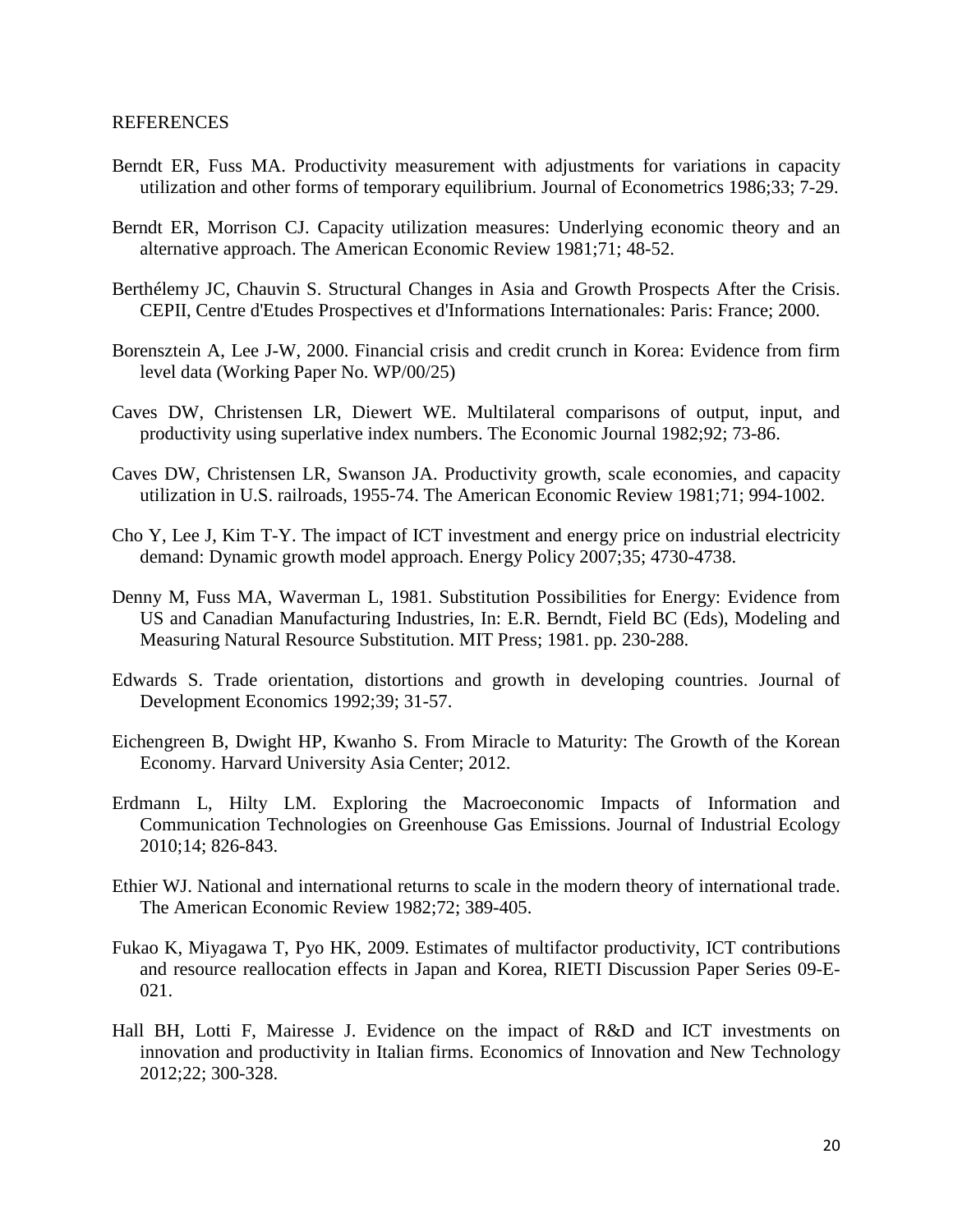- <span id="page-22-16"></span>Hanoch G. The elasticity of scale and the shape of average costs. The American Economic Review 1975;65; 492-497.
- <span id="page-22-15"></span>Huggett M, Ospina S. Does productivity growth fall after the adoption of new technology? Journal of Monetary Economics 2001;48; 173-195.
- <span id="page-22-12"></span>Hwang AR. Exports, returns to scale, and total factor productivity: The case of taiwanese manufacturing industries. Review of Development Economics 2003;7; 204-216.
- <span id="page-22-14"></span>IEA, 2012. Energy policies of IEA countries: The republic of Korea-2012 review. International Energy Association IEA.
- <span id="page-22-5"></span>Jehle GA, Reny PJ. Advanced Microeconomic Theory, 2nd ed. Addison-Wesley: Pearson Education India; 2001.
- <span id="page-22-6"></span>Kim M-S, Park Y. The changing pattern of industrial technology linkage structure of Korea: Did the ICT industry play a role in the 1980s and 1990s? Technological Forecasting and Social Change 2009;76; 688-699.
- <span id="page-22-9"></span>Kim S, Han G. A decomposition of total factor productivity growth in Korean manufacturing industries: A stochastic frontier approach. Journal of Productivity Analysis 2001;16; 269-281.
- <span id="page-22-2"></span>Kim ST. The role of local public sectors in regional economics growth in Korea. Asian Economic Journal 1997;11; 155-168.
- <span id="page-22-11"></span>Krueger AO, Tuncer B. Growth of factor productivity in Turkish manufacturing industries. Journal of Development Economics 1982;11; 307-325.
- <span id="page-22-10"></span><span id="page-22-8"></span>Krugman P. The myth of Asia's miracle. Foreign Affairs 1994;73; 62-78.
- Kwack SY, Sun LY. Economies of scale, technological progress, and the sources of economic growth: case of Korea, 1969–2000. Journal of Policy Modeling 2005;27; 265-283.
- <span id="page-22-4"></span>Lau LJ, 1986. Functional forms in econometric model building, In: Zvi G, Michael DI (Eds), Handbook of Econometrics, vol. 3. Elsevier; 1986. pp. 1515-1566.
- <span id="page-22-7"></span>López-Pueyo C, Mancebón M-J. Innovation, accumulation and assimilation: Three sources of productivity growth in ICT industries. Journal of Policy Modeling 2010;32; 268-285.
- <span id="page-22-1"></span><span id="page-22-0"></span>Maddison A. Monitoring the world economy. Oecd, Paris, Development Center Studies; 2005.
- Mokyr, 2005. Long-term economic growth and the history of technology, In: Aghion P, Durlauf S (Eds), Handbook of Economic Growth, vol. 1. Elsevier; 2005. pp. 1113-1180.
- <span id="page-22-13"></span>Morrison CJ. Productivity measurement with non-static expectations and varying capacity utilization: An integrated approach. Journal of Econometrics 1986;33; 51-74.
- <span id="page-22-3"></span>Nadiri MI, Prucha IR. A comparison of alternative methods for the estimation of dynamic factor demand models under non-static expectations. Journal of Econometrics 1986;33; 187-211.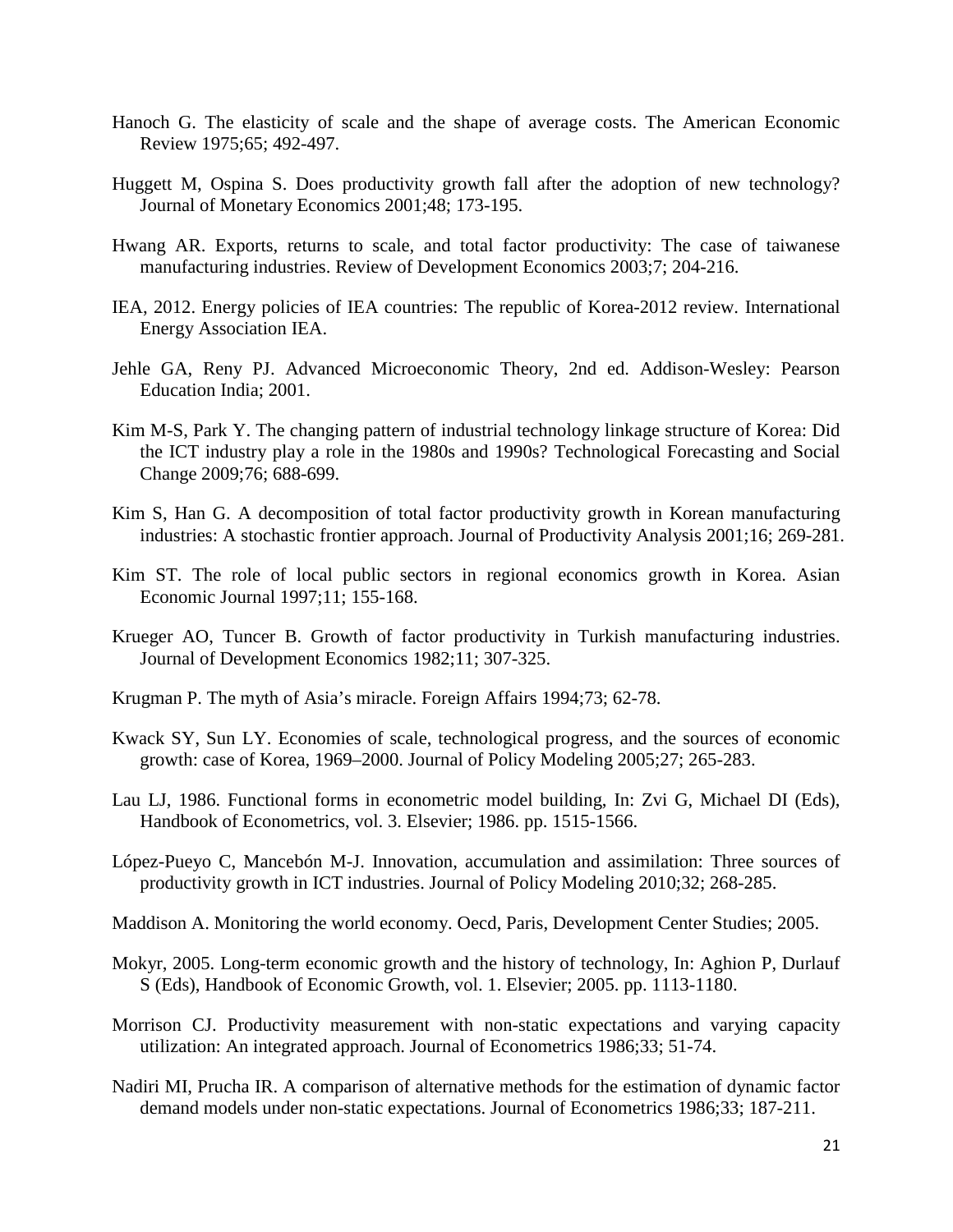- <span id="page-23-3"></span>Nadiri MI, Prucha IR. Dynamic factor demand models, productivity measurement, and rates of return: Theory and an empirical application to the US bell system. Structural Change and Economic Dynamics 1990;1; 263-289.
- <span id="page-23-4"></span>Nadiri MI, Prucha IR. Estimation of the depreciation rate of physical and R&D capital in the U.S. total manufacturing sector. Economic Inquiry 1996;34; 43-56.
- <span id="page-23-5"></span>Nadiri MI, Prucha IR. Dynamic factor demand models and productivity analysis. National Bureau of Economic Research Working Paper Series 1999;7079.
- <span id="page-23-6"></span>Nadiri MI, Prucha IR, 2001. Dynamic Factor Demand Models and Productivity Analysis, In: Hulten CR, Dean ER, Harper MJ (Eds), New Developments in Productivity Analysis. The University of Chicago Press, Chicago and London; 2001. pp. 103-172.
- O'Mahony M, Timmer MP. Output, input and productivity measures at the industry level: The EU KLEMS database. The Economic Journal 2009;119; F374-F403.
- <span id="page-23-0"></span>Oh D, Heshmati A, Lööf H. Technical change and total factor productivity growth for Swedish manufacturing and service industries. Applied Economics 2012;44; 2373-2391.
- <span id="page-23-1"></span>Oh I, Lee J-D, Heshmati A. Total Factor Productivity in Korean Manufacturing Industries. Global Economic Review 2008;37; 23-50.
- <span id="page-23-9"></span>Park GM, Park Y. An empirical analysis of the inter-industrial spillover effect of information and communications technology on cost and labor - The case of Korea. Journal of Scientific & Industrial Research 2003;62; 157-167.
- <span id="page-23-2"></span>Park PH, 2000. A Reflection on the East Asian Development Model: Comparison of the South Korean and Taiwanese Experiences, In: Richter F-J (Ed), Thailand, Japan, and the East Asian Development Model. Macmillan Press, London; 2000. pp. 141-168.
- <span id="page-23-8"></span>Park S-R, Kwon JK. Rapid economic growth with increasing returns to scale and little or no productivity growth. The Review of Economics and Statistics 1995;77; 332-351.
- <span id="page-23-7"></span>Pilat D, Lee FC, 2001. Productivity Growth in ICT producing and ICT-using Industries: A Source of Growth Differentials in the OECD?, in: OECD Science TaI (Ed.), Working Papers 2001/04. OECD Publishing.
- <span id="page-23-11"></span>Polder M, Van Leeuwen G, Mohnen P, Raymond W, 2009. Productivity effects of innovation modes. Statistics Netherlands Discussion Paper no 09033. Statistics Netherlands Discussion Paper no 09033, Netherlands.
- <span id="page-23-10"></span>Pyo HK, Rhee KH, Ha BC, 2007. Growth accounting and productivity analysis by 33 industrial sectors in Korea (1984-2002), In: Jorgenson DW, Kuroda M, Motohashi K (Eds), Productivity in Asia: Economics growth and compitetiviness. MPG Books Ltd, U.K: Bodmin, Cornwall; 2007.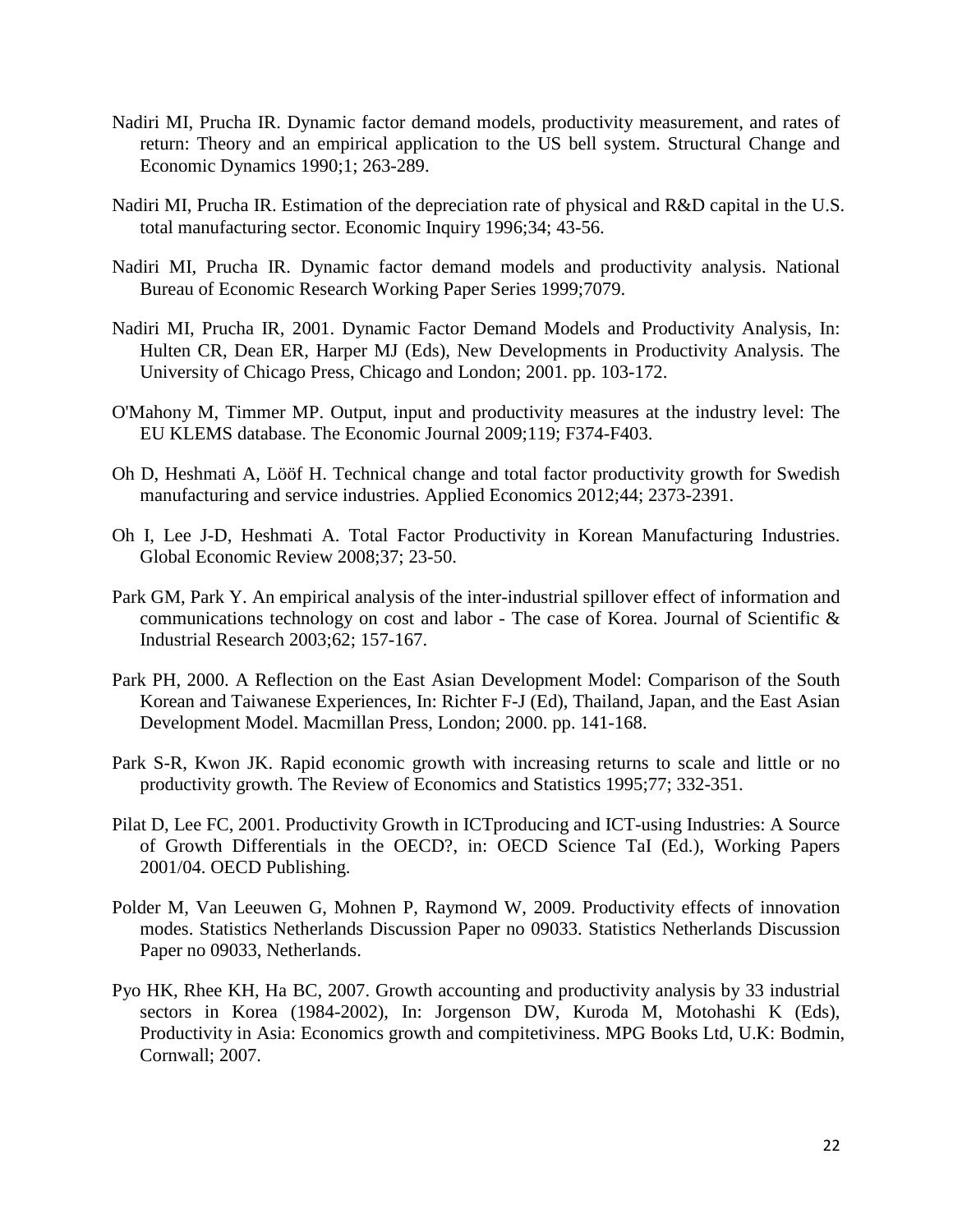- <span id="page-24-3"></span>Røpke I, Christensen TH. Energy impacts of ICT – Insights from an everyday life perspective. Telematics and Informatics 2012;29; 348-361.
- <span id="page-24-0"></span>Schumpeter J. Business Cycles: A Theoretical, Historical, and Statistical Analysis of the Capitalist Process. McGraw-Hill: New York; 1939.
- <span id="page-24-1"></span>Solow RM. Technical change and the aggregate production function. The Review of Economics and Statistics 1957;39; 312-320.
- <span id="page-24-2"></span>Tangen S, 2002. "Understanding the concept of productivity, Proceedings of the 7th
- <span id="page-24-5"></span>Asia-Pacific Industrial Engineering and Management Systems Conference, Taipei, pp. 18-20.
- Toro EF. Riemann solvers and numerical methods for fluid dynamics: A practical introduction. Springer: Verlag Berlin Heidelberg; 2009.
- <span id="page-24-4"></span>van Ark B, Inklaar R, McGuckin RH. ICT and Productivity in Europe and the United States Where Do the Differences Come From? CESifo Economic Studies 2003;49; 295-318.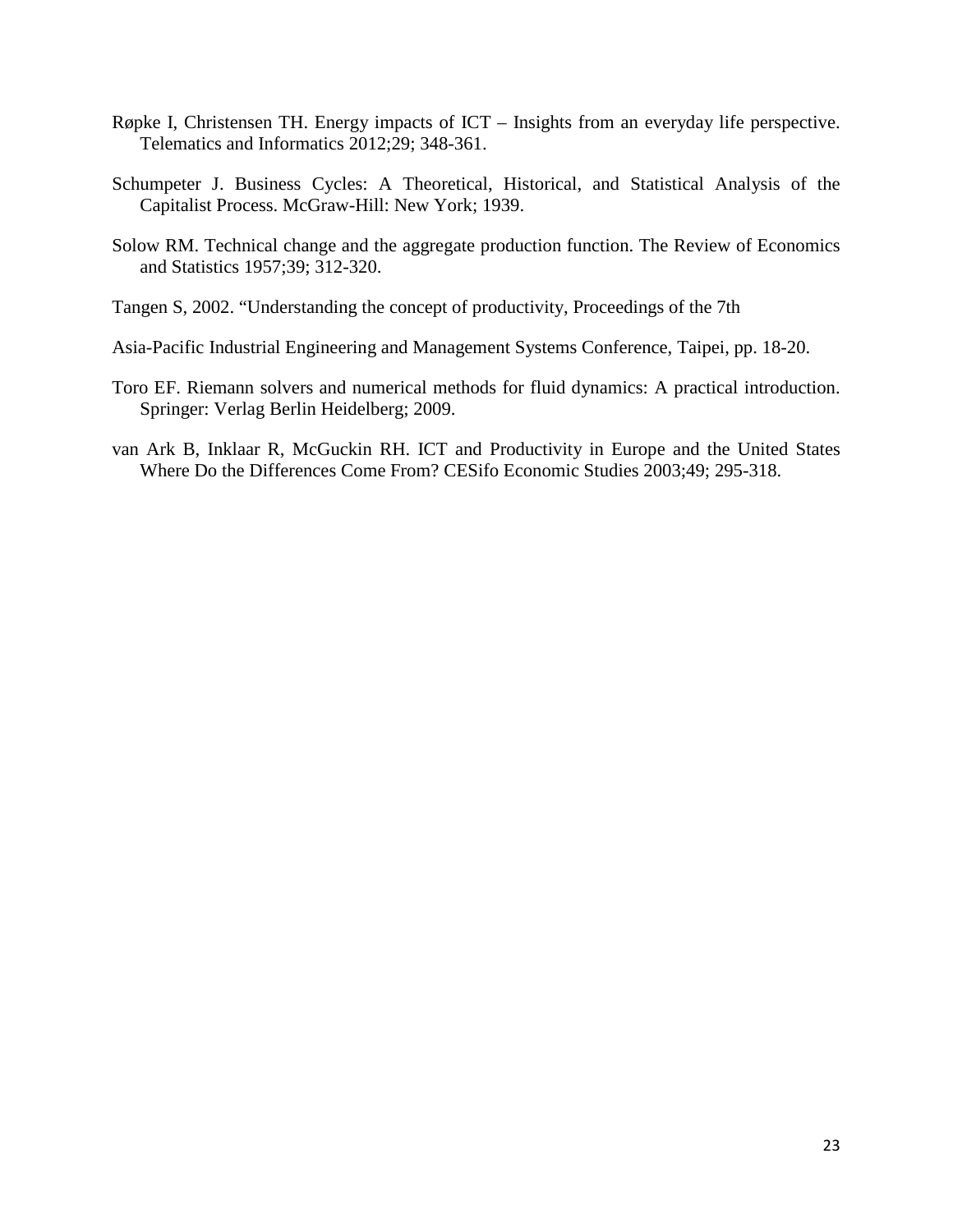#### **Appendix A**

Estimated System of Factor Demand Equations

The following dynamic cost function is solved with respect to the quasi-fixed factors with static expectation:

(A.1) 
$$
\min_{K_{t+\tau}, l \subset T_{t+\tau}} \sum_{\tau=1}^{\infty} [G(p_{i,t}^{L}, p_{i,t}^{E}, K_{i,t+\tau-1}, lCT_{i,t+\tau-1}, \Delta K_{i,t+\tau}, \Delta ICT_{i,t+\tau}, h(Y_{i,t+\tau}), T_{i,t+\tau}) + p_{i,t}^{KT}H_{i,t+\tau}](1 + r_{i,t})^{-\tau}
$$

Subjects to:

$$
I_{i,t+\tau} = K_{i,t+\tau} - (1 - \delta)K_{i,t+\tau-1}
$$
  

$$
H_{i,t+\tau} = ICT_{i,t+\tau} - (1 - \mu)ICT_{i,t+\tau-1}
$$

where  $p^E$ ,  $p^L$ ,  $p^{ICT}$ , and  $p^K$  are prices for energy, labor, ICT capital, and non-ICT capital normalized by the price of materials, respectively. *H* and *I* are the real investment in ICT capital and non-ICT capital, respectively. The depreciation rates of ICT and non-ICT capital are  $\mu$  and  $\delta$ , respectively, and *r* denotes the discount rate.

The normalized restricted cost function *G(.)* in a quadratic form, as introduced by [Denny et al.](#page-21-13)  (1981), can be described as follows:

(A.2) 
$$
G(p_{i,t}^L, p_{i,t}^E, K_{i,t-1}, ICT_{i,t-1}, \Delta K_{i,t}, \Delta ICT_{i,t}, h(Y_{i,t}), T_{i,t}) = \left[a_0 + a_T T_{i,t} + a_l p_{i,t}^L + a_e p_{i,t}^E + a_{el} p_{i,t}^L + a_{el} p_{i,t}^L + \frac{1}{2} a_{ll} (p_{i,t}^L)^2 + \frac{1}{2} a_{ee} (p_{i,t}^E)^2 \right] h(Y_{i,t}) + a_K K_{i,t-1} + a_{lCT} ICT_{i,t-1} + a_{lK} p_{i,t}^L K_{i,t-1} + a_{lCT} p_{i,t}^L ICT_{i,t-1} + a_{elCT} p_{i,t}^E ICT_{i,t-1} + \frac{1}{2} a_{KK} K_{i,t-1}^2 + \frac{1}{2} a_{lCTICT} TCT_{i,t-1}^2 + \frac{1}{2} a_{KK} \Delta K_{i,t}^2 + \frac{1}{2} a_{lCTICT} \Delta ICT_{i,t}^2 \right] \frac{1}{h(Y_{i,t})}
$$

The normalized restricted cost function specified in equation (A.2), corresponding to a homothetic production function, its general form is as follows:

(A.3) 
$$
g\left(p_{i,t}^L, p_{i,t'}^E, \frac{K_{i,t-1}}{H(Y)}, \frac{ICT_{i,t-1}}{H(Y)}, \frac{\Delta K_{i,t}}{H(Y)}, \frac{\Delta ICT_{i,t}}{H(Y)}, T_{i,t}\right)H(Y)
$$

where  $H(Y)$  is a function of *Y*. The elasticity scale can then be obtained as  $H(Y)/Y$  ( $dY/dH$ ). For a homothetic production function, the scale elasticity is a function of output alone and is independent of any specific direction of a change in inputs [\(Hanoch, 1975\)](#page-22-16). RTS can be measured as an inverse of scale elasticity [\(Nadiri and Prucha, 1999\)](#page-23-5). The marginal adjustment cost needs to be equal to zero at the steady state of the quasi-fixed inputs when *ΔK* and *ΔICT* are equal to zero. Hence,  $\partial G(.) / \partial \Delta K$  and  $\partial G(.) / \partial \Delta I C T$  will be zero at  $\Delta K = \Delta I C T = 0$  only if the following restrictions are imposed on the estimated parameters [\(Denny et al., 1981\)](#page-21-13):

(A.4) 
$$
a_{\dot{K}} = a_{\dot{I}\dot{C}T} = a_{\dot{I}\dot{K}} = a_{\dot{I}\dot{C}T} = a_{\dot{K}\dot{K}} = a_{\dot{I}\dot{C}T\dot{C}T} = a_{\dot{K}\dot{I}\dot{C}T} = a_{\dot{I}\dot{C}T\dot{K}} = a_{\dot{I}\dot{K}} = a_{\dot{I}\dot{C}T} = 0
$$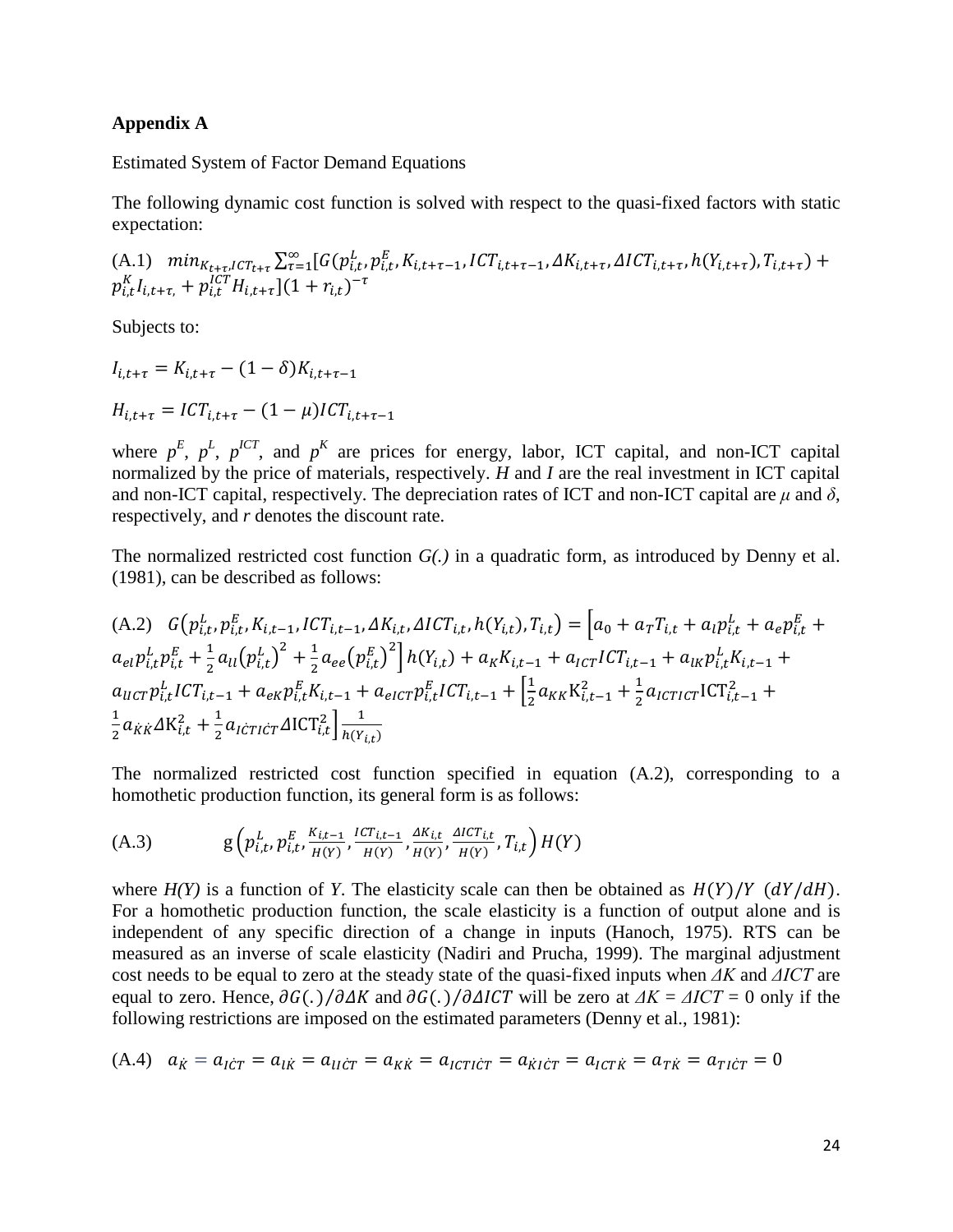where a dot over a variable represents the growth rate of the quasi-fixed inputs. Imposing the separability assumption on the quasi-fixed inputs will simplify the derivation of the dynamic factor demand model. In this study, the separability of the quasi-fixed input implies that  $a_{\text{KICT}} =$  $a_{\text{KICT}}$ . The convexity and concavity conditions of the normalized restricted cost function under the separability assumption imply that  $a_{KK}$ ,  $a_{\text{ICTICT}}$ ,  $a_{\text{KK}}$ ,  $a_{\text{ICTICT}} > 0$ , and  $a_{\text{II}}$ ,  $a_{\text{ee}} < 0$ .

The optimal input paths of investment in ICT and non-ICT capital must satisfy the necessary conditions given by the Euler equations [\(Toro, 2009\)](#page-24-5), obtained by solving equation (A.1) with respect to *K* and *ICT* as follows:

$$
(A.5) -a_{\hat{K}\hat{K}}K_{i,t+\tau+1} + [a_{\hat{K}\hat{K}} + (2 + r_{i,t})a_{\hat{K}\hat{K}}]K_{i,t+\tau} - (1 + r_{i,t})a_{\hat{K}\hat{K}}K_{i,t+\tau-1} = -((1 - \delta)p_{i,t}^{K} + a_{K} + a_{lK}p_{i,t}^{L} + a_{eK}p_{i,t}^{E} + a_{TK}T_{i,t})h(Y_{i,t})
$$
\n
$$
(A.6) -a_{\hat{K}\hat{T}i\hat{C}T}lCT_{i,t+\tau+1} + [a_{\hat{K}\hat{T}i\hat{C}T} + (2 + r_{i,t})a_{\hat{K}\hat{T}i\hat{C}T}]lCT_{i,t+\tau} - (1 + r_{i,t})a_{\hat{K}\hat{T}i\hat{C}T}lCT_{i,t+\tau-1} = -((1 - \mu)p_{i,t}^{ICT} + a_{\hat{K}\hat{T}} + a_{\hat{K}\hat{T}}p_{i,t}^{L} + a_{\hat{K}\hat{T}}p_{i,t}^{E} + a_{\hat{T}i\hat{C}T}T_{i,t})h(Y_{i,t})
$$

The transversality conditions below will rule out the unstable roots for the Euler equations:

$$
\lim_{n\to\infty} (1 + r_{i,\tau})^{\tau} \left( a_{\dot{K}\dot{K}} K_{i,t+\tau} - a_{\dot{K}\dot{K}} K_{i,t+\tau-1} \right) = 0, \text{ and}
$$
  

$$
\lim_{n\to\infty} (1 + r_{i,\tau})^{\tau} \left( a_{\dot{K}T\dot{K}T} \text{ICT}_{i,t+\tau} - a_{\dot{K}T\dot{K}T} \text{ICT}_{i,t+\tau-1} \right) = 0,
$$

The accelerator equations serve as a solution that corresponds to the stable roots for the Euler equations as follows:

(A.7.1) 
$$
\Delta K_{i,t} = m_{KK} (K_{i,t}^* - K_{i,t-1})
$$

(A.7.2) , = �, <sup>∗</sup> − ,−1�

(A.7.3) 
$$
m_{KK} = -\frac{1}{2} \Big[ \big( r_{i,t} + a_{KK} / a_{KK} \big) - \big( \big( r_{i,t} + a_{KK} / a_{KK} \big)^2 + 4 a_{KK} / a_{KK} \big)^{1/2} \Big]
$$

(A.7.4) 
$$
m_{ICTICT} = -\frac{1}{2} \Big[ (r_{i,t} + a_{ICTICT}/a_{I\text{CTICT}}) - ((r_{i,t} + a_{ICTICT}/a_{I\text{CTICT}})^2 + (r_{i,t} + a_{ICTICT}/a_{I\text{CTICT}})^2) \Big]
$$

 $4\,a_{\textit{ICTICT}}/a_{\textit{ICTICT}})$ �

(A.7.5) 
$$
K_{i,t}^* = -\frac{1}{a_{KK}} \left[ \left( r_{i,t} + \delta \right) p_{i,t}^K + a_K + a_{lK} p_{i,t}^L + a_{ek} p_{i,t}^E + a_{TK} T_{i,t} \right] h(Y_{i,t})
$$

$$
(A.7.6) \qquad ICT_{i,t}^* = -\frac{1}{a_{ICTICT}} \Big[ \big( r_{i,t} + \mu \big) p_{i,t}^{ICT} + a_{ICT} + a_{UCT} p_{i,t}^L + a_{eICT} p_{i,t}^E + a_{TICT} T_{i,t} \Big] h(Y_{i,t})
$$

where a star indicates the optimal or target levels of the quasi-fixed inputs.

Substituting the steady-state solutions of the Euler equations (A.5) and (A.6) and the adjustment coefficient forms (A.7.1) and (A.7.2) into the accelerator coefficients (A.7.3) and (A.7.4),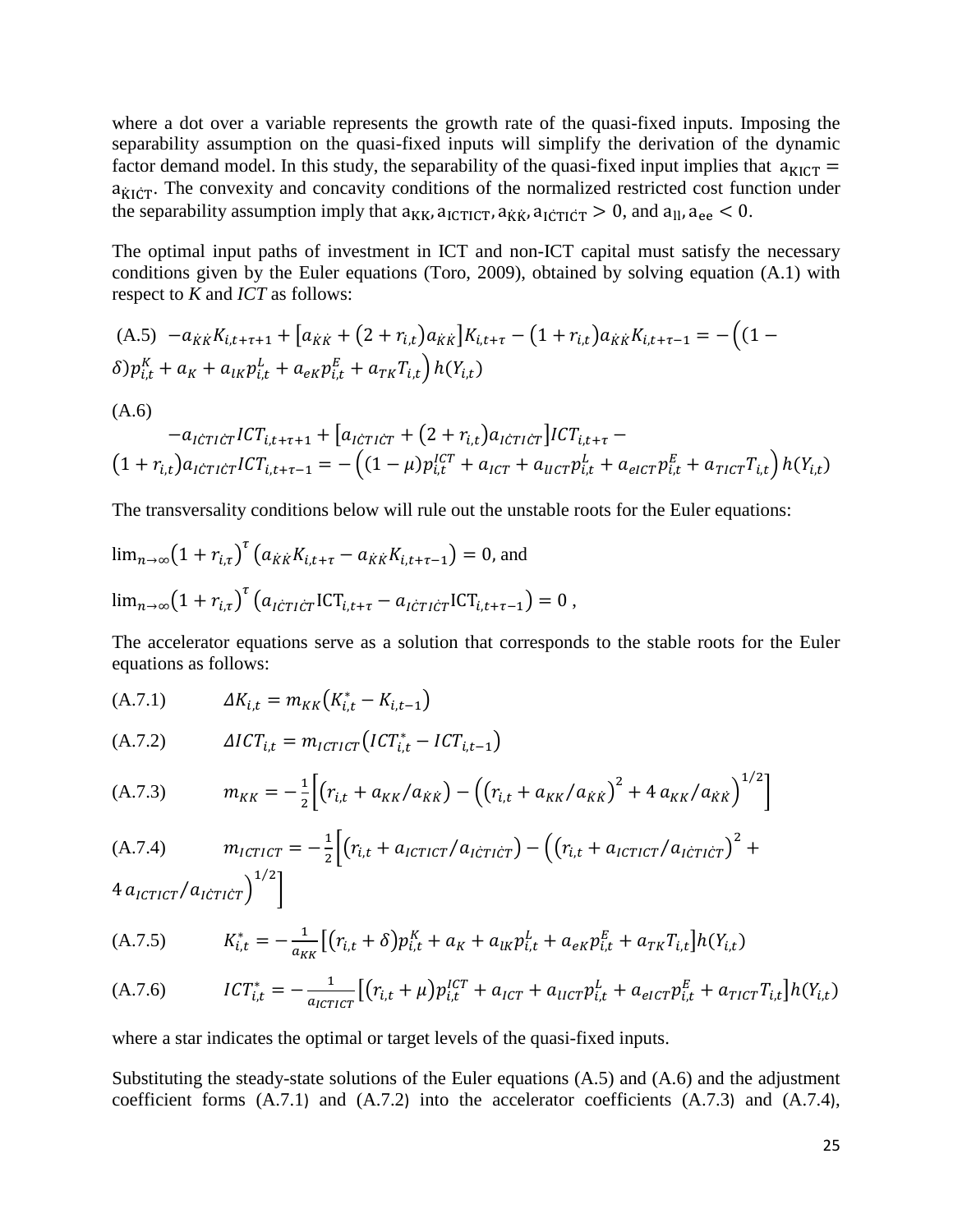respectively, in line with [Nadiri and Prucha \(1990\),](#page-23-3) this will provide the optimal quasi-fixed input path for ICT and non-ICT capital as follows:

(A.8) 
$$
\Delta K_{i,t} = \left(-\frac{1}{2}\Big[(r_{i,t} + a_{KK}/a_{KK}) - \Big((r_{i,t} + a_{KK}/a_{KK})^2 + 4 a_{KK}/a_{KK}\Big)^{1/2}\Big]\right) * \left(-\frac{1}{a_{KK}}\Big[(r_{i,t} + \delta)p_{i,t}^K + a_K + a_{IK}p_{i,t}^L + a_{ek}p_{i,t}^E + a_{TK}T_{i,t}\Big]h(Y_{i,t}) - K_{i,t-1}\right)
$$
\n(A.9)  
\n
$$
\Delta I C T_{i,t} =
$$
\n
$$
\left(-\frac{1}{2}\Big[(r_{i,t} + a_{ICTICT}/a_{ICTICT}) - \Big((r_{i,t} + a_{ICTICT}/a_{ICTICT})^2 + 4 a_{ICTICT}/a_{ICTICT}\Big)^{1/2}\Big]\right) * \left(-\frac{1}{a_{ICTICT}}\Big[(r_{i,t} + \mu)p_{i,t}^{ICT} + a_{ICT} + a_{UCT}p_{i,t}^L + a_{eICT}p_{i,t}^E + a_{TICT}T_{i,t}\Big]h(Y_{i,t}) - I C T_{i,t-1}\right)
$$

From Shephard's lemma, the variable input demand equations for labor *L*, energy use *E*, and materials *M* can be obtained from the variable cost function as follows:

(A.10) 
$$
L_{i,t} = \frac{\partial G(i)}{\partial p_{i,t}^L} = (a_l + a_{ll} p_{i,t}^L + a_{el} p_{i,t}^E) h(Y_{i,t}) + a_{lk} K_{i,t-1} + a_{ll} c_l T C T_{i,t-1}
$$
  
(A.11) 
$$
E_{i,t} = \frac{\partial G(i)}{\partial p_{i,t}^E} = (a_e + a_{ee} p_{i,t}^E + a_{el} p_{i,t}^L) h(Y_{i,t}) + a_{ek} K_{i,t-1} + a_{el} c_l T C T_{i,t-1}
$$

From  $G(.) = M_{i,t} + p_{i,t}^L L_{i,t} + p_{i,t}^E E_{i,t}$ , the demand equation for *M* is described as follows:

(A.12) 
$$
M_{i,t} = G(.) - p_{i,t}^L L_{i,t} - p_{i,t}^E E_{i,t} = \left[a_0 + a_T T_{i,t} - \frac{1}{2} a_{ll} (p_{i,t}^L)^2 - \frac{1}{2} a_{ee} (p_{i,t}^E)^2 - a_{el} p_{i,t}^L p_{i,t}^E\right] h(Y_{i,t}) + a_K K_{i,t-1} + a_{ICT} I C T_{i,t-1} + \left[\frac{1}{2} a_{KK} K_{i,t-1}^2 + \frac{1}{2} a_{ICTICT} I C T_{i,t-1}^2 + \frac{1}{2} a_{KK} \Delta K_{i,t}^2 + \frac{1}{2} a_{ICTICT} \Delta I C T_{i,t}^2\right] \frac{1}{h(Y_{i,t})}
$$

The entire system of equations to be estimated consists of the two quasi-fixed inputs (*K* and *ICT*) and three variable inputs  $(L, E, \text{ and } M)$  presented in equations  $(A.8)$ – $(A.12)$ . The industry dummy variables and a stochastic error term is added to each equation in order to capture the industry fixed effects and random errors in cost minimization problem, respectively. The system of equations is non-linear in both parameters and variables; therefore, it needs to be estimated by using non-linear estimation methods. We thus estimate the model parameters by using the fullinformation maximum likelihood (FIML) method with the SAS 9.3 application package.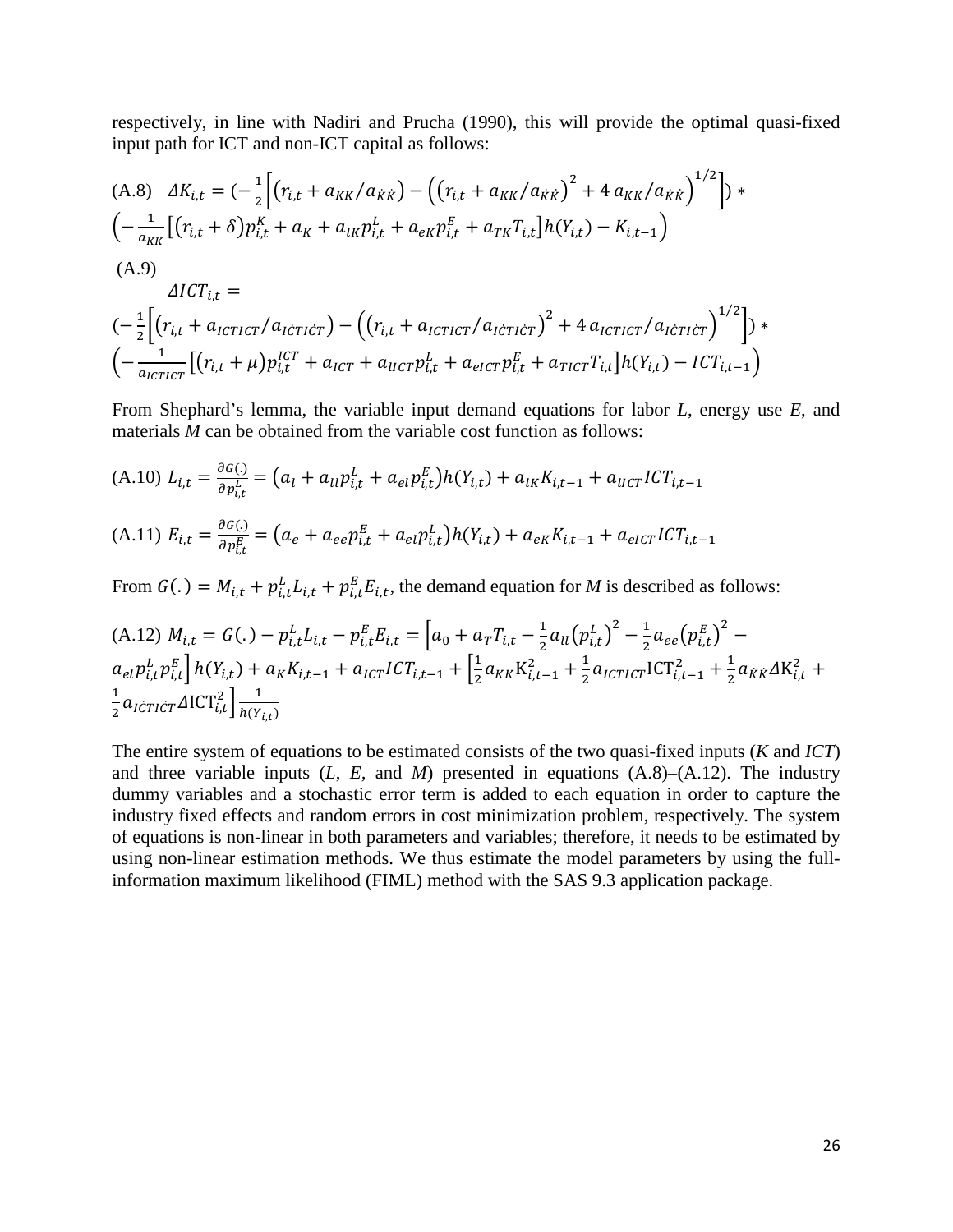#### **Appendix B**

The Decomposition of TFP

According to the lemma presented by [Nadiri and Prucha \(1990\),](#page-23-3) the relationship between the derivatives of the production function  $F(V, X, \Delta X, T)$  and those of the restricted cost function  $G(p^V, X, \Delta X, Y, T) = V_1 + p^{V^2}V_2 + p^{V^3}V_3$  can be expressed as follows:

$$
\frac{\partial F}{\partial V_1} = \frac{1}{\partial G/\partial Y} , \quad \frac{\partial F}{\partial V_2} = \frac{p^{V_2}}{\partial G/\partial Y} , \quad \frac{\partial F}{\partial V_3} = \frac{p^{V_3}}{\partial G/\partial Y} ,
$$
  

$$
\frac{\partial F}{\partial X_{1,t-1}} = -\frac{\partial G/\partial X_{1,t-1}}{\partial G/\partial Y} , \quad \frac{\partial F}{\partial X_{2,t-1}} = -\frac{\partial G/\partial X_{2,t-1}}{\partial G/\partial Y} ,
$$
  

$$
\frac{\partial F}{\partial \Delta X_{1,t-1}} = -\frac{\partial G/\partial \Delta X_{1,t-1}}{\partial G/\partial Y} , \quad \frac{\partial F}{\partial \Delta X_{2,t-1}} = -\frac{\partial G/\partial \Delta X_{2,t-1}}{\partial G/\partial Y} ,
$$
  

$$
\frac{\partial F}{\partial T} = -\frac{\partial G/\partial T}{\partial G/\partial Y}
$$

where,  $v_1, v_2$ , and  $v_3$  are the variable inputs materials, labor, and energy, respectively, with their respective price 1,  $p^{\nu^2}$ , and  $p^{\nu^3}$ .  $X_I$  and  $X_2$  denote the quasi-fixed inputs.

By differentiating the production function  $F(V, X, \Delta X, T)$  with respect to time and dividing by output, we can decompose output growth:

(B.1) 
$$
\Delta ln h(Y_{i,t}) = \frac{1}{2} \left[ (\epsilon_{FL}(t) + \epsilon_{FL}(t-1)\Delta ln L_{i,t}) + (\epsilon_{FE}(t) + \epsilon_{FE}(t-1)\Delta ln E_{i,t}) + (\epsilon_{FM}(t) + \epsilon_{FM}(t-1)\Delta ln M_{i,t}) + (\epsilon_{FK_{t-1}}(t) + \epsilon_{FK_{t-1}}(t-1)\Delta ln K_{i,t-1}) + (\epsilon_{FICT_{t-1}}(t) + \epsilon_{FICT_{t-1}}(t-1)\Delta ln ICT_{i,t-1}) + (\epsilon_{FAK}(t) + \epsilon_{FAK}(t-1)\Delta ln \Delta K_{i,t}) + (\epsilon_{FAICT}(t) + \epsilon_{FAICT}(t-1)\Delta ln \Delta ICT_{i,t}) \right] + \frac{1}{2} [\lambda_Y(t) + \lambda_Y(t-1)] \dots (26)
$$

Where,  $\epsilon_{FI}$  (*J=L, E, M, K<sub>t-1</sub>, ICT<sub>t-1</sub>,* $\Delta K_t$ ,  $\Delta ICT_t$ ) are the elasticities of output with respect to the inputs. The shadow price of  $X_{t-1}$  and  $\Delta X_t$  and shadow cost  $C^s$  are defined as follows:

(B.2) 
$$
C^S = G + \sum_{j=1}^2 u_j X_{j,t-1} + \sum_{j=1}^2 u_j \Delta X_{jt}
$$
, where  $u_j = -\frac{\partial G}{\partial X_{j,t-1}}$  and  $u_j = -\frac{\partial G}{\partial \Delta X_j}$ 

Total cost *C*, shadow cost *C*<sup>*s*</sup>, and RTS  $\varepsilon$  imply that  $C^S = \varepsilon(\partial G/\partial H)H$ . Where H is a function in Y. From the relationship between the derivatives of the production function and those of the restricted cost function and from the decomposition of output growth, we thus obtain the following relations:

(B.3) 
$$
\Delta ln H_{i,t}^{\tau} = \varepsilon \begin{bmatrix} p_{i,\tau}^L L_{i,\tau} \Delta ln L_{i,t} + p_{i,\tau}^E E_{i,\tau} \Delta ln E_{i,t} + p_{i,\tau}^M M_{i,\tau} \Delta ln M_{i,t} + u_{Ki,\tau} K_{i,\tau-1} \Delta ln K_{i,t-1} \\ + u_{ICTi,\tau} ICT_{i,\tau} \Delta ln ICT_{i,t-1} + u_{Ki,\tau} K_{i,\tau} \Delta ln \Delta K_{i,t} + u_{ICTi,\tau} ICT_{i,\tau} \Delta ln \Delta ICT_{i,t} \end{bmatrix} / C_{i,\tau}^S + \lambda_Y(t)
$$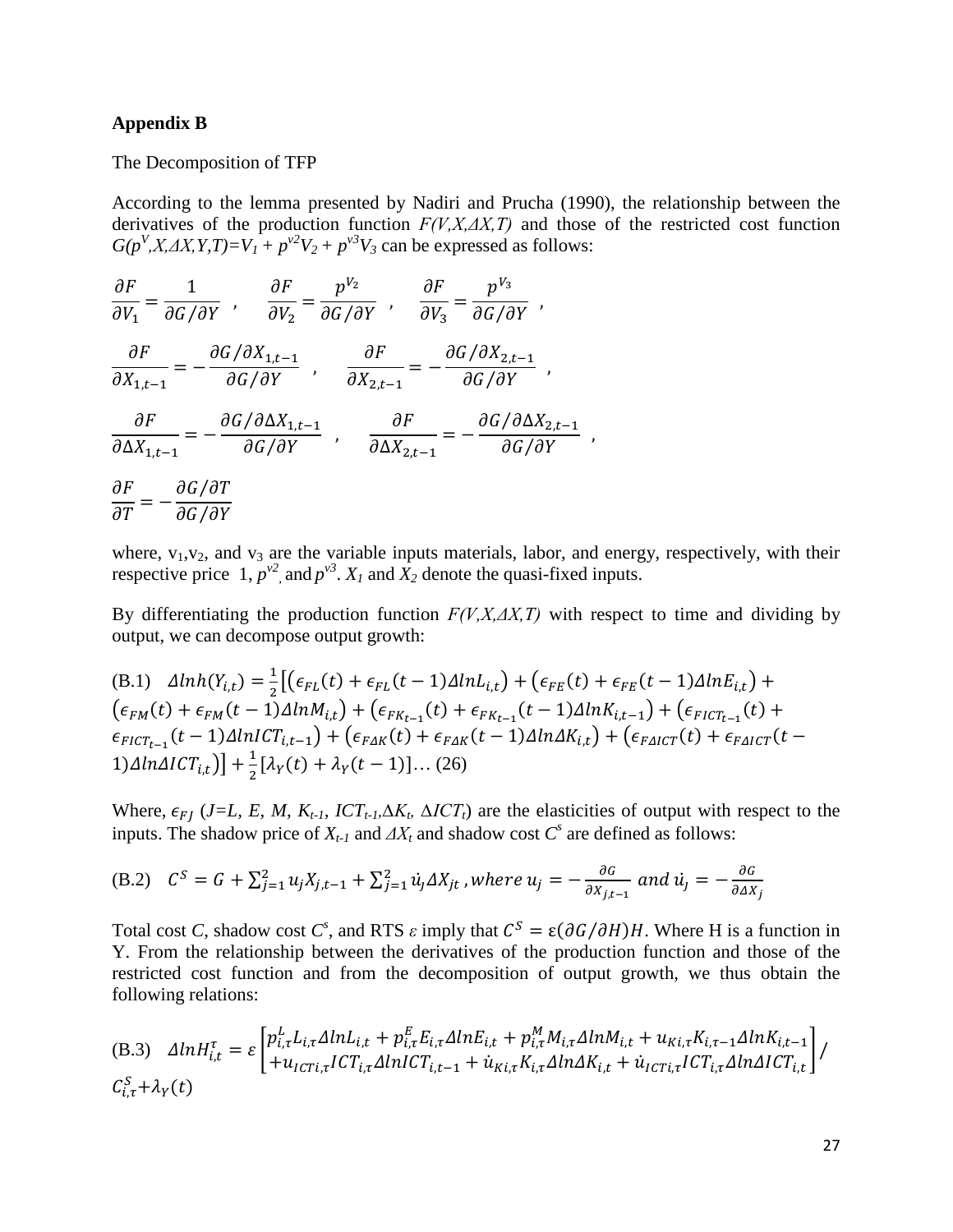(B.4) 
$$
\Delta ln H_{i,t} = \frac{1}{2} (\Delta ln H_{i,t}^t + \Delta ln H_{i,t}^{t-1})
$$
 where  $\tau$ =t, t-1

The growth rate of the cost-weighted index of aggregate inputs can be expressed as follows:

(B.5) 
$$
\Delta \ln N_{i,t}^{\tau} = [p_{i,\tau}^L L_{i,\tau} \Delta \ln L_{i,t} + p_{i,\tau}^E E_{i,\tau} \Delta \ln E_{i,t} + p_{i,\tau}^M M_{i,\tau} \Delta \ln M_{i,t} + q_{i,\tau}^K K_{i,\tau-1} \Delta \ln K_{i,t-1} + q_{i,\tau}^{ICT} ICT_{i,\tau-1} \Delta \ln ICT_{i,t-1}]/C_{i,\tau} \dots (30),
$$

 $\Delta \ln N_{i,t} = \Delta \ln N_{i,t}^t + \Delta \ln N_{i,t}^{t-1}$  where  $\tau = t$ , t-1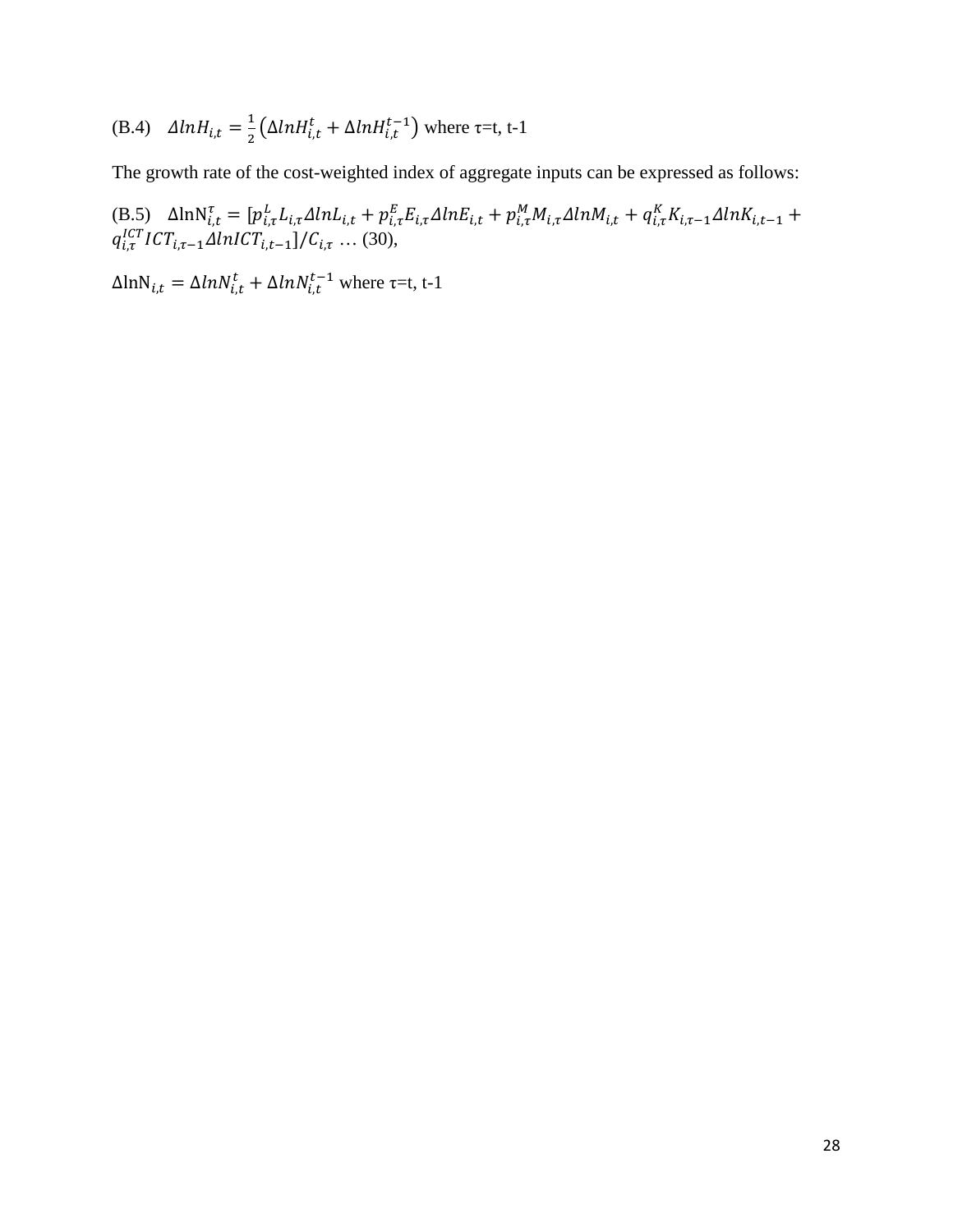## **Appendix C**

Data Sources and Construction of the Variables

The data used in this study are obtained from secondary data sources, mainly the harmonized Asia KLEMS growth and productivity accounts database (June 2012 release). The input measures include various categories of capital, labor, energy use, materials, ICT capital, and services inputs. Total hours worked is used for labor input. The materials and energy use inputs are computed from the proportion of each of these inputs from the national accounts. Energy use is defined as the aggregate of energy mining, oil refining, and electricity and gas products<sup>[8](#page-16-0)</sup>. Real non-ICT capital stock (converted into 2005 prices) is taken from the Korea Industrial Productivity 2012 database<sup>[9](#page-30-0)</sup>. The macroeconomic variables are taken from the Bank of Korea's Economic Statistics System.

In addition to the measures mentioned above, the variables in this study are export/importoriented industry, industry size, R&D intensity, and labor skills for the 30 sampled sectors (see table C.2). The rental rate of capital stock is defined as  $p^{K} = p_{K}(\delta + r)(1 - \tau)$ , where  $p_{k}$  is the chained Fisher price index of capital stock,  $\delta$  is the physical capital deflator, *r* is the real discount rate, and  $\tau$  is the corporate tax rate (assumed to be 30 percent). Table C.1 presents the definition of the variables used:

| Variable             | Formula                                                       | Source                                                                                                                                                                          |
|----------------------|---------------------------------------------------------------|---------------------------------------------------------------------------------------------------------------------------------------------------------------------------------|
| <b>Industry Code</b> |                                                               |                                                                                                                                                                                 |
| Year                 |                                                               |                                                                                                                                                                                 |
| <b>IFPV</b>          | Price Index of Gross Output (Index,<br>$2005 = 100$ for Korea | Asia KLEMS Growth And Productivity Database<br>for Korea                                                                                                                        |
| <b>IFPK</b>          | Price Index of Capital Stock                                  | $=$                                                                                                                                                                             |
| <b>IFPICT</b>        | Price Index of ICT Capital Stock                              | $=$                                                                                                                                                                             |
| <b>IFPL</b>          | Price Index of Labor                                          | $=$                                                                                                                                                                             |
| <b>IFPE</b>          | Price Index of Energy                                         | $=$                                                                                                                                                                             |
| <b>IFPM</b>          | Price Index of Materials                                      | $=$                                                                                                                                                                             |
| <b>PVV</b>           | $PVV = Gross$ Output In Current<br>Prices                     | $=$                                                                                                                                                                             |
| <b>PKK</b>           | Real Non ICT Capital Stock (In<br>2005 Prices for Korea       | The Real Capital Stock is taken form the KIP<br>Database for Korea. The physical share of non-<br>ICT Capital is calculated after subtracting the real<br>share of ICT Capital. |
| <b>PICT</b>          | Real ICT Capital Stock                                        | The share is taken from the KLEMS database,<br>multiplied by the Real Capital Stock                                                                                             |
| <b>PLL</b>           | <b>Total Hours Worked By Employees</b><br>(Millions)          | $=$                                                                                                                                                                             |
| <b>PEE</b>           | Cost of Energy Input (Million KW)                             | $=$                                                                                                                                                                             |

## Table C.1 *Definition of variables used*

<span id="page-30-0"></span>[http://www.kpc.or.kr/eng/state/2012\\_kip.asp?c\\_menu=5&s\\_menu=5\\_4.](http://www.kpc.or.kr/eng/state/2012_kip.asp?c_menu=5&s_menu=5_4)

<sup>&</sup>lt;sup>8</sup> For details about the KLEMS growth accounting database, see O'Mahony M, Timmer MP. Output, input and productivity measures at the industry level: The EU KLEMS database. The Economic Journal 2009;119; F374-F403.<br><sup>9</sup> These data are publically available at: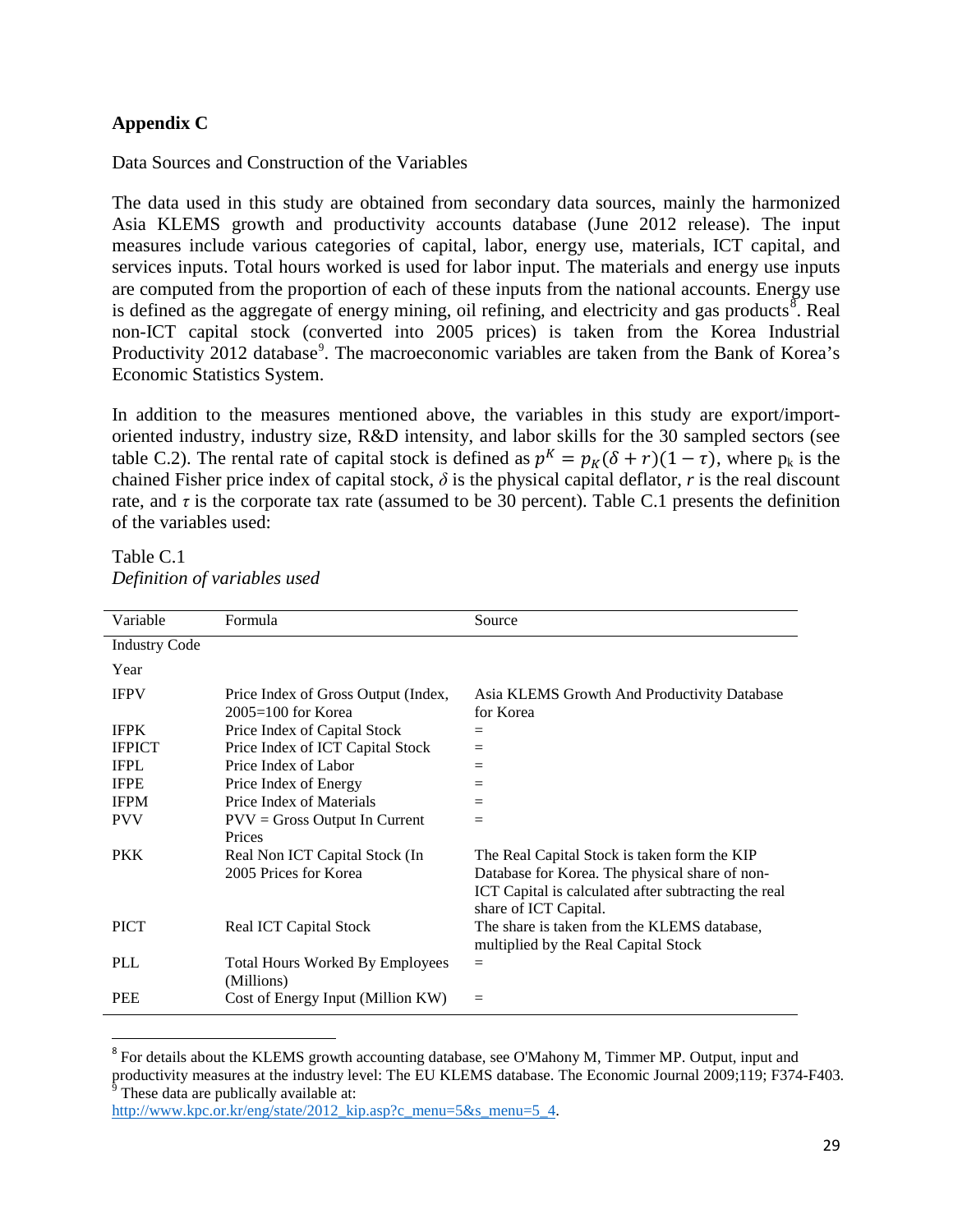| <b>PMM</b>                        | Cost of Materials Input (Million                                                                              | $=$                                                                                                                                                                                                                                                                                                                                                                           |
|-----------------------------------|---------------------------------------------------------------------------------------------------------------|-------------------------------------------------------------------------------------------------------------------------------------------------------------------------------------------------------------------------------------------------------------------------------------------------------------------------------------------------------------------------------|
| <b>CDR</b>                        | Dollars)<br>Capital Depreciation Rate: The<br>Average Depreciation Rate Of<br>Machinery, Transport Equipment, |                                                                                                                                                                                                                                                                                                                                                                               |
| <b>ICTDR</b>                      | and Non-Residential Structure<br><b>ICT Capital Depreciation Rate</b><br>$=0.248%$                            | The service life is 7 years for hardware, 5 years<br>for software, 11 years for telecommunication<br>equipment and 30 years for other assets<br>(aggregated as non-ICT assets. These service lives<br>can be approximated by a geometric depreciation<br>rate of 0.315% for hardware and software, 11%<br>for telecommunication equipment and 7.5% for<br>the non-ICT assets; |
| <b>CITR</b>                       | Corporate Income Tax Rate                                                                                     | <b>OECD</b> Statistics                                                                                                                                                                                                                                                                                                                                                        |
| <b>LTGOVBR</b>                    | Long-Term Government Bond<br><b>Interest Rate</b>                                                             | <b>Bank of Korea</b>                                                                                                                                                                                                                                                                                                                                                          |
| <b>INFLATR</b>                    | <b>CPI</b> Inflation Rate                                                                                     | <b>Bank of Korea</b>                                                                                                                                                                                                                                                                                                                                                          |
| <b>RIR</b>                        | Real Interest Rate=LTGOVBR -<br><b>INFLATR</b>                                                                |                                                                                                                                                                                                                                                                                                                                                                               |
| <b>Constructed Variables</b>      |                                                                                                               |                                                                                                                                                                                                                                                                                                                                                                               |
| <b>PFPK</b><br><b>PFPL</b>        | $(IFPK/100)*(RIR+CDR)*(1-CITR)$<br><b>IFPL/100</b>                                                            | Non-ICT Capital Rental Price Index<br>Labor Price Index                                                                                                                                                                                                                                                                                                                       |
| <b>PFPE</b>                       | <b>IFPE/100</b>                                                                                               | <b>Energy Price Index</b>                                                                                                                                                                                                                                                                                                                                                     |
| <b>PFPM</b>                       | <b>IFPM/100</b>                                                                                               | <b>Materials Price Index</b>                                                                                                                                                                                                                                                                                                                                                  |
| <b>PFPICT</b>                     | IFPICT/100                                                                                                    | <b>ICT Capital Price Index</b>                                                                                                                                                                                                                                                                                                                                                |
| <b>PFPV</b>                       | <b>IFPV/100</b>                                                                                               | Gross Output Price Index                                                                                                                                                                                                                                                                                                                                                      |
| QK<br>QL                          | PKK/PFPK<br>PLL/PFPL                                                                                          | Quantity of Non-ICT Capital Stock<br>Quantity of Labor Input                                                                                                                                                                                                                                                                                                                  |
| QE                                | PEE/PFPE                                                                                                      | <b>Quantity of Energy Input</b>                                                                                                                                                                                                                                                                                                                                               |
| QM                                | PMM/PFPM                                                                                                      | <b>Quantity of Materials Input</b>                                                                                                                                                                                                                                                                                                                                            |
| <b>QICT</b><br>QGO                | PICT/PFPICT<br><b>PVV/PFPV</b>                                                                                | Quantity of ICT Capital Input<br><b>Quantity of Gross Output</b>                                                                                                                                                                                                                                                                                                              |
| <b>DIFQK</b>                      | $QK(t)$ - $QK(t-1)$                                                                                           | Internal Non-ICT Capital Adjustment Cost (in                                                                                                                                                                                                                                                                                                                                  |
|                                   |                                                                                                               | terms of foregone output due to changes in quasi-<br>fixed factors                                                                                                                                                                                                                                                                                                            |
| <b>DIFQICT</b><br><b>NIFPKICT</b> | $QICT(t)-QICT(t-1)$<br>(IFPK/IFPM)*(CDR+RIR)*(1-<br>CITR)                                                     | Internal ICT Capital Adjustment Cost<br>Normalized Real Rental Price of Non-ICT Capital<br>by Price of Materials Input                                                                                                                                                                                                                                                        |
| <b>NIFPICT</b>                    | <b>IFPICT/IFPM</b>                                                                                            | Normalized Price of ICT Capital by Price of<br>Materials Input                                                                                                                                                                                                                                                                                                                |
| <b>NIFPL</b>                      | IFPL/IFPM                                                                                                     | Normalized Price of Labor Input by Price of<br>Materials Input                                                                                                                                                                                                                                                                                                                |
| <b>NIFPE</b>                      | IFPE/IFPM                                                                                                     | Normalized Price of Energy Input                                                                                                                                                                                                                                                                                                                                              |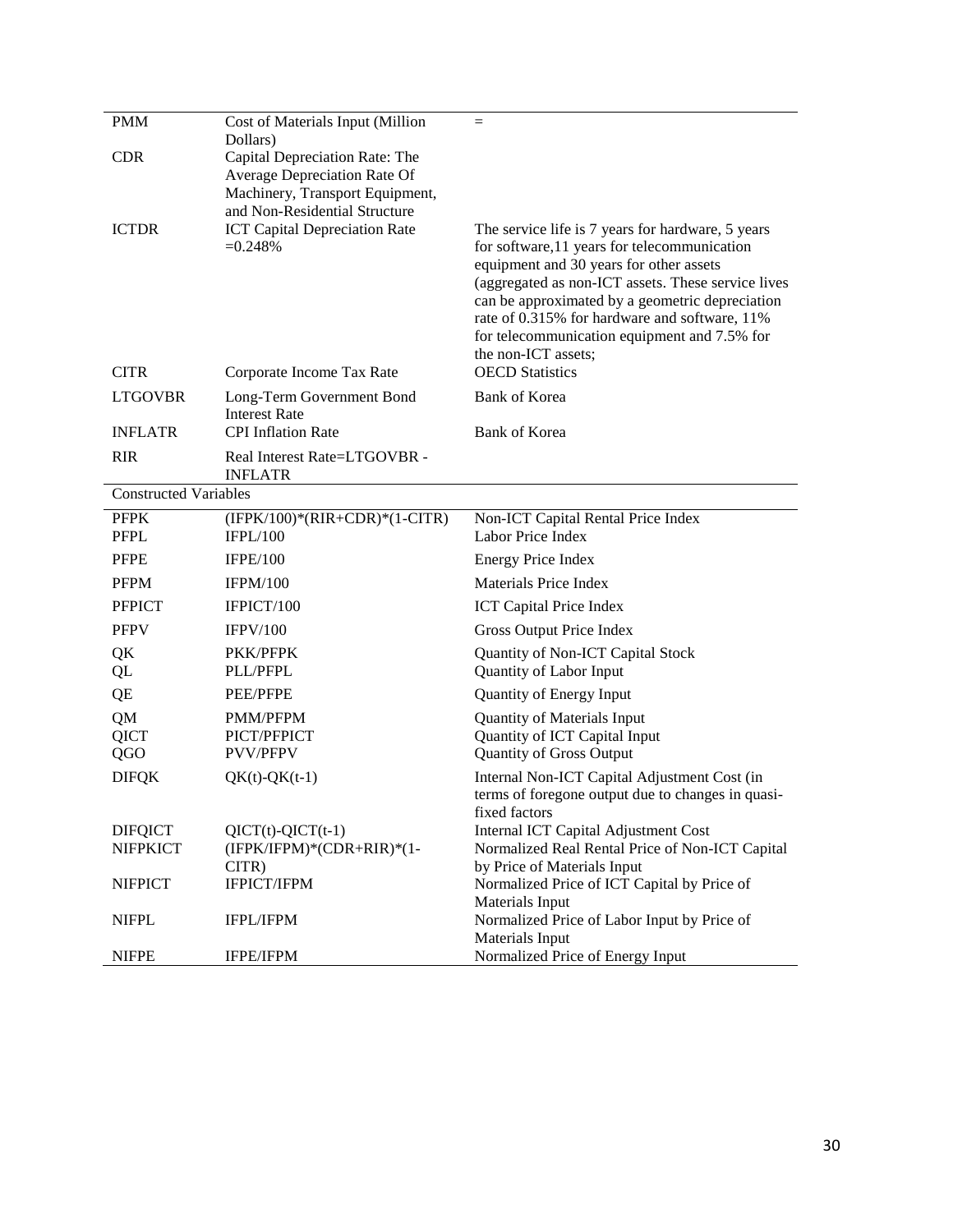#### Table C. 2 *Industry Sectors Classification \**

| ID           | Description                                                                                                        | Technology<br>Level | Export<br>Market<br>Orientation | R&D<br>Intensity |  |
|--------------|--------------------------------------------------------------------------------------------------------------------|---------------------|---------------------------------|------------------|--|
|              | Agriculture, Hunting,                                                                                              | L                   | L                               | $\mathbf M$      |  |
| $\mathbf{1}$ | Forestry and Fishing                                                                                               |                     |                                 |                  |  |
| 2            | Mining and Quarrying                                                                                               | L                   | L                               | L                |  |
| 3            | Food, Beverages and<br>Tobacco                                                                                     | L                   | M                               | M                |  |
| 4            | Textiles, Leather and<br>Footwear                                                                                  | L                   | $\bf{I}$                        | M                |  |
| 5            | Wood and Cork                                                                                                      | L                   | L                               | L                |  |
| 6            | Pulp, Paper, Printing and<br>Publishing                                                                            | L                   | M                               | Η                |  |
| 7            | Coke, Refined Petroleum<br>and Nuclear Fuel                                                                        | H                   | L                               | Η                |  |
| 8            | Chemicals and Chemical<br>Products                                                                                 | Η                   | I                               | M                |  |
| 9            | <b>Rubber and Plastics</b>                                                                                         | H                   | I                               | M                |  |
| 10           | Other Non-Metallic Mineral                                                                                         | M                   | M                               | M                |  |
| 11           | Basic Metals and Fabricated<br>Metal                                                                               | M                   | M                               | L                |  |
| 12           | Machinery, NEC                                                                                                     | Η                   | I                               | H                |  |
| 13           | <b>Electrical and Optical</b><br>Equipment                                                                         | H                   | I                               | H                |  |
| 14           | <b>Transport Equipment</b>                                                                                         | Η                   | I                               | M                |  |
|              | Manufacturing NEC;                                                                                                 |                     |                                 |                  |  |
| 15           | Recycling                                                                                                          | H                   | $\bf{I}$                        | M                |  |
| 16           | Electricity, Gas and Water<br>Supply                                                                               | M                   | L                               | H                |  |
| 17           | Construction                                                                                                       | Η                   | I                               | H                |  |
| 18           | Sale, Maintenance and<br><b>Repair of Motor Vehicles</b><br>and Motorcycles; Retail Sale<br>of Fuel                | L                   | L                               | L                |  |
| 19           | Wholesale Trade and<br>Commission Trade, Except<br>of Motor Vehicles and<br>Motorcycles<br>Retail Trade, Except of | L                   | L                               | L                |  |
| 20           | Motor Vehicles and<br>Motorcycles; Repair of<br><b>Household Goods</b>                                             | L                   | L                               | L                |  |
| 21           | <b>Hotels and Restaurants</b>                                                                                      | L                   | L                               | L                |  |
| 22           | <b>Transport and Storage</b>                                                                                       | M                   | L                               | L                |  |
|              | Post and                                                                                                           |                     |                                 |                  |  |
| 23           | Telecommunications                                                                                                 | H                   | I                               | H                |  |
| 24           | Financial Intermediation                                                                                           | М                   | L                               | H                |  |
| 25           | <b>Real Estate Activities</b>                                                                                      | L                   | L                               | L                |  |
| 26           | Renting of M&Eq and Other<br><b>Business Activities</b>                                                            | L                   | L                               | L                |  |
| 27           | Public Admin and Defense;                                                                                          | L                   | L                               | L                |  |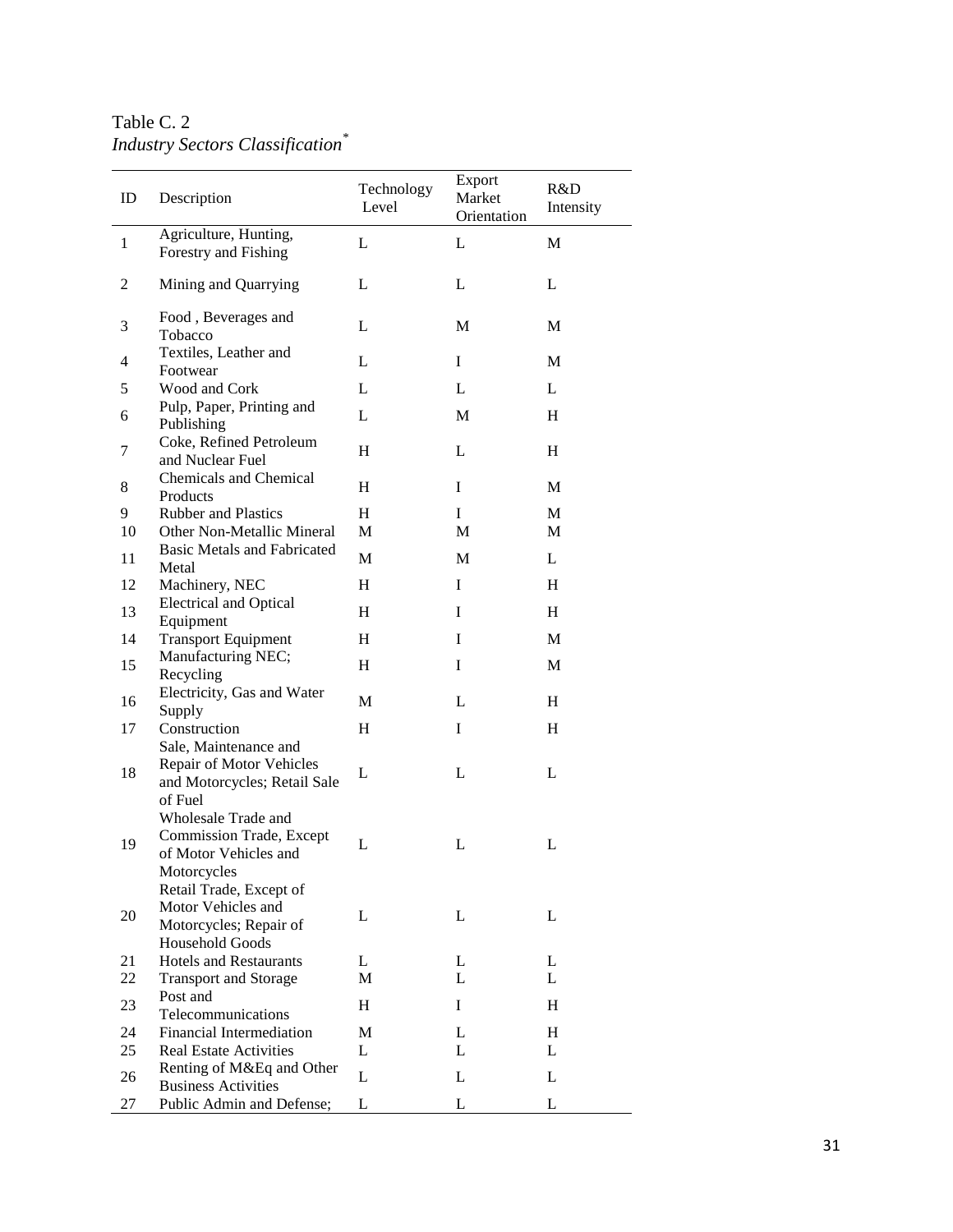|    | <b>Compulsory Social Security</b>                |  |   |  |
|----|--------------------------------------------------|--|---|--|
| 28 | Education                                        |  | н |  |
| 29 | <b>Health and Social Work</b>                    |  |   |  |
| 30 | Other Community, Social<br>And Personal Services |  |   |  |

\*The letters H, M, and L refer to High, Medium, and Low, respectively.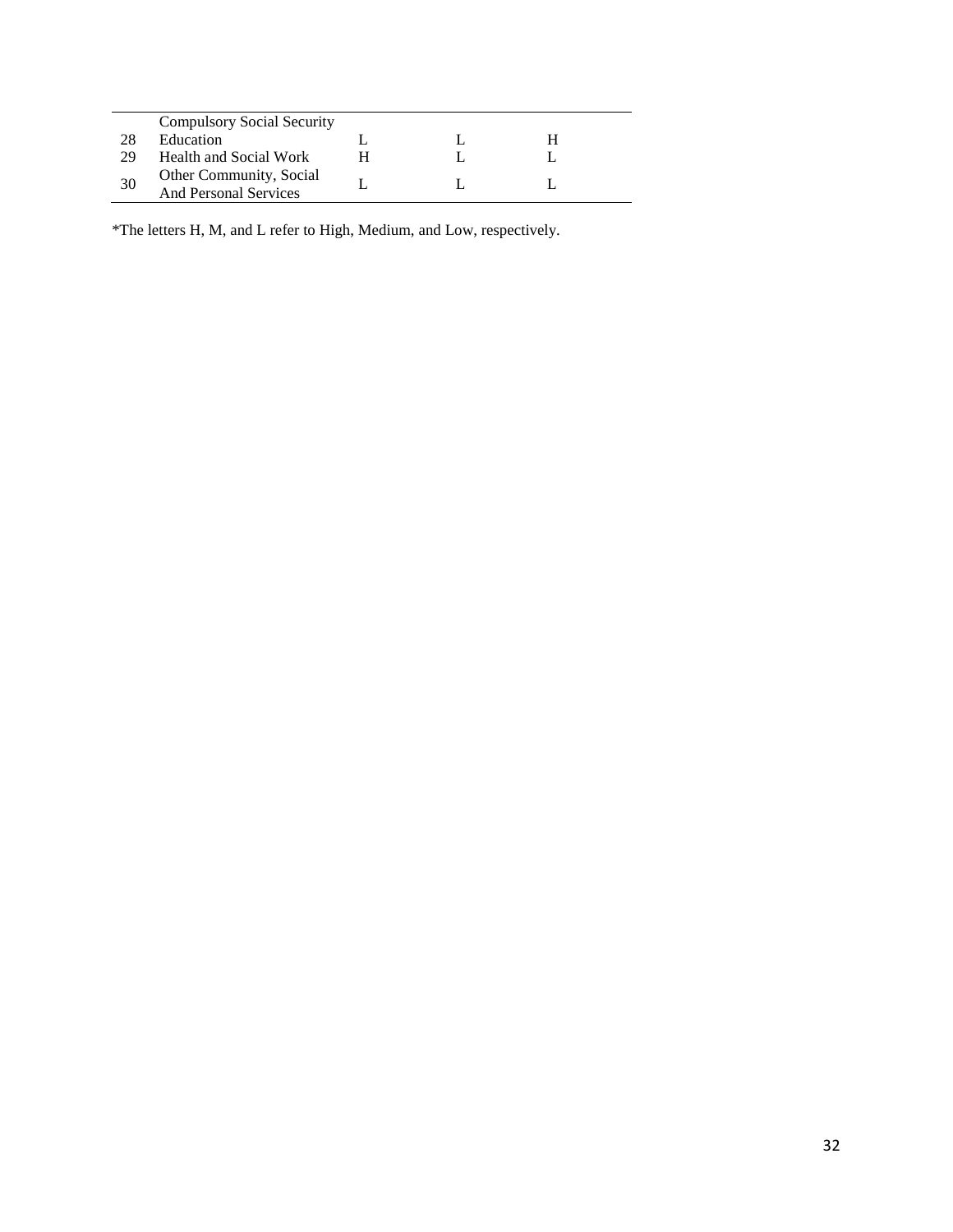| Parameter      | Estimate               | t Value  | Parameter               | Estimate               | t Value |
|----------------|------------------------|----------|-------------------------|------------------------|---------|
| $a_{kk}$       | $0.097***$<br>(0.005)  | 17.8     | a <sub>1</sub>          | $0.991***$<br>(0.055)  | 18.08   |
| $a_{koko}$     | 1.952***<br>(0.12)     | 16.26    | $a_{11}$                | $-0.014**$<br>(0.006)  | $-2.1$  |
| a <sub>k</sub> | $-0.157***$<br>(0.007) | $-22.15$ | a <sub>el</sub>         | $0.014***$<br>(0.004)  | 3.99    |
| $a_{lk}$       | $-0.045***$<br>(0.004) | $-12.74$ | $a_e$                   | $0.851***$<br>(0.029)  | 29.47   |
| $a_{ek}$       | $-0.036***$<br>(0.003) | $-12.98$ | $a_{ee}$                | $-0.007***$<br>(0.002) | $-3.53$ |
| $a_{ii}$       | $0.124***$<br>(0.004)  | 32.41    | a <sub>0</sub>          | 0.948***<br>(0.033)    | 28.36   |
| $a_{ioio}$     | 1.334***<br>(0.053)    | 25.23    | $a_{t}$                 | $-0.002***$<br>(0.001) | 3.12    |
| $a_i$          | $-0.235***$<br>(0.007) | $-33.69$ | $\Omega_{o}$            | $0.663***$<br>(0.012)  | 55.38   |
| $a_{li}$       | $-0.076***$<br>(0.007) | $-11.37$ | $\Omega_1$              | $0.011*$<br>(0.008)    | 1.37    |
| $a_{ei}$       | $-0.060***$<br>(0.004) | $-13.63$ | Log Likelihood: 631.699 |                        |         |

Table C.3 *FIML Parameter Estimates for Dynamic Factor Demand Model*

Note: standard deviations are between parentheses.